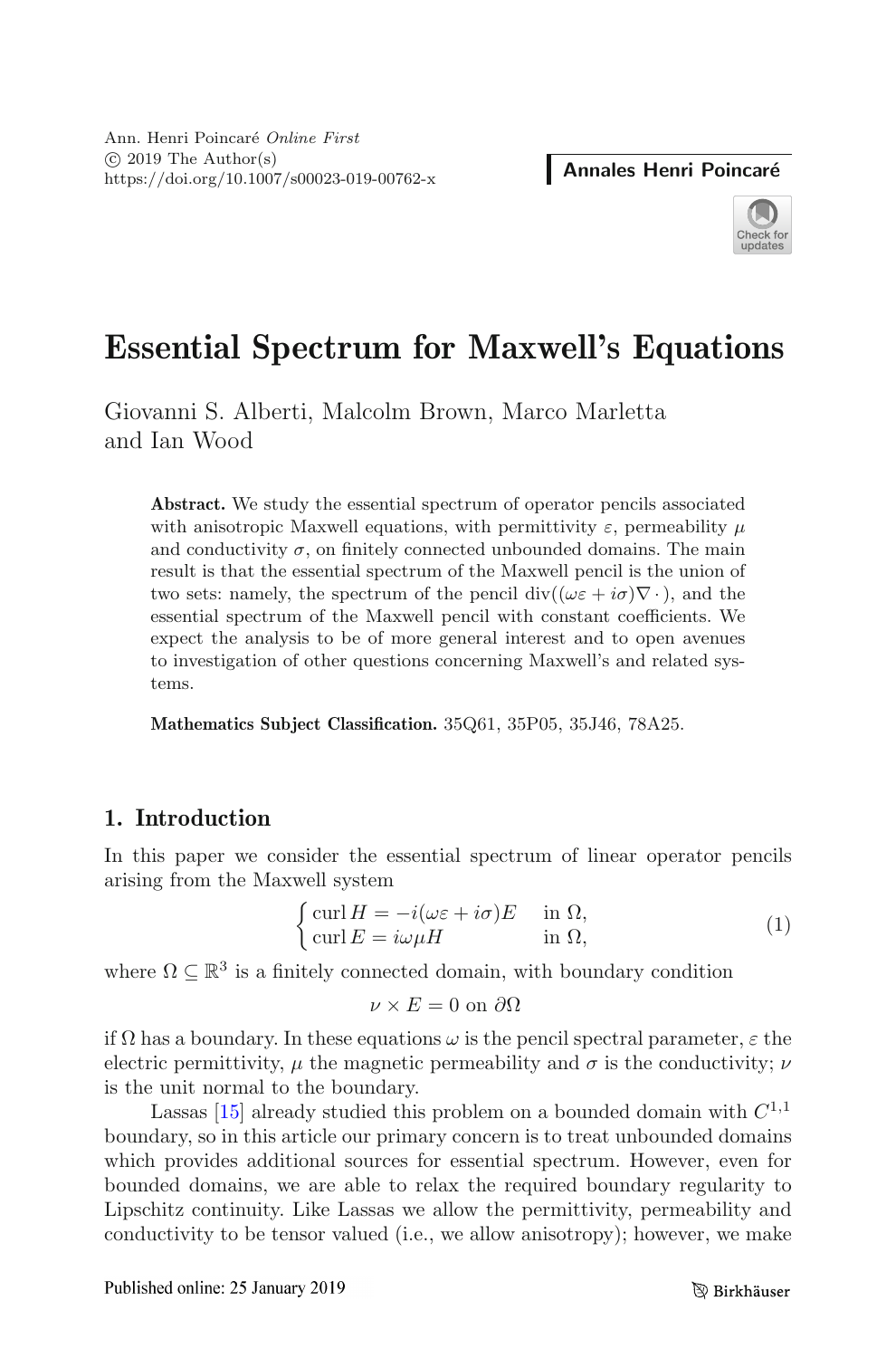the physically realistic assumption that, at infinity, these coefficients approach isotropic constant values.

Maxwell systems in infinite domains are usually studied in the context of scattering, with a Silver–Müller radiation condition imposed at infinity, see, e.g., [\[17](#page-27-1), p. 10] and [\[5](#page-26-0)[,6\]](#page-26-1). Scattering theory is sometimes regarded as the study of solutions when the spectral parameter lies in the essential spectrum, though the fact that the Maxwell system already has non-trivial essential spectrum in bounded domains indicates that such an interpretation involves local conditions as well as the study of radiation to infinity. The case of zero conductivity  $\sigma \equiv 0$  is substantially simpler, both for bounded and unbounded domains. However, it is also physically unrealistic in numerous applications, including imaging [\[7,](#page-26-2)[11](#page-27-2)[,13](#page-27-3),[14\]](#page-27-4).

The main technical difficulty in dealing with the essential spectrum of Maxwell systems in infinite domains is the fact that compactly supported perturbations to the coefficients do change the essential spectrum, as is clear even for bounded domains from [\[15](#page-27-0)]. This means that techniques such as Glazman decomposition, useful for Schrödinger operators, are no longer helpful. We use instead a Helmholtz decomposition inspired by  $[1,3]$  $[1,3]$  together with further decompositions of the resulting  $2 \times 2$  block-operator matrices. As in [\[2\]](#page-26-5), this approach allows us to substantially reduce Maxwell's system to an elliptic problem. The main result is stated in Theorem [6:](#page-4-0) the essential spectrum of the Maxwell pencil is the union of two sets: namely the spectrum of the pencil  $div((\omega \varepsilon + i \sigma) \nabla \cdot)$  acting between suitable spaces, together with the essential spectrum of the Maxwell pencil with constant coefficients. The spectral geometric question of how the topology of  $\Omega$  at infinity is reflected in the essential spectrum of a constant coefficient Maxwell operator is also interesting, and an avenue for future work.

Our original motivation for the investigations in this paper came from our study of inverse problems in a slab for the Maxwell system with conductivity. However, knowledge of the essential spectrum has much more fundamental importance. It is a first step toward determination of the absolutely continuous subspace of an operator and hence the behavior of its semi-group, as required, e.g., for the study of Vlasov–Maxwell systems. It can also be a key component in the analysis of certain types of homogenization problem.

#### **2. Main Result**

We shall study the Maxwell system on a finitely connected domain  $\Omega \subseteq \mathbb{R}^3$ . Prototype examples include exterior domains  $\Omega := \mathbb{R}^3 \setminus \overline{\Omega'}$  in which  $\Omega'$  has finitely many simply connected components; the case of an infinite slab,  $\Omega =$  $\mathbb{R}^2 \times (0, 1)$ , or a half space  $\Omega = \mathbb{R}^2 \times (0, \infty)$ ; domains with cylindrical ends, such as waveguides; and indeed the case  $\Omega = \mathbb{R}^3$  (see Assumption [14](#page-9-0) and Proposition [15](#page-9-1) below for more details). The boundary  $\partial\Omega$ , if non-empty, will be of Lipschitz type, and the coefficients  $\varepsilon$ ,  $\sigma$  and  $\mu$  will be assumed to be symmetric matrix-valued functions in  $L^{\infty}(\Omega;\mathbb{R}^{3\times3})$  such that for some  $\Lambda>0$ and every  $\eta \in \mathbb{R}^3$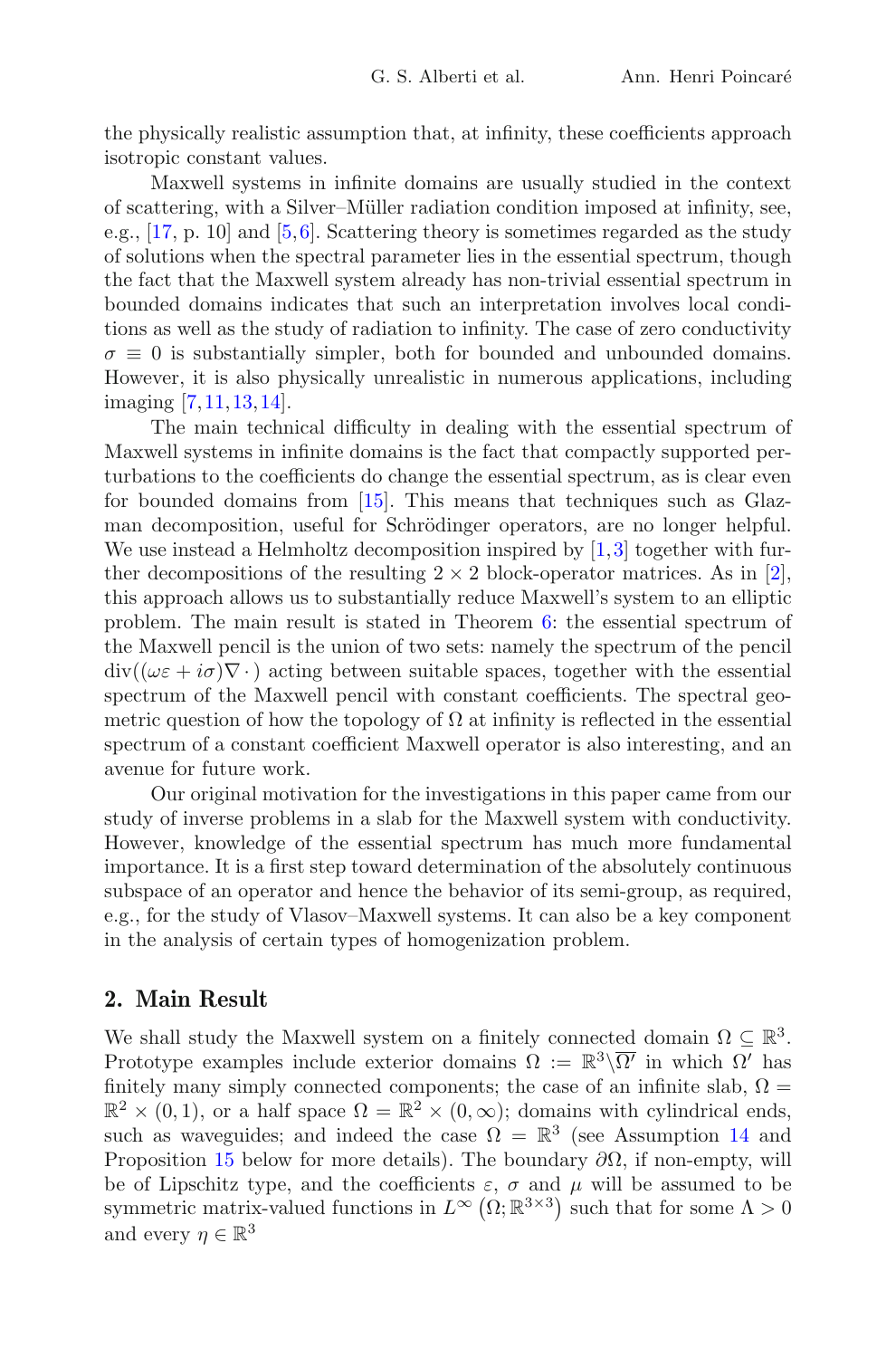Essential Spectrum for Maxwell's Equations

<span id="page-2-0"></span>
$$
\Lambda^{-1}|\eta|^2 \le \eta \cdot \varepsilon \eta \le \Lambda|\eta|^2, \quad \Lambda^{-1}|\eta|^2 \le \eta \cdot \mu \eta \le \Lambda|\eta|^2, \quad 0 \le \eta \cdot \sigma \eta \le \Lambda|\eta|^2
$$
\n(2)

almost everywhere in  $Ω$ .

As already mentioned, the case of bounded domains was treated by Lassas [\[15\]](#page-27-0) under slightly stronger regularity assumptions; for infinite domains we assume that all the coefficients have a 'value at infinity' in the precise sense that

<span id="page-2-1"></span>
$$
\lim_{x \to \infty} \mu(x) = \mu_0 I, \qquad \lim_{x \to \infty} \varepsilon(x) = \varepsilon_0 I, \qquad \lim_{x \to \infty} \sigma(x) = \sigma_0 I,\tag{3}
$$

for some scalar values  $\mu_0 > 0$ ,  $\varepsilon_0 > 0$  and  $\sigma_0 \geq 0$ . To allow a unified treatment of unbounded and bounded domains, it is convenient to assign values to  $\varepsilon_0$ ,  $\mu_0$  and  $\sigma_0$  when  $\Omega$  is bounded, and we choose

<span id="page-2-2"></span>
$$
\varepsilon_0 := 1, \ \mu_0 := 1; \ \sigma_0 := 0, \ \ (\Omega \text{ bounded}). \tag{4}
$$

Several function spaces arise commonly in the study of Maxwell systems; to fix notation, we denote

$$
\mathcal{H}(\text{curl}, \Omega) := \{ u \in L^2(\Omega; \mathbb{C}^3) : \text{curl } u \in L^2(\Omega; \mathbb{C}^3) \},
$$
  

$$
\mathcal{H}(\text{div}, \Omega) := \{ u \in L^2(\Omega; \mathbb{C}^3) : \text{div } u \in L^2(\Omega) \},
$$

equipped with the canonical norms

$$
||u||^2_{\mathcal{H}(\text{curl},\Omega)} = ||u||^2_{L^2(\Omega;\mathbb{C}^3)} + ||\operatorname{curl} u||^2_{L^2(\Omega;\mathbb{C}^3)},
$$
  

$$
||u||^2_{\mathcal{H}(\text{div},\Omega)} = ||u||^2_{L^2(\Omega;\mathbb{C}^3)} + ||\operatorname{div} u||^2_{L^2(\Omega;\mathbb{C})}.
$$

If  $\partial\Omega$  is non-empty, then we let  $\nu$  denote the outward unit normal vector, and define

$$
\mathcal{H}_0(\text{curl}, \Omega) = \{ u \in \mathcal{H}(\text{curl}, \Omega) : \nu \times u|_{\partial \Omega} = 0 \},
$$

with the understanding that when  $\Omega = \mathbb{R}^3$  then  $\mathcal{H}_0(\text{curl}, \Omega) = \mathcal{H}(\text{curl}, \Omega)$ .

We start by considering, in the Hilbert space

$$
\mathcal{H}_1 := \mathcal{H}_0(\text{curl}, \Omega) \oplus \mathcal{H}(\text{curl}, \Omega), \tag{5}
$$

the operator pencil  $\omega \mapsto V_{\omega}$  defined from [\(1\)](#page-0-0) in the space  $\mathcal{H}_1$  by

<span id="page-2-3"></span>
$$
V_{\omega}: \mathcal{H}_1 \longrightarrow L^2(\Omega; \mathbb{C}^3)^2,
$$
  
\n
$$
(E, H) \longmapsto (\operatorname{curl} H + i(\omega \varepsilon + i\sigma)E, \operatorname{curl} E - i\omega \mu H).
$$
\n(6)

Our aim is to study the essential spectrum of the pencil  $V_\omega$ .

**Definition 1.** Let  $H_1$  and  $H_2$  be two Hilbert spaces. For each  $\omega \in \mathbb{C}$ , let  $L_{\omega}: H_1 \to H_2$  be a bounded linear operator. Adapting the definitions in [\[9,](#page-26-6) Ch. I, §4, we say that  $\omega \in \mathbb{C}$  lies in the

- 1. essential spectrum  $\sigma_{e,1}$  of the pencil  $\omega \mapsto L_{\omega}$  if  $L_{\omega}$  is not semi-Fredholm (an operator is semi-Fredholm if its range is closed and its kernel or its cokernel is finite-dimensional);
- 2. essential spectrum  $\sigma_{e,2}$  of the pencil  $\omega \mapsto L_{\omega}$  if  $L_{\omega}$  is not in the class  $\mathcal{F}_{+}$ of semi-Fredholm operators with finite-dimensional kernel;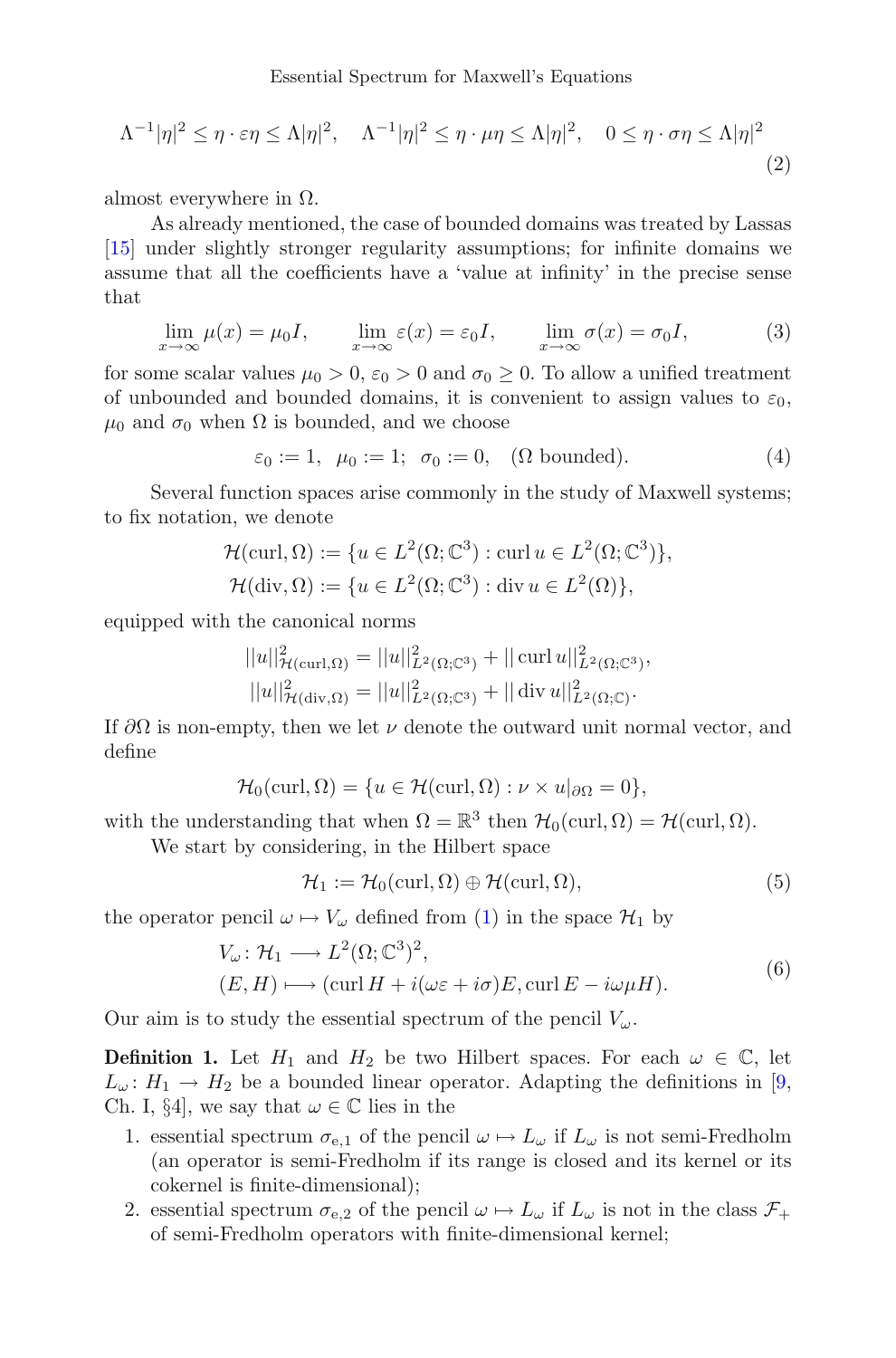- 3. essential spectrum  $\sigma_{e,3}$  of the pencil  $\omega \mapsto L_{\omega}$  if  $L_{\omega}$  is not in the class  $\mathcal F$ of Fredholm operators with finite-dimensional kernel and cokernel;
- 4. essential spectrum  $\sigma_{e,4}$  of the pencil  $\omega \mapsto L_{\omega}$  if  $L_{\omega}$  is not Fredholm with index zero, where ind  $L_{\omega} = \dim \ker L_{\omega} - \dim \operatorname{coker} L_{\omega}$ .

When these essential spectra coincide, we shall use the notation  $\sigma_{ess}$ . With an abuse of terminology, we shall refer to the essential spectrum of  $L_{\omega}$  and write  $\omega \in \sigma_{e,k}(L_{\omega}).$ 

For the Maxwell pencil  $V_{\omega}$ , all essential spectra  $\sigma_{e,k}(L_{\omega}), k = 1, \ldots, 4$ , coincide.

<span id="page-3-0"></span>**Lemma 2.** *We have*

$$
\sigma_{e,1}(V_{\omega}) = \sigma_{e,2}(V_{\omega}) = \sigma_{e,3}(V_{\omega}) = \sigma_{e,4}(V_{\omega}).
$$

*Proof.* By definition, we always have

$$
\sigma_{e,1}(V_{\omega}) \subseteq \sigma_{e,2}(V_{\omega}) \subseteq \sigma_{e,3}(V_{\omega}) \subseteq \sigma_{e,4}(V_{\omega}).
$$

It remains to prove that  $\sigma_{e,4}(V_\omega) \subseteq \sigma_{e,1}(V_\omega)$ .

Take  $\omega \notin \sigma_{e,1}(V_{\omega})$ . Thus  $V_{\omega}$  is semi-Fredholm, namely the range of  $V_{\omega}$  is closed and its kernel or its cokernel is finite-dimensional. A direct calculation using integration by parts yields, thanks to the symmetry of the coefficients  $\varepsilon$ ,  $\mu$  and  $\sigma$ ,

$$
\langle V_{\omega}(u), u' \rangle_{L^2(\Omega; \mathbb{C}^3)^2} = \langle u, \overline{V_{\omega}(\overline{u'})} \rangle_{L^2(\Omega; \mathbb{C}^3)^2}, \qquad u, u' \in \mathcal{H}_1.
$$

Thus, since  $\mathcal{H}_1$  is dense in  $L^2(\Omega; \mathbb{C}^3)^2$ , for  $u \in \mathcal{H}_1$  we have

$$
u \in \ker V_{\omega} \iff \langle V_{\omega}(u), u' \rangle_{L^2(\Omega; \mathbb{C}^3)^2} = 0 \text{ for all } u' \in L^2(\Omega; \mathbb{C}^3)^2
$$
  
\n
$$
\iff \langle V_{\omega}(u), u' \rangle_{L^2(\Omega; \mathbb{C}^3)^2} = 0 \text{ for all } u' \in \mathcal{H}_1
$$
  
\n
$$
\iff \langle u, \overline{V_{\omega}(\overline{u'})}\rangle_{L^2(\Omega; \mathbb{C}^3)^2} = 0 \text{ for all } u' \in \mathcal{H}_1
$$
  
\n
$$
\iff \langle u, \overline{V_{\omega}(u')}\rangle_{L^2(\Omega; \mathbb{C}^3)^2} = 0 \text{ for all } u' \in \mathcal{H}_1
$$
  
\n
$$
\iff u \in \text{coker } \overline{V_{\omega}}.
$$

Hence, ker  $V_{\omega} = \text{coker} \overline{V_{\omega}}$ , and so

$$
\dim \ker V_{\omega} = \dim \operatorname{coker} \overline{V_{\omega}} = \dim \operatorname{coker} V_{\omega},
$$

implying that  $V_{\omega}$  is a Fredholm operator with index zero, namely  $\omega \notin \sigma_{e,4}(V_{\omega}).$  $\Box$ 

<span id="page-3-1"></span>*Remark* 3. When  $H_1$  and  $H_2$  are separable, infinite-dimensional Hilbert spaces, the statement  $\omega \in \sigma_{e,2}(L_{\omega})$  is equivalent to the statement that there exists a *Weyl singular sequence*  $(u_n)$  in  $H_1$  with  $||u_n||_{H_1} = 1$  and  $u_n \rightharpoonup 0$  in  $H_1$  such that  $||L_{\omega}u_n||_{H_2} \to 0$ . This follows from [\[9](#page-26-6), Ch. IX, Thm. 1.3], which covers the case  $H_1 = H_2$ , by using a straightforward argument involving the isomorphism between  $H_1$  and  $H_2$ .

Finally, we introduce some homogeneous Sobolev spaces which are required for the Helmholtz decomposition for unbounded domains. For bounded domains, these coincide with the usual Sobolev spaces.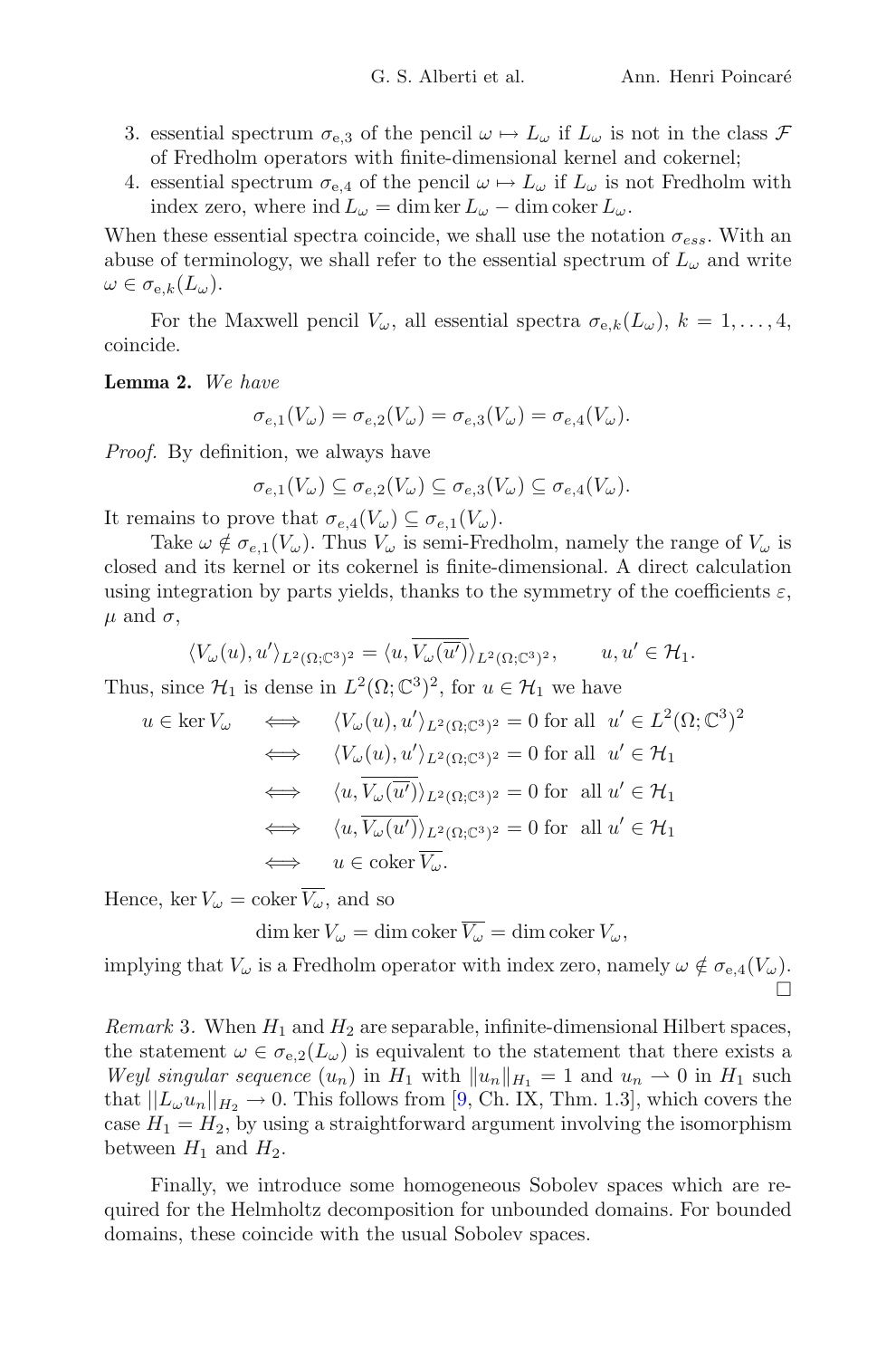- **Definition 4.** (1) ( $\Omega$  unbounded) The homogeneous Sobolev spaces  $\dot{H}^1_0(\Omega)$ and  $\dot{H}^1(\Omega)$  are the completions of the Schwartz spaces  $\mathcal{D}(\Omega)$  and  $\mathcal{D}(\overline{\Omega})$ , respectively, with respect to the norm  $||u|| := ||\nabla u||_{L^2(\Omega)}$ .
- (2) ( $\Omega$  bounded) In this case we define the homogeneous Sobolev spaces to coincide with the usual Sobolev spaces:  $\dot{H}_0^1(\Omega) = H_0^1(\Omega)$  and  $\dot{H}^1(\Omega) =$  $H^1(\Omega)$ .
- *Remark* 5*.* (a) Note that this definition does not coincide with Definition 1.31 in [\[4](#page-26-7)], which uses Fourier transforms to define  $\dot{H}^s(\mathbb{R}^d)$  and results in spaces which are not complete if  $s > d/2$ . Our definition follows Dautray and Lions [\[8\]](#page-26-8). For clarity, we use our definition directly in "Appendix A".
- (b) If K is any compact subset of  $\Omega$  with non-empty interior and  $\Omega$  is bounded, then the usual  $H^1$ -norm is equivalent to

<span id="page-4-1"></span>
$$
||u||^2 := ||u||^2_{L^2(K)} + ||\nabla u||^2_{L^2(\Omega)},
$$
\n(7)

see Maz'ya [\[16\]](#page-27-5). In the case when  $\Omega$  is unbounded, the norms on  $\dot{H}^1$  and  $\dot{H}_0^1$  may be shown to be equivalent to the norm defined in [\(7\)](#page-4-1), for any compact  $K \subset \Omega$  with non-empty interior. Thus an equivalent definition of  $H^1(\Omega)$ , valid for bounded and unbounded  $\Omega$ , is the closure of  $\mathcal{D}(\Omega)$ in the norm  $(7)$ . However, for unbounded  $\Omega$ , this is no longer equivalent to the  $H^1$ -norm; e.g., the function given in polar coordinates by  $u(r) =$  $1/(r+1)^{3/2}$  does not lie in  $H^1(\mathbb{R}^3)$  but lies in  $\dot{H}^1(\mathbb{R}^3)$ .

We are now ready to state our main result.

<span id="page-4-0"></span>**Theorem 6.** *Let*  $\Omega \subset \mathbb{R}^3$  *be a Lipschitz domain satisfying Assumption [14](#page-9-0) (given*) *below)* and  $\varepsilon, \sigma, \mu \in L^{\infty}(\Omega; \mathbb{R}^{3 \times 3})$  *satisfy* [\(2\)](#page-2-0). Assume [\(3\)](#page-2-1) *if*  $\Omega$  *is unbounded, and* [\(4\)](#page-2-2) *if*  $\Omega$  *is bounded. We have* 

$$
\sigma_{ess}(V_{\omega}) = \sigma_{ess} \bigl( \mathrm{div}((\omega \varepsilon + i \sigma) \nabla \cdot ) \bigr) \, \bigcup \, \sigma_{ess}(V_{\omega}^0),
$$

*where*  $\text{div}((\omega \varepsilon + i\sigma)\nabla \cdot)$  *acts from*  $H_0^1(\Omega; \mathbb{C})$  *to its dual*  $H^{-1}(\Omega; \mathbb{C})$  *and*  $V_\omega^0$  *is the Maxwell pencil with constant coefficients*  $\varepsilon_0$ ,  $\mu_0$  *and*  $\sigma_0$ *.* 

Thanks to this result, the essential spectrum of the Maxwell pencil is decomposed into two parts.

- The essential spectrum of the operator div( $(\omega \varepsilon + i\sigma)\nabla \cdot$ ): this component depends on the coefficients  $\varepsilon$  and  $\sigma$  directly. In particular, in the case when the coefficients  $\varepsilon$  and  $\sigma$  are continuous, it consists of the closure of the set of  $\omega = i\nu, \nu \in \mathbb{R}$ , for which  $\nu \in \tau$  is indefinite at some point in  $\Omega$ : see Proposition [27.](#page-20-0) As in Lemma [2,](#page-3-0) a direct calculation shows that for this operator all essential spectra coincide, and so the notation  $\sigma_{ess}$  is unambiguous.
- The essential spectrum of the constant coefficient Maxwell pencil,

$$
V^0_{\omega}(E, H) = (\text{curl } H + i(\omega \varepsilon_0 + i\sigma_0)E, \text{curl } E - i\omega \mu_0 H),
$$

which is determined by the geometry of  $\Omega$ . This can be computed explicitly in many cases of interest: we provide several examples below. It is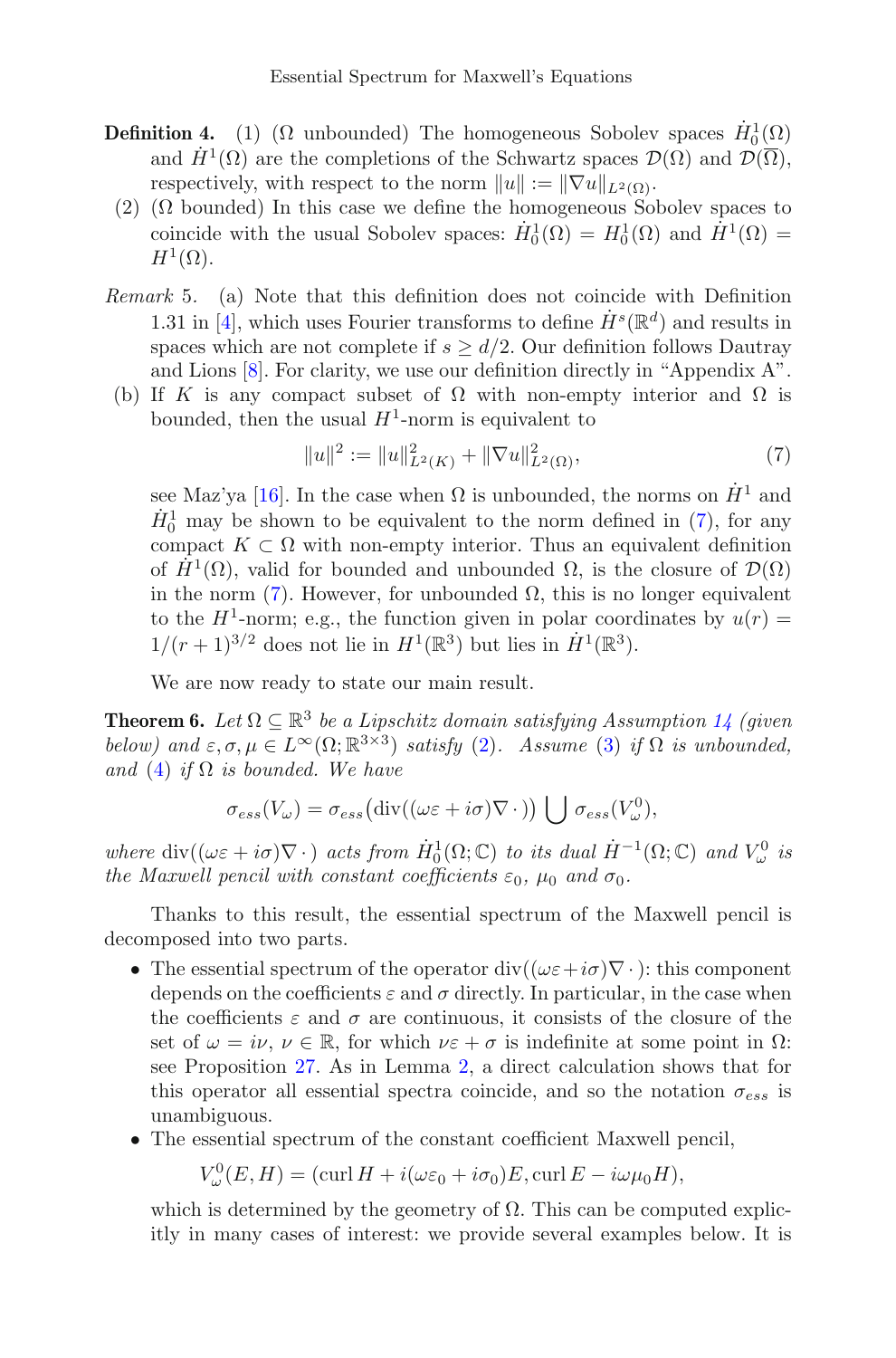worth observing that 0 always belongs to  $\sigma_{ess}(V^0_\omega)$ , since  $\{0\} \oplus \nabla \dot{H}^1(\Omega) \subseteq$  $\ker V_0^0$ .

In the next examples, we will calculate the essential spectrum of  $V^0_\omega$ , for different choices of domains Ω.

*Example* 7. The simplest case to consider in the calculation of  $\sigma_{ess}(V^0_\omega)$  is when  $\Omega$  is bounded. By [\(4\)](#page-2-2) we have  $\varepsilon_0 = \mu_0 = 1$  and  $\sigma_0 = 0$ . Thus, the pencil is self-adjoint, and we have

$$
\sigma_{ess}(V^0_\omega) = \{0\},\,
$$

see [\[12](#page-27-6),[15](#page-27-0)[,17](#page-27-1)].

<span id="page-5-0"></span>*Example* 8. We consider here the case of the full space  $\Omega = \mathbb{R}^3$ . We can make use of the Fourier transform to obtain a simple expression of this operator. Writing  $E(x) = \int_{\mathbb{R}^3} \hat{E}(\xi) e^{ix \cdot \xi} d\xi$ , the expression of the operator curl E in the Fourier domain is given by the multiplication operator  $iC(\xi)\hat{E}(\xi)$ , where

<span id="page-5-1"></span>
$$
C(\xi) = \begin{pmatrix} 0 & -\xi_3 & \xi_2 \\ \xi_3 & 0 & -\xi_1 \\ -\xi_2 & \xi_1 & 0 \end{pmatrix}.
$$
 (8)

Writing curl H in a similar way, we immediately see that  $V^0_\omega$  is represented, in the Fourier domain, by the multiplication by the matrix

$$
A_{\omega}(\xi) = \begin{pmatrix} i(\omega \varepsilon_0 + i\sigma_0)I & iC(\xi) \\ iC(\xi) & -i\omega \mu_0 I \end{pmatrix}.
$$

A direct calculation gives

$$
\det(A_{\omega}(\xi)) = k_{\omega}(|\xi|^2 - k_{\omega})^2, \quad k_{\omega} = \omega \mu_0(\omega \varepsilon_0 + i \sigma_0).
$$

By a standard argument,  $\sigma_{ess}(V^0_\omega) = {\omega \in \mathbb{C} : \det(A_\omega(\xi)) = 0 \text{ for some } \xi \in \mathbb{R}^3},$ so that

$$
\sigma_{ess}(V_{\omega}^0) = \{ \omega \in \mathbb{C} : k_{\omega} \ge 0 \} = \left\{ a - \frac{\sigma_0}{2\varepsilon_0} i : a \in \mathbb{R} \right\} \cup \left\{ ib : b \in \left[ -\frac{\sigma_0}{\varepsilon_0}, 0 \right] \right\}.
$$

In the particular case, when the conductivity at infinity is zero, i.e.,  $\sigma_0 = 0$ , we simply have  $\sigma_{ess}(V^0_\omega) = \mathbb{R}$ .

*Example* 9*.* Let us look at the case of the slab  $\Omega = \{x = (x', x_3) \in \mathbb{R}^3 : 0 \leq x_3, y_1, y_2, \dots\}$  $x_3 < L$ , for some  $L > 0$ . The derivation is very similar to the one presented above for the full space, the only difference being that the continuous Fourier transform in the third variable becomes a Fourier series. As a consequence, the continuous variable  $\xi_3$  is replaced by a discrete variable  $n = 0, 1, \ldots$ . More precisely,

$$
E_j(x) = \sum_{n=1}^{\infty} \int_{\mathbb{R}^2} \hat{E}_j(\xi', n) e^{ix' \cdot \xi'} \sin\left(\frac{n\pi}{L} x_3\right) d\xi', \quad j = 1, 2,
$$
  

$$
E_3(x) = \sum_{n=0}^{\infty} \int_{\mathbb{R}^2} \hat{E}_3(\xi', n) e^{ix' \cdot \xi'} \cos\left(\frac{n\pi}{L} x_3\right) d\xi',
$$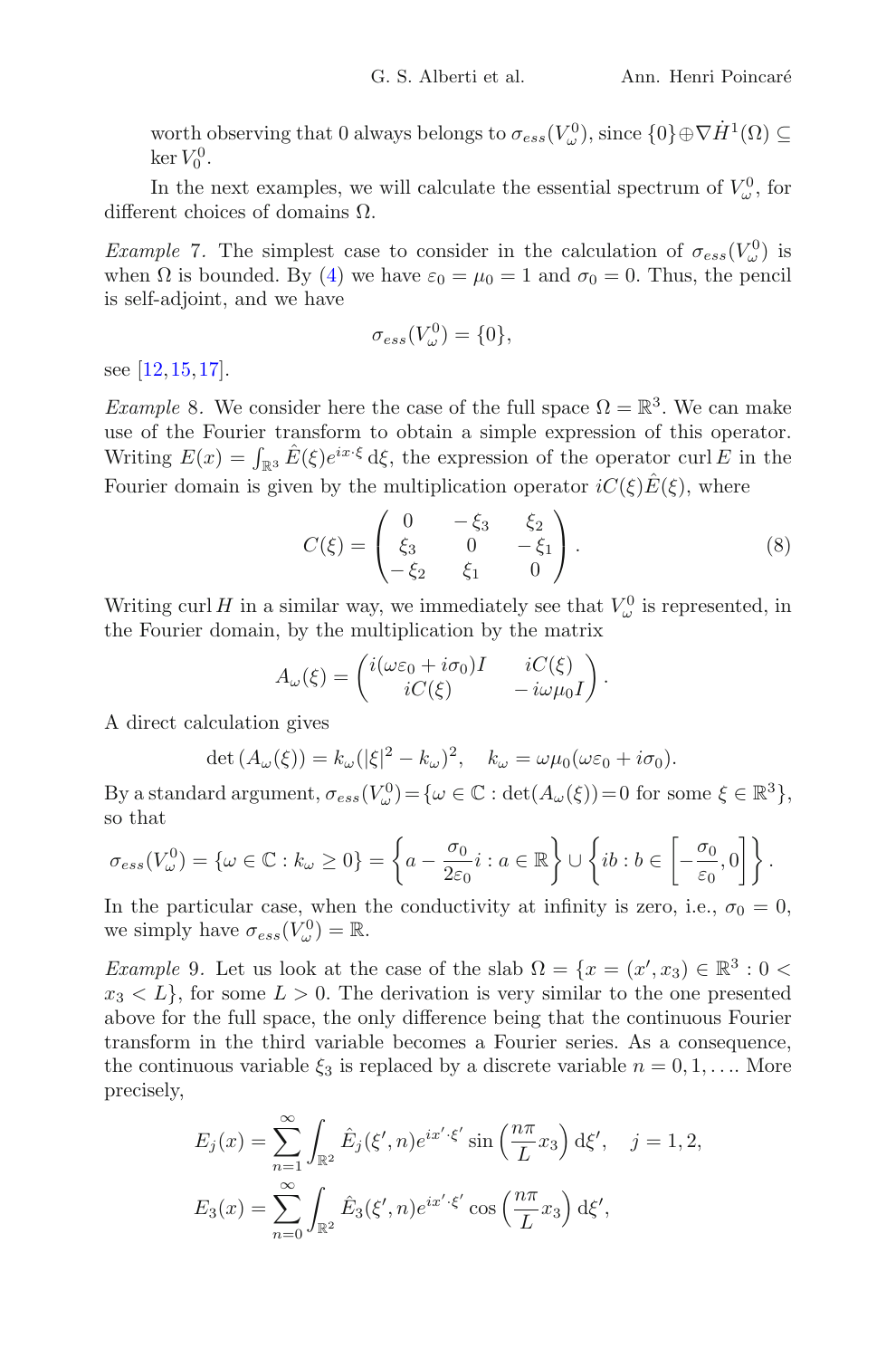and, analogously,

$$
H_j(x) = \sum_{n=0}^{\infty} \int_{\mathbb{R}^2} \hat{H}_j(\xi', n) e^{ix' \cdot \xi'} \cos\left(\frac{n\pi}{L} x_3\right) d\xi', \quad j = 1, 2,
$$
  

$$
H_3(x) = \sum_{n=1}^{\infty} \int_{\mathbb{R}^2} \hat{H}_3(\xi', n) e^{ix' \cdot \xi'} \sin\left(\frac{n\pi}{L} x_3\right) d\xi';
$$

the range of  $n$  in each summation has been determined by the boundary conditions on  $x_3 = 0$  and  $x_3 = L$ . Compared to the full space in Example [8,](#page-5-0) the continuous frequency variable  $\xi \in \mathbb{R}^3$  has become  $\xi := (\xi', \frac{n\pi}{L}) \in \mathbb{R}^2 \times (\frac{\pi}{L} \mathbb{N})$ . By calculations similar to those for the full space, we see that the essential spectrum is the set of  $\omega \in \mathbb{C}$  such that for some  $\xi \in \mathbb{R}^2 \times (\frac{\pi}{L} \mathbb{N})$ 

$$
k_{\omega}(|\xi|^2 - k_{\omega})^2 = 0, \quad k_{\omega} = \omega \mu_0(\omega \varepsilon_0 + i \sigma_0),
$$

and it is easy to see that this coincides with the essential spectrum for the full space problem.

*Example* 10. We now compute the essential spectrum of  $V^0_\omega$  in a cylinder  $\Omega = \{x \in \mathbb{R}^3 : 0 < x_2 < L_1, 0 < x_3 < L_2\}.$  As above, let us expand E and H in Fourier coordinates as

$$
E_1(x_1, x_2, x_3) = \sum_{n \in \mathbb{N}^2} \int_{\mathbb{R}} \hat{E}_1(n, \xi) \sin\left(\frac{\pi n_1}{L_1} x_2\right) \sin\left(\frac{\pi n_2}{L_2} x_3\right) e^{i\xi x_1} d\xi,
$$
  
\n
$$
E_2(x_1, x_2, x_3) = \sum_{n \in \mathbb{N}^2} \int_{\mathbb{R}} \hat{E}_2(n, \xi) \cos\left(\frac{\pi n_1}{L_1} x_2\right) \sin\left(\frac{\pi n_2}{L_2} x_3\right) e^{i\xi x_1} d\xi,
$$
  
\n
$$
E_3(x_1, x_2, x_3) = \sum_{n \in \mathbb{N}^2} \int_{\mathbb{R}} \hat{E}_3(n, \xi) \sin\left(\frac{\pi n_1}{L_1} x_2\right) \cos\left(\frac{\pi n_2}{L_2} x_3\right) e^{i\xi x_1} d\xi
$$

and

$$
H_1(x_1, x_2, x_3) = \sum_{n \in \mathbb{N}^2} \int_{\mathbb{R}} \hat{H}_1(n, \xi) \cos\left(\frac{\pi n_1}{L_1} x_2\right) \cos\left(\frac{\pi n_2}{L_2} x_3\right) e^{i\xi x_1} d\xi,
$$
  
\n
$$
H_2(x_1, x_2, x_3) = \sum_{n \in \mathbb{N}^2} \int_{\mathbb{R}} \hat{H}_2(n, \xi) \sin\left(\frac{\pi n_1}{L_1} x_2\right) \cos\left(\frac{\pi n_2}{L_2} x_3\right) e^{i\xi x_1} d\xi,
$$
  
\n
$$
H_3(x_1, x_2, x_3) = \sum_{n \in \mathbb{N}^2} \int_{\mathbb{R}} \hat{H}_3(n, \xi) \cos\left(\frac{\pi n_1}{L_1} x_2\right) \sin\left(\frac{\pi n_2}{L_2} x_3\right) e^{i\xi x_1} d\xi.
$$

In order to guarantee uniqueness of the expansions, set

<span id="page-6-0"></span>
$$
\hat{H}_2(0, n_2, \xi) = 0, \quad \hat{H}_3(n_1, 0, \xi) = 0, \quad \hat{E}_1(0, n_2, \xi) = 0,
$$
  

$$
\hat{E}_1(n_1, 0, \xi) = 0, \quad \hat{E}_2(n_1, 0, \xi) = 0, \quad \hat{E}_3(0, n_2, \xi) = 0,
$$
  
(9)

for every  $n \in \mathbb{N}^2$  and  $\xi \in \mathbb{R}$ .

A direct calculation gives that the operators  $E \mapsto \text{curl } E$  and  $H \mapsto \text{curl } H$ may be written in Fourier coordinates as the multiplication operators by the matrices

$$
C\left(i\xi, \frac{\pi}{L_1}n_1, \frac{\pi}{L_2}n_2\right)
$$
 and  $C\left(i\xi, -\frac{\pi}{L_1}n_1, -\frac{\pi}{L_2}n_2\right)$ ,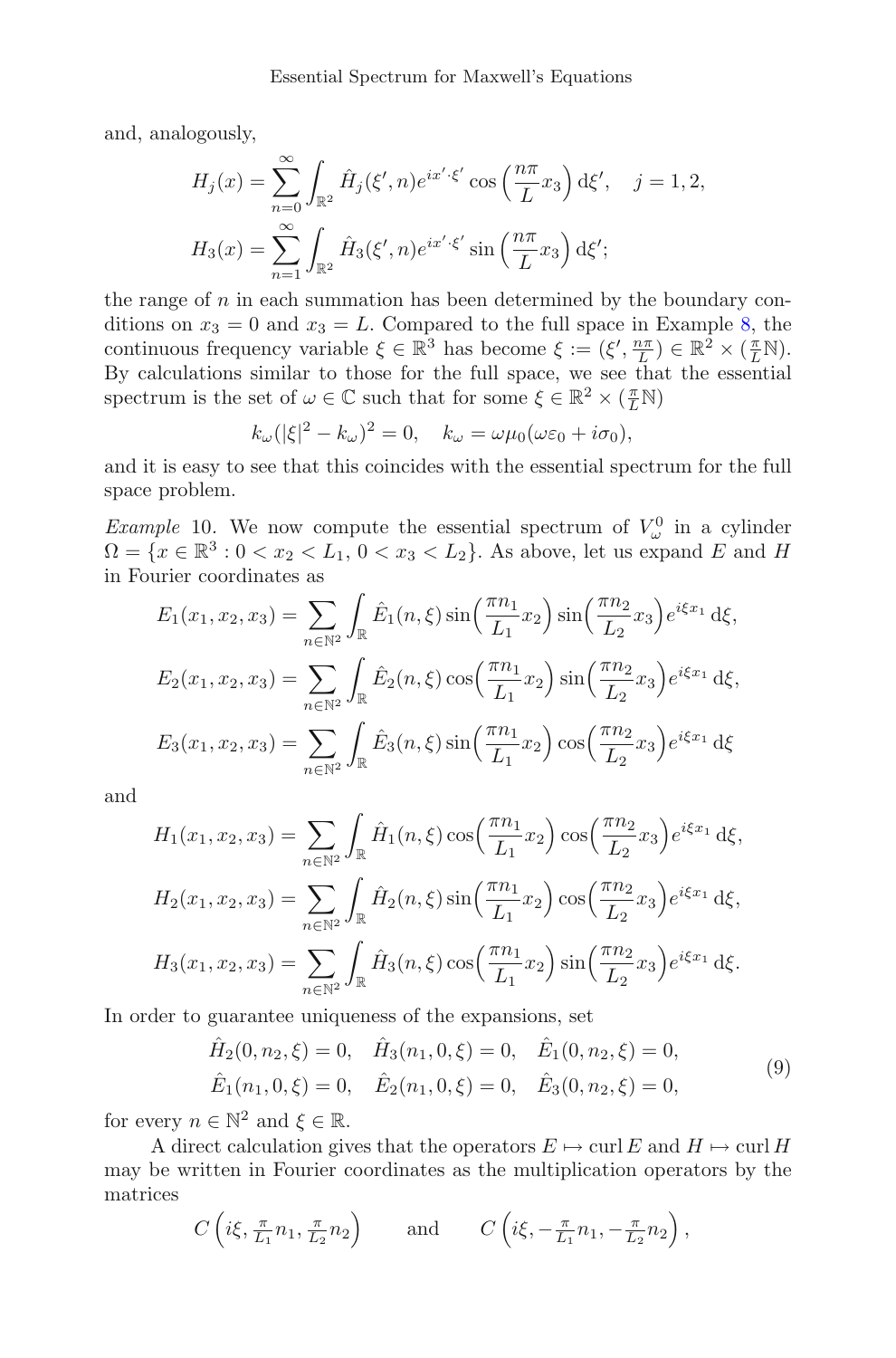respectively, where the matrix  $C$  is defined in  $(8)$ . As a consequence, in the Fourier domain,  $V^0_{\omega}$  is a multiplication operator represented by the matrix

$$
A_{\omega}(n,\xi) = \begin{pmatrix} i(\omega\varepsilon_0 + i\sigma_0)I & C(i\xi, -\frac{\pi}{L_1}n_1, -\frac{\pi}{L_2}n_2) \\ C(i\xi, \frac{\pi}{L_1}n_1, \frac{\pi}{L_2}n_2) & -i\omega\mu_0I \end{pmatrix}.
$$

A further calculation yields

$$
\det (A_{\omega}(n,\xi)) = k_{\omega}(\xi^2 + \frac{\pi^2}{L_1^2}n_1^2 + \frac{\pi^2}{L_2^2}n_2^2 - k_{\omega})^2, \quad k_{\omega} = \omega \mu_0(\omega \varepsilon_0 + i \sigma_0).
$$

If  $\omega$  is such that  $\det(A_{\omega}(n,\xi)) \neq 0$  for every  $n \in \mathbb{N}^2$  and  $\xi \in \mathbb{R}$ , then  $\omega$  does not belong to the essential spectrum of  $V^0_\omega$ . On the other hand, suppose that  $\omega$  is such that det  $(A_{\omega}(n, \xi)) = 0$  for some  $n \in \mathbb{N}$  and  $\xi \in \mathbb{R}$ . If  $n_1 = n_2 = 0$ , it is easy to see that there are no nonzero elements of ker  $A_{\omega}(n, \xi)$  satisfying [\(9\)](#page-6-0). On the other hand, the vector  $(0, \omega\mu_0 L_2, 0, \pi i, 0, \xi L_2)$  belongs to ker  $A_\omega(0, 1, \xi)$ and satisfies [\(9\)](#page-6-0) (and similarly if  $n_1 = 1$  and  $n_2 = 0$ ). As a consequence, we have that

$$
\sigma_{ess}(V^0_\omega) = \{\omega \in \mathbb{C} : k_\omega = 0 \text{ or } k_\omega \ge \frac{\pi^2}{L^2}\}, \quad L = \max(L_1, L_2).
$$

In the particular case when  $\sigma_0 = 0$ , this set takes the simpler form

$$
\sigma_{ess}(V^0_\omega) = \left(-\infty, -\frac{\pi}{L\sqrt{\varepsilon_0\mu_0}}\right] \cup \{0\} \cup \left[\frac{\pi}{L\sqrt{\varepsilon_0\mu_0}}, +\infty\right).
$$

Note that this set approaches the essential spectrum for the slab as  $L \to +\infty$ . This is expected: as L increases the cylinder becomes larger and larger in one direction.

#### **3. Helmholtz Decomposition and Related Operators**

We shall treat both bounded and unbounded Lipschitz domains  $\Omega \subseteq \mathbb{R}^3$ . The latter are our primary interest, as the bounded case has already been studied by Lassas [\[15](#page-27-0)], albeit under slightly stronger assumptions on the boundary regularity. However, in the definitions which follow, we deal with both cases.

The first decomposition result which we require is true without restrictions on the topology of  $\Omega$ . Although it is standard, we present a proof since it shows how the homogeneous Sobolev spaces arise in a natural way.

**Lemma 11.** *Let*  $\Omega \subset \mathbb{R}^3$  *be a Lipschitz domain.* 

1. *The space*  $L^2(\Omega; \mathbb{C}^3)$  *admits the following orthogonal decompositions:* 

<span id="page-7-2"></span><span id="page-7-0"></span>
$$
L^{2}(\Omega; \mathbb{C}^{3}) = \nabla \dot{H}_{0}^{1}(\Omega) \oplus \mathcal{H}(\text{div } 0, \Omega), \qquad (10a)
$$

<span id="page-7-1"></span>
$$
L^{2}(\Omega; \mathbb{C}^{3}) = \nabla \dot{H}^{1}(\Omega) \oplus \mathcal{H}_{0}(\text{div } 0, \Omega), \qquad (10b)
$$

*in which*

$$
\mathcal{H}(\text{div}\,0,\Omega) = \left\{ u \in L^2(\Omega; \mathbb{C}^3) \; : \; \text{div}\,u = 0 \right\},
$$
  

$$
\mathcal{H}_0(\text{div}\,0,\Omega) = \left\{ u \in L^2(\Omega; \mathbb{C}^3) \; : \; \text{div}\,u = 0, \quad \nu \cdot u|_{\partial\Omega} = 0 \right\}.
$$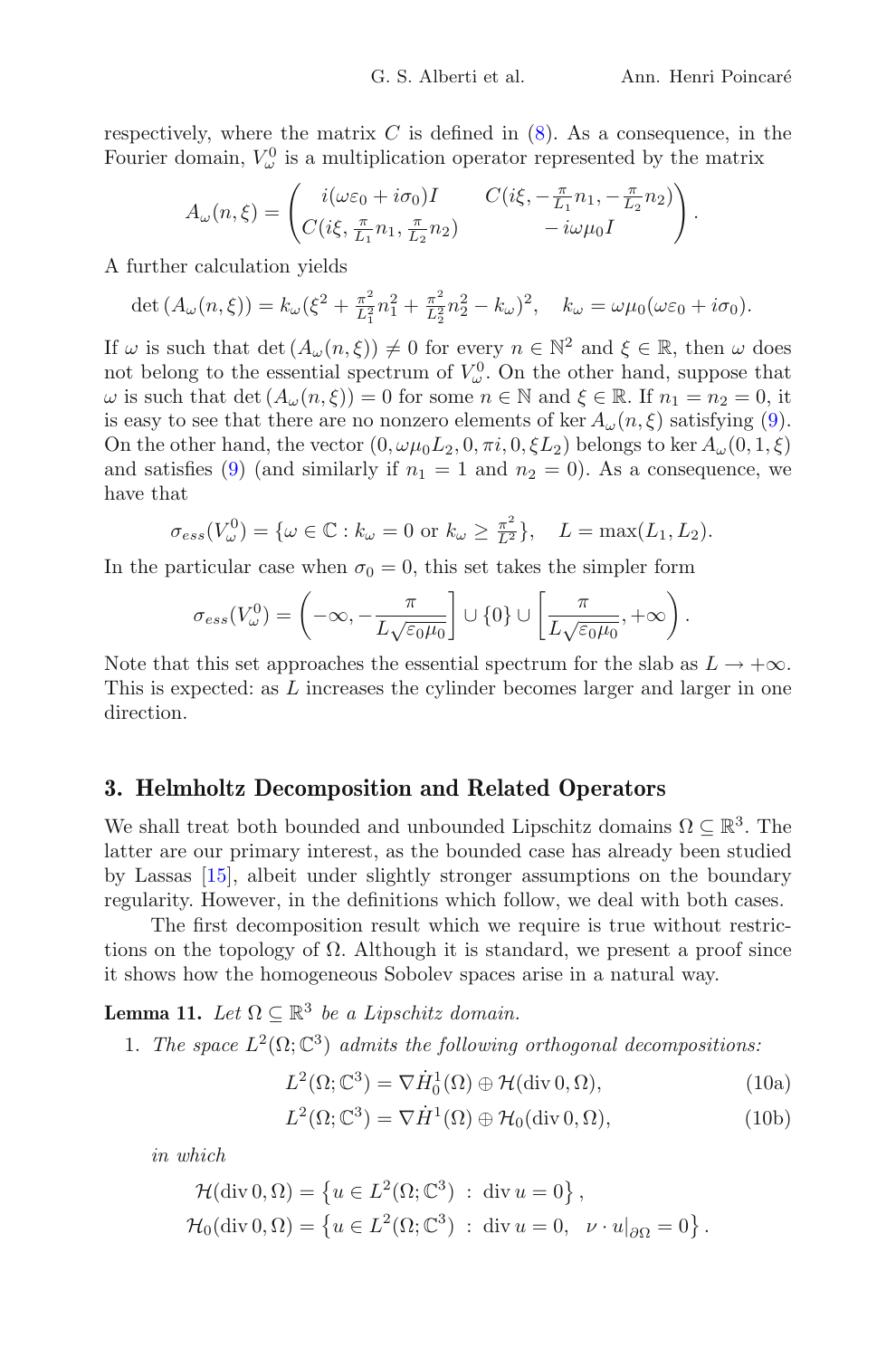2. *The spaces*  $\mathcal{H}_0(\text{curl}, \Omega)$  *and*  $\mathcal{H}(\text{curl}, \Omega)$  *admit the orthogonal decompositions*

<span id="page-8-0"></span>
$$
\mathcal{H}_0(\text{curl}, \Omega) = \nabla \dot{H}_0^1(\Omega; \mathbb{C}) \oplus (\mathcal{H}_0(\text{curl}, \Omega) \cap \mathcal{H}(\text{div } 0, \Omega)), \tag{11a}
$$

$$
\mathcal{H}(\text{curl}, \Omega) = \nabla \dot{H}^{1}(\Omega; \mathbb{C}) \oplus (\mathcal{H}(\text{curl}, \Omega) \cap \mathcal{H}_{0}(\text{div } 0, \Omega)).
$$
 (11b)

*Proof.* (1) The operator  $\nabla: \dot{H}^1_0(\Omega) \to L^2(\Omega; \mathbb{C}^3)$  is an isometry, and so  $\nabla \dot{H}^1_0(\Omega)$ is closed in  $L^2(\Omega; \mathbb{C}^3)$ . It remains to prove that  $(\nabla \dot{H}_0^1(\Omega))^{\perp} = \mathcal{H}(\text{div } 0, \Omega)$ . Suppose that  $\phi \in (\nabla \dot{H}_0^1(\Omega))^{\perp}$ ; then  $\langle \phi, \nabla v \rangle = 0$  for all  $v \in \mathcal{D}(\Omega)$ , which means that  $\langle \text{div }\phi, v \rangle = 0$  for all  $v \in \mathcal{D}(\Omega)$ . This proves that  $\phi \in \mathcal{H}(\text{div } 0, \Omega)$ . Conversely, if  $\phi \in \mathcal{H}(\text{div } 0, \Omega)$  then for any  $v \in \mathcal{D}(\Omega)$  we have  $0 = \langle \text{div } \phi, v \rangle = \langle \phi, \nabla v \rangle$ . Taking the closure in the  $\dot{H}_0^1(\Omega)$ -topology shows that  $\langle \phi, \nabla v \rangle = 0$  for all  $v \in \dot{H}_0^1(\Omega)$ , which proves  $(10a)$ .

Analogously,  $\nabla \dot{H}^{1}(\Omega)$  is closed in  $L^{2}(\Omega; \mathbb{C}^{3})$ . To prove [\(10b\)](#page-7-1) suppose that  $\phi \in (\nabla \dot{H}^1(\Omega))^{\perp}$ ; then certainly div  $\phi = 0$  since  $(\nabla \dot{H}^1(\Omega))^{\perp} \subseteq (\nabla \dot{H}^1_0(\Omega))^{\perp}$ . Thus for all  $v \in \mathcal{D}(\Omega)$ , we have  $0 = \langle \phi, \nabla v \rangle = \int_{\partial \Omega} (\nu \cdot \phi) \overline{v} \, ds$ . This means that  $\nu \cdot \phi = 0$  on  $\partial\Omega$  and so  $\phi \in \mathcal{H}_0(\text{div } 0, \Omega)$ . The proof that any  $\phi \in \mathcal{H}_0(\text{div } 0, \Omega)$ lies in  $(\nabla \dot{H}^1(\Omega))^{\perp}$  is straightforward.

(2) The decompositions [\(11\)](#page-8-0) follow immediately from [\(10\)](#page-7-2) by taking the appropriate subspaces.  $\Box$ 

To decompose the Maxwell pencil we need to decompose the spaces  $\mathcal{H}(\text{div } 0, \Omega)$  and  $\mathcal{H}_0(\text{div } 0, \Omega)$  further, by using vector potentials in some suitable spaces, which we now introduce.

<span id="page-8-1"></span>**Definition 12.** Let  $\Omega \subseteq \mathbb{R}^3$  be a Lipschitz domain.

- The space  $\dot{X}_T(\Omega)$  is the completion of  $\mathcal{H}(\text{curl}, \Omega) \cap \mathcal{H}_0(\text{div } 0, \Omega)$  with respect to the seminorm  $||u|| := || \text{curl } u||_{L^2(\Omega)} + || \text{div } u||_{L^2(\Omega)}$  $+ ||u \cdot \nu||_{H^{-1/2}(\partial \Omega)}$ .
- The space  $\dot{X}_N(\Omega)$  is the completion of  $\mathcal{H}_0(\text{curl}, \Omega) \cap \mathcal{H}(\text{div } 0, \Omega)$  with respect to the seminorm  $||u|| := || \text{curl } u||_{L^2(\Omega)} + || \text{div } u||_{L^2(\Omega)}$  $+ ||u \times \nu||_{H^{-1/2}(\partial\Omega)}$ .
- The space  $K_T(\Omega)$  is the kernel of the curl operator restricted to  $\dot{X}_T(\Omega)$ , namely

$$
K_T(\Omega) = \{ u \in \dot{X}_T(\Omega) : \text{curl } u = 0 \}.
$$

• The space  $K_N(\Omega)$  is the kernel of the curl operator restricted to  $\tilde{X}_N(\Omega)$ , namely

$$
K_N(\Omega) = \{ u \in \dot{X}_N(\Omega) : \text{curl } u = 0 \}.
$$

The spaces  $K_T(\Omega)$  and  $K_N(\Omega)$  are closed in  $\dot{X}_T(\Omega)$  and in  $\dot{X}_N(\Omega)$ , respectively, and so we can consider the quotient spaces

$$
\dot{X}_T(\Omega)/K_T(\Omega), \qquad \dot{X}_N(\Omega)/K_N(\Omega).
$$

The curl operator is well-defined and injective on these spaces. To avoid cumbersome notation, we will in the following identify curl  $\psi$  for  $\psi \in X_T(\Omega)/K_T(\Omega)$ or  $\psi \in \dot{X}_N(\Omega)/K_N(\Omega)$  with the vector in  $L^2(\Omega; \mathbb{C}^3)$  given by curl acting on any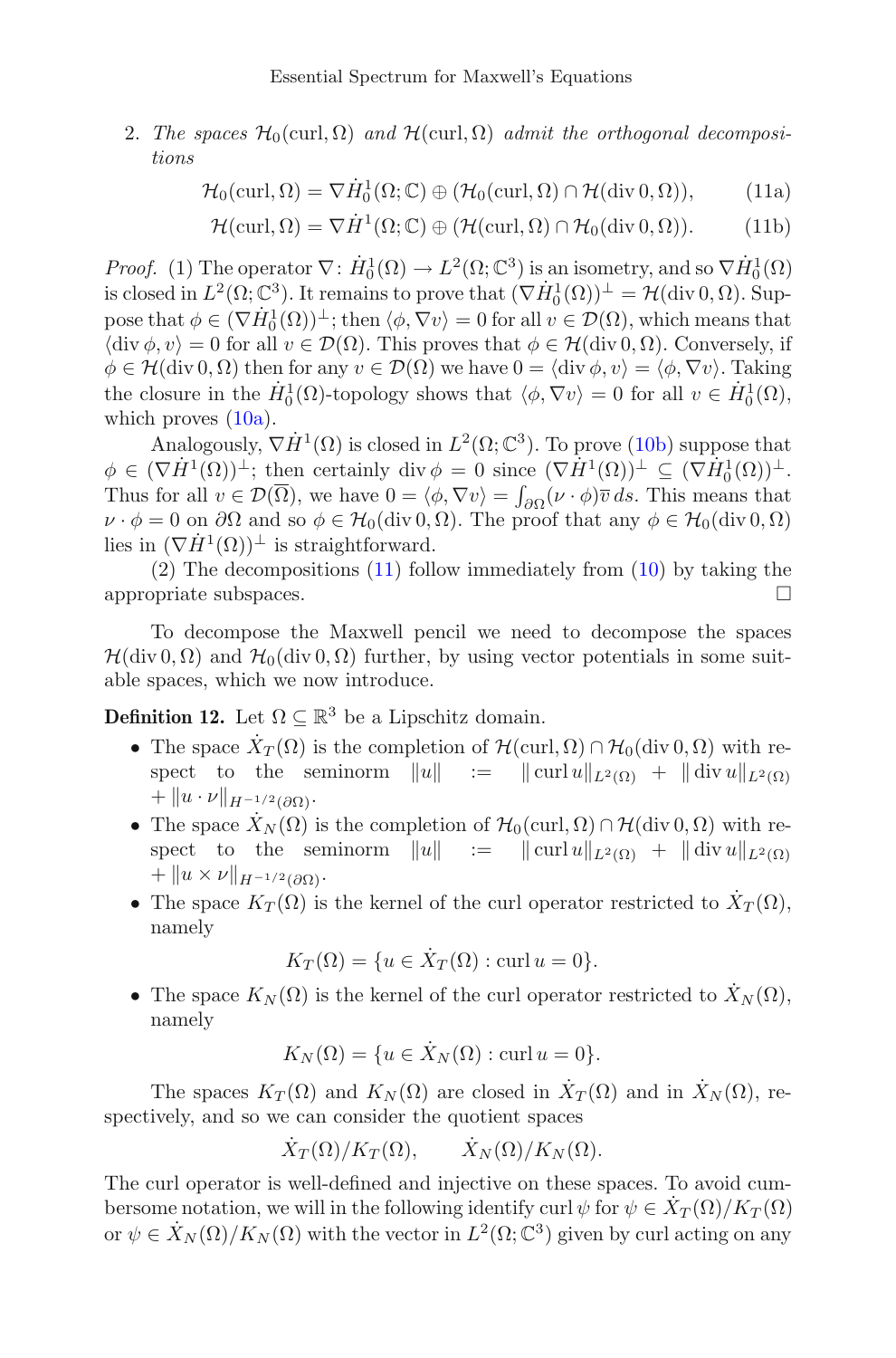representative of the equivalence class  $\psi$ . The curl operator maps these quotient spaces into the space of divergence-free fields, with appropriate boundary conditions.

**Lemma 13.** *Let*  $\Omega \subset \mathbb{R}^3$  *be a Lipschitz domain.* 

- 1. *The space* curl $(\dot{X}_T(\Omega)/K_T(\Omega))$  *is contained in*  $\mathcal{H}(\text{div } 0, \Omega)$ *.*
- 2. *The space* curl $(X_N(\Omega)/K_N(\Omega))$  *is contained in*  $\mathcal{H}_0(\text{div } 0, \Omega)$ *.*

*Proof.* Part (1) follows immediately from div  $\circ$  curl = 0. Part (2) follows from the identities div  $\circ$  curl = 0 and (curl  $u) \cdot \nu = \text{div}_{\partial \Omega}(u \times \nu)$  on  $\partial \Omega$  [\[17,](#page-27-1) (3.52)].  $\Box$ 

We make the following assumption.

<span id="page-9-0"></span>**Assumption 14.** The spaces  $K_T(\Omega)$  and  $K_N(\Omega)$  are finite-dimensional and

<span id="page-9-4"></span><span id="page-9-3"></span><span id="page-9-2"></span> $\mathcal{H}(\text{div } 0, \Omega) = \text{curl}(\dot{X}_T(\Omega)/K_T(\Omega)) \oplus K_N(\Omega),$  (12a)

$$
\mathcal{H}_0(\text{div } 0, \Omega) = \text{curl}(\dot{X}_N(\Omega)/K_N(\Omega)) \oplus K_T(\Omega). \tag{12b}
$$

This assumption is verified in many cases of theoretical and practical interest.

<span id="page-9-1"></span>**Proposition 15.** *Assumption* [14](#page-9-0) *is verified in any of the following cases:*

- 1.  $\Omega = \mathbb{R}^3$  *(with*  $K_T(\Omega) = K_N(\Omega) = \{0\}$ *)*;
- 2. Ω *is a bounded Lipschitz domain, satisfying Hypothesis 3.3 of* [\[4\]](#page-26-7)*;*
- 3.  $\Omega$  *is a*  $C^2$  *exterior domain, satisfying assumptions (1.45) of* [\[8,](#page-26-8) Chapter IXA]*;*
- 4.  $\Omega$  *is the half space*  $\{(x_1, x_2, x_3) \in \mathbb{R}^3 : x_3 > 0\}$  *(with*  $K_T(\Omega) = K_N(\Omega)$ ) {0}*);*
- 5. Ω *is the slab*  $\{(x_1, x_2, x_3) \in \mathbb{R}^3 : 0 < x_3 < L\}$  *for some*  $L > 0$  *(with*  $K_T(\Omega) = K_N(\Omega) = \{0\}$ ;
- 6.  $\Omega$  *is a cylinder*  $\mathbb{R} \times \Omega'$ , where  $\Omega' \subseteq \mathbb{R}^2$  *is a simply connected bounded domain of class* C<sup>1</sup>,<sup>1</sup> *or piecewise smooth with no re-entrant corners (with*  $K_T(\Omega) = K_N(\Omega) = \{0\}.$

*Remark* 16*.* We have decided not to provide the details of the assumptions of parts (2) and (3), since they are rather lengthy and are not needed for the rest of the paper. In simple words, these assumptions require  $\partial\Omega$  to be a finite union of connected surfaces and that there exist a finite number of *cuts* within  $\Omega$  which divide it into multiple simply connected domains. The number of cuts is given by dim  $K_T(\Omega)$ , and the number of connected components of  $\partial Ω$  by dim  $K_N(\Omega) + 1$ . Thus, for simply connected domains with connected boundaries, the decomposition is even simpler:  $K_T(\Omega)$  and  $K_N(\Omega)$  are trivial and can be omitted.

*Proof.* (1) The decompositions [\(12a\)](#page-9-2) and [\(12b\)](#page-9-3) coincide, and simply follow from the identity  $\hat{u}(\xi) = -\xi \times (\frac{\xi \times \hat{u}}{|\xi|^2})$ , valid for every divergence-free field u (which implies  $\xi \cdot \hat{u} = 0$ ), where  $\hat{u}$  denotes the Fourier transform of u. Alternatively, this is also a consequence of Proposition [29](#page-22-0) and Lemma [30.](#page-25-0)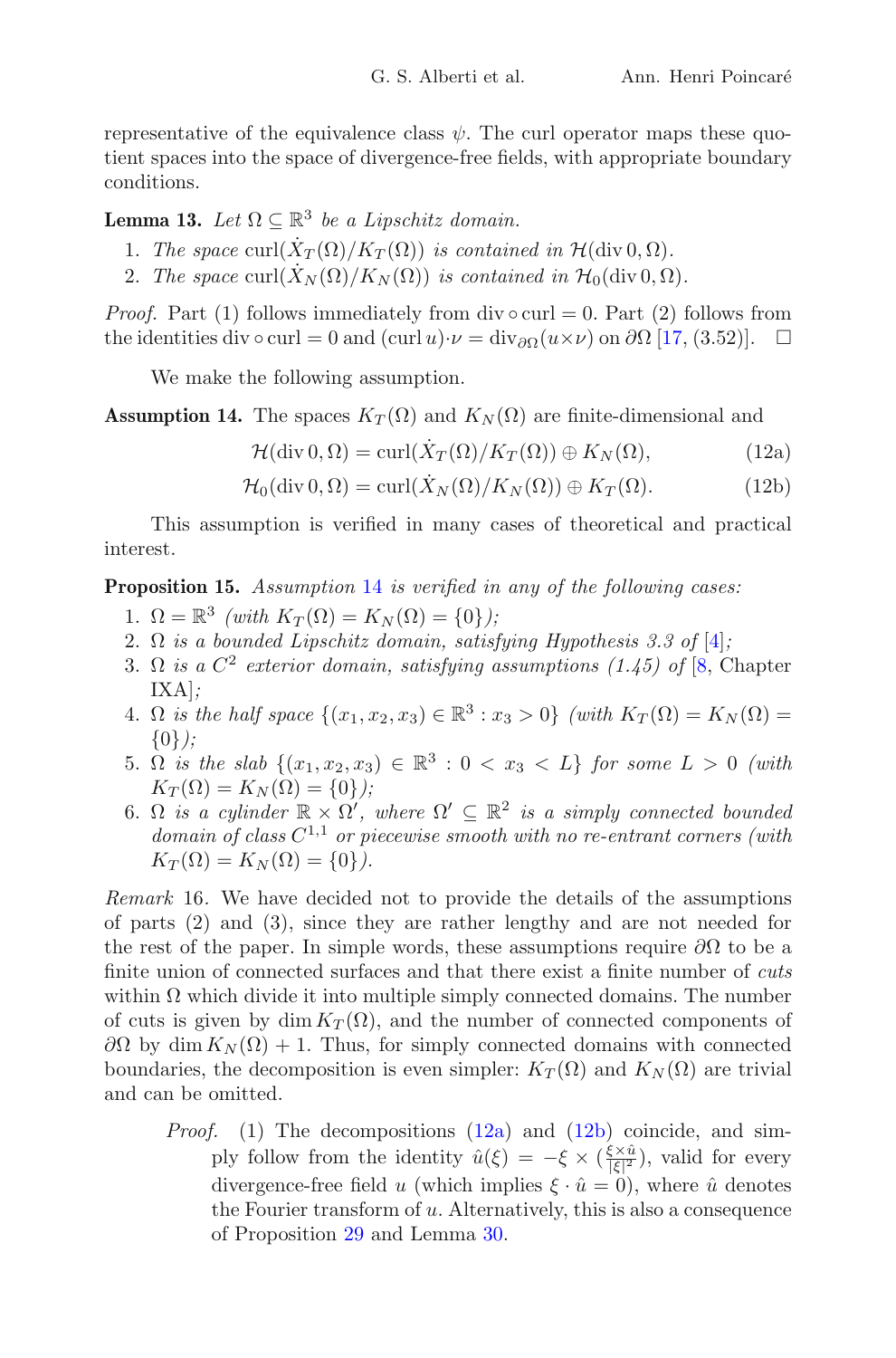- (2) This part is proved in [\[4](#page-26-7)] (see also [\[8,](#page-26-8) Chapter IXA] and [\[10,](#page-26-9) Chapter I, §3] for the smooth case). The construction of the spaces  $K_T(\Omega)$  and  $K_N(\Omega)$  is described explicitly.
- (3) The decompositions in this case are proved in [\[8](#page-26-8), Chapter IXA].
- $(4)$ – $(5)$ – $(6)$  The arguments are standard and explicit, but it is not easy to find precise statements in the literature. We detail the derivation in "Appendix A", which contains a general construction for a larger class of cylinders.

<span id="page-10-1"></span><span id="page-10-0"></span> $\Box$ 

Combining [\(10\)](#page-7-2) and [\(12\)](#page-9-4), we obtain that the space  $L^2(\Omega; \mathbb{C}^3)$  admits the following orthogonal decompositions:

$$
L^{2}(\Omega; \mathbb{C}^{3}) = \nabla \dot{H}_{0}^{1}(\Omega; \mathbb{C}) \oplus \operatorname{curl}(\dot{X}_{T}(\Omega)/K_{T}(\Omega)) \oplus K_{N}(\Omega), \tag{13a}
$$

$$
L^{2}(\Omega; \mathbb{C}^{3}) = \nabla \dot{H}^{1}(\Omega; \mathbb{C}) \oplus \operatorname{curl}(\dot{X}_{N}(\Omega)/K_{N}(\Omega)) \oplus K_{T}(\Omega).
$$
 (13b)

In view of these decompositions, to every vector field in  $L^2(\Omega; \mathbb{C}^3)$ , we can associate the unique vector potentials in  $\dot{X}_T(\Omega)/K_T(\Omega)$  and in  $\dot{X}_N(\Omega)/K_N(\Omega)$ .

**Lemma 17.** *Let*  $\Omega \subseteq \mathbb{R}^3$  *be a Lipschitz domain satisfying Assumption* [14](#page-9-0)*. There exist bounded operators*  $T_N : L^2(\Omega; \mathbb{C}^3) \to \dot{X}_N(\Omega)/K_N(\Omega)$  *and*  $T_T$ :  $L^2(\Omega,\mathbb{C}^3)\to \dot{X}_T(\Omega)/K_T(\Omega)$  *such that* 

<span id="page-10-3"></span>
$$
T_N \operatorname{curl} \Phi = \Phi, \quad \Phi \in \dot{X}_N(\Omega)/K_N(\Omega),
$$
  
\n
$$
T_N \nabla q = 0, \quad q \in \dot{H}^1(\Omega; \mathbb{C}); \quad T_N f = 0, \quad f \in K_T(\Omega);
$$
  
\n
$$
T_T \operatorname{curl} \Phi = \Phi, \quad \Phi \in \dot{X}_T(\Omega)/K_T(\Omega),
$$
  
\n
$$
T_T \nabla q = 0, \quad q \in \dot{H}^1_0(\Omega; \mathbb{C}); \quad T_T f = 0, \quad f \in K_N(\Omega).
$$
\n(14)

*Proof.* In view of [\(13b\)](#page-10-0), every  $F \in L^2(\Omega, \mathbb{C}^3)$  admits a unique decomposition into three orthogonal vectors,

$$
F = \nabla q + \operatorname{curl} \Phi + f,
$$

with  $q \in \dot{H}^1(\Omega,\mathbb{C}), \Phi \in \dot{X}_N(\Omega)/K_N(\Omega)$  and  $f \in K_T(\Omega)$ . We define  $T_N$  by  $T_N F = \Phi$ , so that  $T_N$  curl  $\Phi = \Phi$  for all  $\Phi \in X_N(\Omega)/K_N(\Omega)$ . By the closed graph theorem,  $T_N$  is bounded. The definition of  $T_T$  follows similarly by using the other Helmholtz decomposition  $(13a)$ .

#### **4. Proof of the Main Result**

In a first part, we introduce a series of equivalent reformulations of our problem to obtain a form where the two contributions to the essential spectrum in our main result can easily be separated.

Decomposing  $\mathcal{H}_1$  using [\(11\)](#page-8-0) and [\(12\)](#page-9-4) allows us to transform the Maxwell operator  $V_\omega$ . More precisely, for  $E \in \mathcal{H}_0(\text{curl}, \Omega)$  and  $H \in \mathcal{H}(\text{curl}, \Omega)$  consider the decompositions

<span id="page-10-2"></span>
$$
E = \nabla q_E + \Psi_E + h_N, \quad H = \nabla q_H + \Psi_H + h_T,\tag{15}
$$

where  $q_E \in \dot{H}_0^1(\Omega; \mathbb{C}), q_H \in \dot{H}^1(\Omega; \mathbb{C}), \Psi_E \in \mathcal{H}_0(\mathrm{curl}, \Omega) \cap \mathrm{curl}(\dot{X}_T(\Omega)/K_T(\Omega)),$  $\Psi_H \in \mathcal{H}(\text{curl}, \Omega) \cap \text{curl}(\dot{X}_N(\Omega)/K_N(\Omega)), h_T \in K_T(\Omega)$  and  $h_N \in K_N(\Omega)$ . We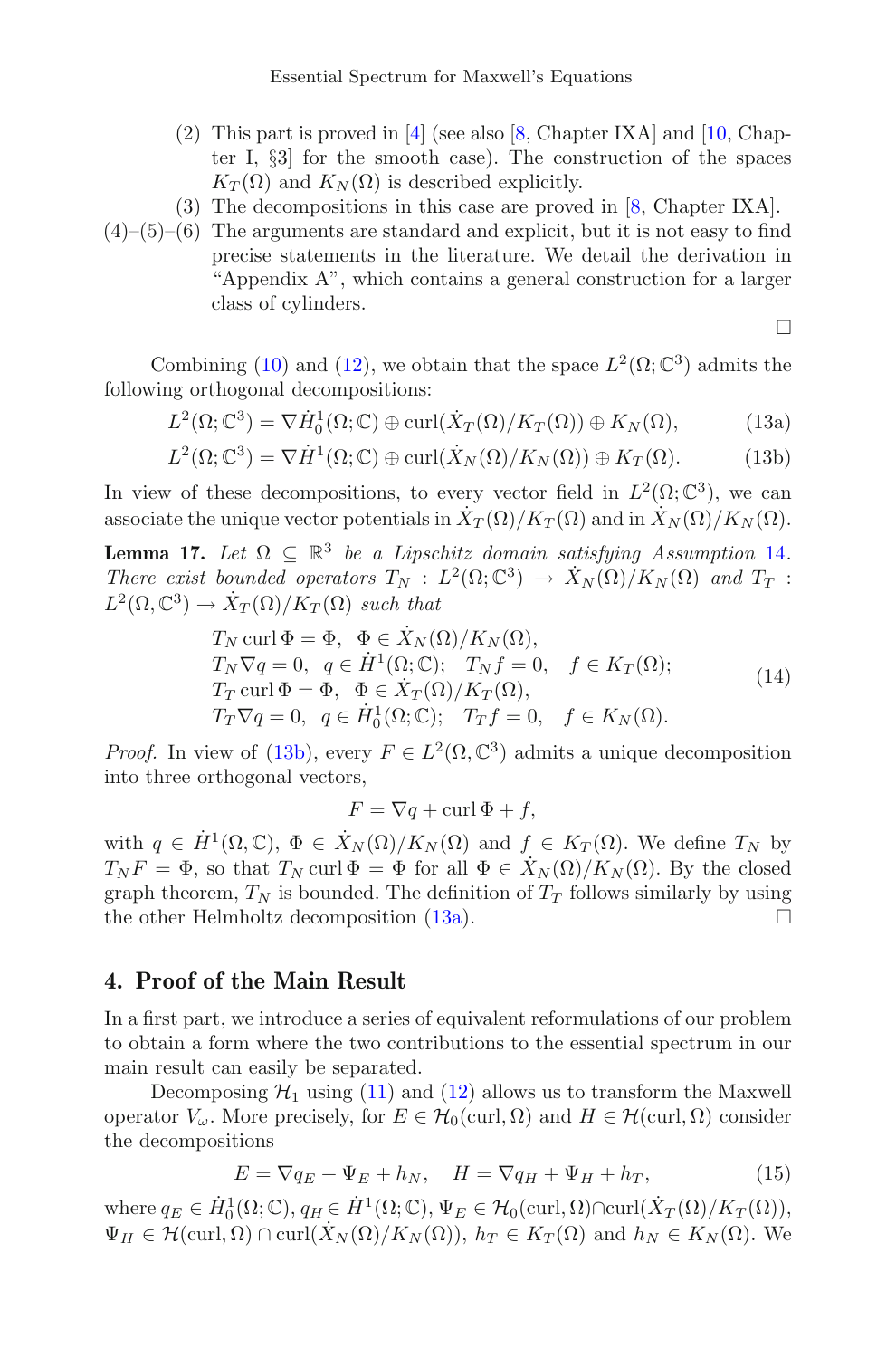now wish to discard the contribution coming from  $K_T(\Omega)$  and  $K_N(\Omega)$ . To this end, we introduce the space

$$
\mathcal{H}_2 = \nabla \dot{H}_0^1(\Omega) \times \nabla \dot{H}^1(\Omega) \times \mathcal{H}_0(\text{curl}, \Omega) \cap \text{curl}(\dot{X}_T(\Omega)/K_T(\Omega))
$$
  
 
$$
\times \mathcal{H}(\text{curl}, \Omega) \cap \text{curl}(\dot{X}_N(\Omega)/K_N(\Omega))
$$

equipped with the canonical product norm

<span id="page-11-2"></span>
$$
||(u_1, u_2, \Psi_1, \Psi_2)||_{\mathcal{H}_2}^2 = ||u_1||_{L^2(\Omega)}^2 + ||u_2||_{L^2(\Omega)}^2 + ||\Psi_1||_{\mathcal{H}(\text{curl}, \Omega)}^2 + ||\Psi_2||_{\mathcal{H}(\text{curl}, \Omega)}^2.
$$
\n(16)

Define the projection map

$$
W: \mathcal{H}_1 \to \mathcal{H}_2, \qquad W(E, H) = (\nabla q_E, \nabla q_H, \Psi_E, \Psi_H),
$$

where E, H are given by [\(15\)](#page-10-2), and its right inverse  $W^{-1}$  :  $\mathcal{H}_2 \to \mathcal{H}_1$  by

$$
W^{-1}(\nabla q_E, \nabla q_H, \Psi_E, \Psi_H) = (\nabla q_E + \Psi_E, \nabla q_H + \Psi_H).
$$

Since the decompositions in [\(11\)](#page-8-0) and [\(12\)](#page-9-4) are orthogonal, for any  $(E,H) \in \mathcal{H}_1$ we have

<span id="page-11-0"></span>
$$
||(E, H)||_{\mathcal{H}_1}^2 = ||W(E, H)||_{\mathcal{H}_2}^2 + ||(h_N, h_T)||_{L^2(\Omega)^2}^2.
$$
 (17)

Instead of the operator  $V_\omega$ , we consider

$$
\tilde{V}_{\omega} = V_{\omega} \circ W^{-1} \colon \mathcal{H}_2 \to L^2(\Omega; \mathbb{C}^3)^2.
$$

This does not change the essential spectrum, as the following lemma shows.

<span id="page-11-1"></span>**Lemma 18.** *We have*  $\sigma_{e,2}(V_\omega) = \sigma_{e,2}(\tilde{V}_\omega)$ .

*Proof.* Using that  $W^{-1}$  is an isometry we immediately obtain that  $\sigma_{e,2}(\tilde{V}_\omega) \subseteq$  $\sigma_{e,2}(V_\omega)$ . It remains to show the reverse inclusion.

Let  $\omega \in \sigma_{e,2}(V_{\omega})$ . By Remark [3,](#page-3-1) there exists a sequence of functions  $u_n = (\nabla q_{E,n} + \Psi_{E,n} + h_{N,n}, \nabla q_{H,n} + \Psi_{H,n} + h_{T,n})$  in  $\mathcal{H}_1$ ,  $||u_n||_{\mathcal{H}_1} = 1$ ,  $u_n \to 0$  in  $\mathcal{H}_1$  such that  $||V_\omega u_n||_{L^2} \to 0$ . Then there exists  $c > 0$  such that  $||W u_n||_{\mathcal{H}_2} \geq c$ for all sufficiently large  $n$ . This follows from the fact that otherwise by  $(17)$  we would have that, at least on a subsequence,  $P_{NT} u_n := (h_{N,n}, h_{T,n})$  satisfies  $||P_{NT} u_n||_{\mathcal{H}_1} \rightarrow 1$ . However, the range of  $P_{NT}$  is the finite-dimensional space  $K_N(\Omega) \times K_T(\Omega)$ . This contradicts that  $u_n \to 0$  in  $\mathcal{H}_1$ , which implies that  $(h_{N,n}, h_{T,n}) \rightarrow 0$  in  $\mathcal{H}_1$ .

Set  $\tilde{u}_n = W u_n / ||W u_n||_{\mathcal{H}_2}$ . Then,  $||\tilde{u}_n||_{\mathcal{H}_2} = 1$  and

$$
\tilde{V}_{\omega}\tilde{u}_n = \frac{V_{\omega}(\nabla q_{E,n} + \Psi_{E,n}, \nabla q_{H,n} + \Psi_{H,n})}{\|W u_n\|_{\mathcal{H}_2}} = \frac{V_{\omega}u_n - V_{\omega}(h_{N,n}, h_{T,n})}{\|W u_n\|_{\mathcal{H}_2}} \longrightarrow 0
$$

in  $L^2(\Omega; \mathbb{C}^3)^2$ . Finally, for any  $\varphi \in (\mathcal{H}_2)'$  we have  $\varphi \circ W \in (\mathcal{H}_1)'$ , so

$$
\varphi(\tilde{u}_n) = \frac{(\varphi \circ W)u_n}{\|Wu_n\|_{\mathcal{H}_2}} \to 0,
$$

and hence  $\omega$  is in the  $\sigma_{e,2}$  essential spectrum of  $\tilde{V}_{\omega}$ .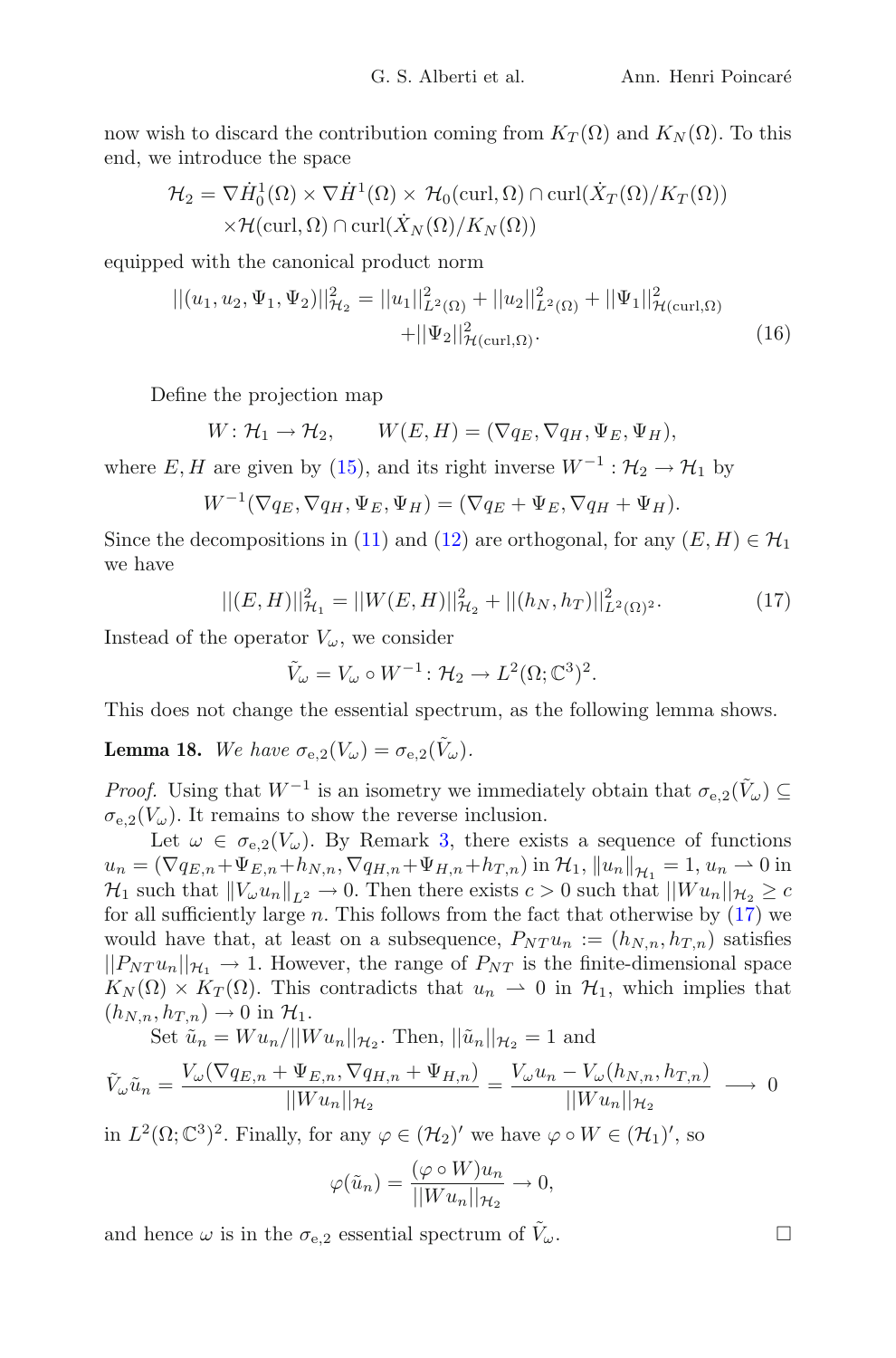By definition of  $\tilde{V}_{\omega}$  and [\(6\)](#page-2-3), we obtain

<span id="page-12-1"></span>
$$
\tilde{V}_{\omega}(\nabla q_E, \nabla q_H, \Psi_E, \Psi_H) = \begin{pmatrix} \operatorname{curl} \Psi_H + iM_{\omega} \nabla q_E + iM_{\omega} \Psi_E \\ \operatorname{curl} \Psi_E - i\omega M_{\mu} \nabla q_H - i\omega M_{\mu} \Psi_H \end{pmatrix},\tag{18}
$$

where  $M_{\omega}F = (\omega \varepsilon + i \sigma)F$  and  $M_{\mu}F = \mu F$ .

In order to simplify this operator even further, we need the following elementary result.

<span id="page-12-0"></span>**Lemma 19.** Let  $P_H$  denote the orthogonal projection onto the space  $H$ .

1. *The map*  $\zeta_1: L^2(\Omega; \mathbb{C}^3) \to \dot{H}^{-1}(\Omega; \mathbb{C}) \times (\dot{X}_T(\Omega)/K_T(\Omega)) \times K_N(\Omega)$  *defined by*

$$
F \longmapsto (\text{div } F, T_T F, P_{K_N(\Omega)} F)
$$

*is an isomorphism, where*  $\dot{H}^{-1}(\Omega; \mathbb{C})$  *denotes the dual of*  $\dot{H}_0^1(\Omega; \mathbb{C})$ *.* 

2. *The map*  $\zeta_2: L^2(\Omega; \mathbb{C}^3) \to (\nabla \dot{H}^1(\Omega; \mathbb{C}))' \times (\dot{X}_N(\Omega)/K_N(\Omega)) \times K_T(\Omega)$ *given by*

$$
F \longmapsto (h(F), T_N F, P_{K_T(\Omega)} F),
$$
  
where  $h: L^2(\Omega; \mathbb{C}^3) \to (\nabla \dot{H}^1(\Omega; \mathbb{C}))'$  is defined by  

$$
\langle h(F), \nabla q \rangle := \int_{\Omega} F \cdot \nabla q \, dx,
$$
 (19)

<span id="page-12-2"></span>*is an isomorphism.*

*Proof.* (1) Take  $(\phi, \Phi, f) \in \dot{H}^{-1}(\Omega; \mathbb{C}) \times (\dot{X}_T(\Omega)/K_T(\Omega)) \times K_N(\Omega)$ . We need to show that there exists a unique  $F \in L^2(\Omega; \mathbb{C}^3)$  such that  $\zeta_1(F)=(\phi, \Phi, f)$ . We use the Helmholtz decomposition [\(13a\)](#page-10-1) and look for F of the form  $F =$  $\nabla q + \text{curl } \tilde{\Phi} + f_N$ , with  $q \in \dot{H}^1_0(\Omega; \mathbb{C}), \ \tilde{\Phi} \in \dot{X}_T(\Omega)/K_T(\Omega)$  and  $f_N \in K_N(\Omega)$ . First, since  $P_{K_N(\Omega)}F = f_N$ , choose  $f_N = f$ . Now note that

$$
\operatorname{div} F = \phi \Longleftrightarrow \Delta q = \phi,
$$

which is uniquely solvable for  $q \in \dot{H}^1_0(\Omega; \mathbb{C})$  by the Lax–Milgram theorem.

Further,

$$
T_T F = \Phi \Longleftrightarrow \tilde{\Phi} = \Phi,
$$

which is clearly uniquely solvable for  $\tilde{\Phi} \in X_T(\Omega)/K_T(\Omega)$ . This shows that  $\zeta_1(\nabla q + \text{curl }\tilde{\Phi} + f_N) = (\phi, \Phi, f)$ , as desired.

(2) The map  $\zeta_2$  is well-defined since  $\nabla \dot{H}^1(\Omega) \subseteq L^2(\Omega; \mathbb{C}^3)$ . We now show that  $\zeta_2$  is an isomorphism. Take

$$
(\varphi, \Phi, f) \in (\nabla \dot{H}^1(\Omega; \mathbb{C}))' \times (\dot{X}_N(\Omega)/K_N(\Omega)) \times K_T(\Omega).
$$

We use the Helmholtz decomposition [\(13b\)](#page-10-0) and look for F of the form  $F =$  $\nabla p + \text{curl } \tilde{\Phi} + f_T$ , with  $p \in H^1(\Omega; \mathbb{C}), \tilde{\Phi} \in X_N(\Omega)/K_N(\Omega)$  and  $f_T \in K_T(\Omega)$ . Then  $T_N F = \tilde{\Phi}$  and  $P_{K_T(\Omega)} F = f_T$ , and so  $\tilde{\Phi}$  and  $f_T$  are uniquely determined by  $\tilde{\Phi} = \Phi$  and  $f_T = f$ .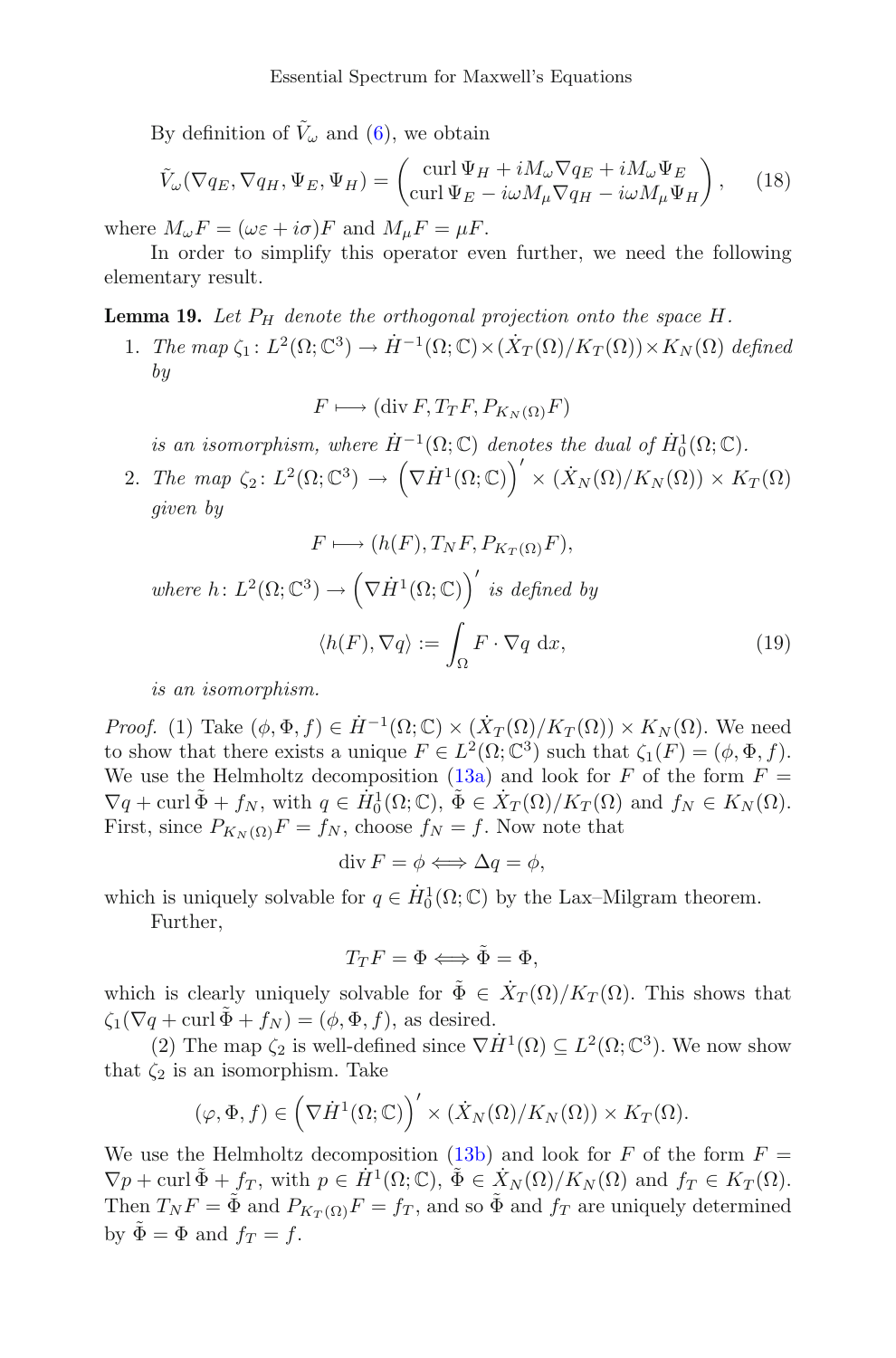It remains to show that p can be chosen so that  $\nabla p + \text{curl } \Phi + f = \varphi$  or  $\nabla p = \varphi - \text{curl }\Phi - f$  in  $(\nabla \dot{H}^1(\Omega; \mathbb{C}))'$ . Thus we need to find p such that  $\overline{\phantom{a}}$  $\int_{\Omega} \nabla p \cdot \nabla q \, \, \mathrm{d}x = \int$  $\int_{\Omega} (\varphi - \operatorname{curl} \Phi - f) \cdot \nabla q \, dx, \qquad q \in \dot{H}^1(\Omega; \mathbb{C}).$ 

Using that  $L^2(\Omega; \mathbb{C}^3) \subseteq (\nabla \dot{H}^1(\Omega))'$ , this is uniquely solvable for p using the Lax–Milgram theorem.

This shows that  $\zeta_2(\nabla p + \text{curl } \Phi + f) = (\varphi, \Phi, f)$ , as desired.  $\Box$ 

Now, define  $\zeta = \begin{pmatrix} \zeta_1 & 0 \\ 0 & \zeta_2 \end{pmatrix}$  and  $\tilde{\zeta}(F_1, F_2) = (\text{div } F_1, h(F_2), T_N F_2, T_T F_1)$ , i.e.,  $\tilde{\zeta}$  contains the parts of  $\zeta$  not in  $K_N(\Omega) \oplus K_T(\Omega)$ . Let

$$
\mathcal{H}_3 = \dot{H}^{-1}(\Omega; \mathbb{C}) \times (\nabla \dot{H}^1(\Omega; \mathbb{C}))' \times (\dot{X}_N(\Omega)/K_N(\Omega)) \times (\dot{X}_T(\Omega)/K_T(\Omega)).
$$
  
Set

$$
\tilde{\tilde{V}}_{\omega}=\tilde{\zeta}\circ\tilde{V}_{\omega}:\mathcal{H}_2\to\mathcal{H}_3.
$$

<span id="page-13-0"></span>**Lemma 20.** We have  $\sigma_{e,2}(\tilde{V}_\omega) = \sigma_{e,2}(\tilde{\tilde{V}}_\omega)$ .

*Proof.* We use the characterization of the essential spectrum by Weyl singular sequences given in Remark [3.](#page-3-1)

Since  $\tilde{\zeta}$  is continuous, the inclusion  $\sigma_{e,2}(\tilde{V}_\omega) \subseteq \sigma_{e,2}(\tilde{V}_\omega)$  is immediate. Let us now show the reverse inclusion.

Take  $\omega \in \sigma_{e,2}(\tilde{V}_\omega)$ . Let  $(u_n)_n \subseteq \mathcal{H}_2$  be a singular sequence, namely  $||u_n||_{\mathcal{H}_2} = 1, u_n \rightharpoonup 0$  in  $\mathcal{H}_2$  and  $\tilde{\zeta}(\tilde{V}_\omega(u_n)) \to 0$  in  $\mathcal{H}_3$ . Since  $K_N(\Omega) \oplus K_T(\Omega)$ is finite-dimensional, we have  $\pi(\tilde{V}_{\omega}(u_n)) \to 0$ , where  $\pi$  is the projection onto  $K_N(\Omega) \oplus K_T(\Omega)$ , since  $\pi \circ \tilde{V}_\omega$  is compact. This implies that  $\zeta(\tilde{V}_\omega(u_n)) \to$ 0, whence  $\tilde{V}_{\omega}(u_n) \to 0$  since  $\zeta$  is an isomorphism. Thus  $(u_n)_n$  is a singular sequence for  $\tilde{V}_{\omega}$ , and so  $\omega \in \sigma_{\omega} \circ (\tilde{V}_{\omega})$ . sequence for  $V_{\omega}$ , and so  $\omega \in \sigma_{e,2}(\tilde{V}_{\omega})$ .

Combining Lemmata [18](#page-11-1) and [20,](#page-13-0) we obtain  $\sigma_{e,2}(V_\omega) = \sigma_{e,2}(\tilde{V}_\omega)$ . The corresponding identity for the essential spectrum  $\sigma_{e,4}$  follows from the following abstract result.

<span id="page-13-1"></span>**Lemma 21.** *Let* X, Y and Z be Hilbert spaces with dim  $Y < +\infty$  and  $T: X \oplus$  $Y \to Z \oplus Y$  be a bounded linear operator. Define  $T' \colon X \to Z$  by

 $T' = P_Z \circ T \circ i_X,$ 

*where*  $P_Z: Z \oplus Y \to Z$  *is the orthogonal projection*  $(z, y) \mapsto z$  *and*  $i_X: X \to Y$  $X \oplus Y$  *is the canonical immersion*  $x \mapsto (x, 0)$ *. Then* T *is a Fredholm operator* with index 0 if and only if  $T'$  is a Fredholm operator with index 0.

*Proof.* Observe that

$$
T(x,y) = (P_Z T(x,y), P_Y T(x,y))
$$
  
=  $(P_Z T(x,y), 0) + (0, P_Y T(x,y))$   
=  $(P_Z T(x,0), 0) + (P_Z T(0,y), 0) + (0, P_Y T(x,y)).$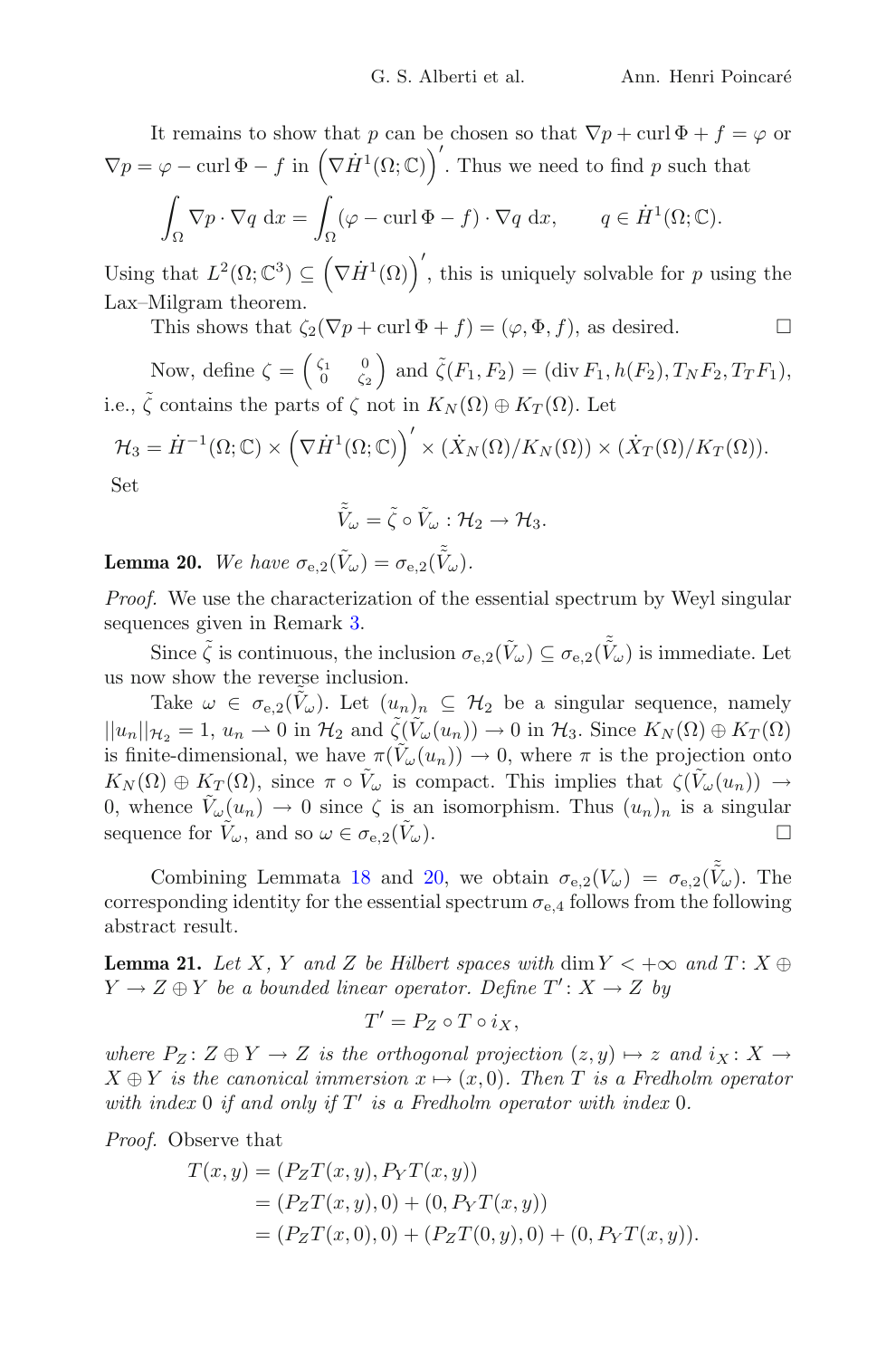Since the index is invariant under compact perturbations and the operator  $(x, y) \mapsto (P_Z T(0, y), 0) + (0, P_Y T(x, y))$  is finite rank  $(\dim Y < +\infty)$ , we have that  $T$  is Fredholm with index  $0$  if and only if

$$
T''\colon X\oplus Y\to Z\oplus Y,\quad (x,y)\mapsto (P_ZT(x,0),0),
$$

is Fredholm with index 0.

Let  $T''' = T'' \circ i_X : X \to Z \oplus Y$ . Since dim ker  $T'' = \dim \ker T''' + \dim Y$ and dim coker  $T'' = \dim \operatorname{coker} T'''$  we have that  $T''$  is Fredholm with index 0 if and only if  $T'''$  is Fredholm with

 $\text{ind}(T''') = \dim \ker T''' - \dim \text{coker } T''' = -\dim Y.$ 

Finally, observe that  $T' = P_Z \circ T'''$ . Since the range of  $T''$  is contained in  $Z \oplus \{0\}$  we have dim ker  $T''' = \dim \ker T'$  and  $\dim \operatorname{coker} T''' = \dim \operatorname{coker} T' +$  $\dim Y$ . Hence, T''' is Fredholm with  $\text{ind}(T''') = -\dim Y$  if and only if T' is Fredholm with index 0. This concludes the proof.  $\Box$ 

<span id="page-14-3"></span>**Lemma 22.** We have  $\sigma_{e,4}(V_\omega) = \sigma_{e,4}(\tilde{\tilde{V}}_\omega)$ .

*Proof.* Recall that  $V_\omega: \mathcal{H}_1 \to L^2(\Omega; \mathbb{C}^3)^2$ . By [\(11\)](#page-8-0) and [\(12\)](#page-9-4), we have  $\mathcal{H}_1 =$  $\mathcal{H}_2 \oplus (K_N(\Omega) \oplus K_T(\Omega))$ . By Lemma [19,](#page-12-0) we can identify

$$
L^2(\Omega; \mathbb{C}^3)^2 = \mathcal{H}_3 \oplus (K_N(\Omega) \oplus K_T(\Omega)),
$$

(disregarding isomorphisms). Since  $K_N(\Omega) \oplus K_T(\Omega)$  is finite-dimensional, the result is an immediate consequence of Lemma [21](#page-13-1) applied with  $X = H_2$ ,  $Z =$  $\mathcal{H}_3$ ,  $Y = K_N(\Omega) \oplus K_T(\Omega)$ ,  $T = V_\omega$  and  $T' = V_\omega$  $\tilde{\tilde{V}}_{\omega}$ .

Now, recalling that  $\Psi_H \in \dot{X}_T(\Omega)$  and  $\Psi_E \in \dot{X}_N(\Omega)$ , by [\(14\)](#page-10-3) and [\(18\)](#page-12-1) we have that

<span id="page-14-0"></span>
$$
\tilde{V}_{\omega}(\nabla q_E, \nabla q_H, \Psi_E, \Psi_H) = \tilde{\zeta} \begin{pmatrix} \operatorname{curl} \Psi_H + iM_{\omega} \nabla q_E + iM_{\omega} \Psi_E \\ \operatorname{curl} \Psi_E - i\omega M_{\mu} \nabla q_H - i\omega M_{\mu} \Psi_H \end{pmatrix} \n= \begin{pmatrix} i \operatorname{div}(M_{\omega} \nabla q_E) + i \operatorname{div}(M_{\omega} \Psi_E) \\ -i\omega h (M_{\mu} \nabla q_H) - i\omega h (M_{\mu} \Psi_H) \\ [\Psi_E] - i\omega T_N M_{\mu} \nabla q_H - i\omega T_N M_{\mu} \Psi_H \\ [\Psi_H] + iT_T M_{\omega} \nabla q_E + iT_T M_{\omega} \Psi_E \end{pmatrix},
$$
\n(20)

in which [·] denotes the equivalence class in the appropriate quotient space.

In order to compute the essential spectrum of  $\tilde{\tilde{V}}_\omega$  we now decompose the coefficients in the Maxwell system. As a consequence of our Hypotheses [\(3,](#page-2-1) [4\)](#page-2-2), whether  $\Omega$  be bounded or unbounded, for each  $\delta > 0$  the Maxwell coefficients admit a decomposition

<span id="page-14-1"></span>
$$
\mu = \mu_0 + \mu_c + \mu_\delta, \quad \varepsilon = \varepsilon_0 + \varepsilon_c + \varepsilon_\delta, \quad \sigma = \sigma_0 + \sigma_c + \sigma_\delta,\tag{21}
$$

in which the terms  $\mu_0$ ,  $\varepsilon_0$  and  $\sigma_0$  are constant and do not depend on  $\delta$ , the terms  $\mu_c$ ,  $\varepsilon_c$  and  $\sigma_c$  are compactly supported, and the terms  $\mu_{\delta}$ ,  $\varepsilon_{\delta}$ ,  $\sigma_{\delta}$  are essentially bounded, with

<span id="page-14-2"></span>
$$
m_{\delta} := \max(\|\mu_{\delta}\|_{L^{\infty}(\Omega)}, \|\varepsilon_{\delta}\|_{L^{\infty}(\Omega)}, \|\sigma_{\delta}\|_{L^{\infty}(\Omega)}) < \delta; \tag{22}
$$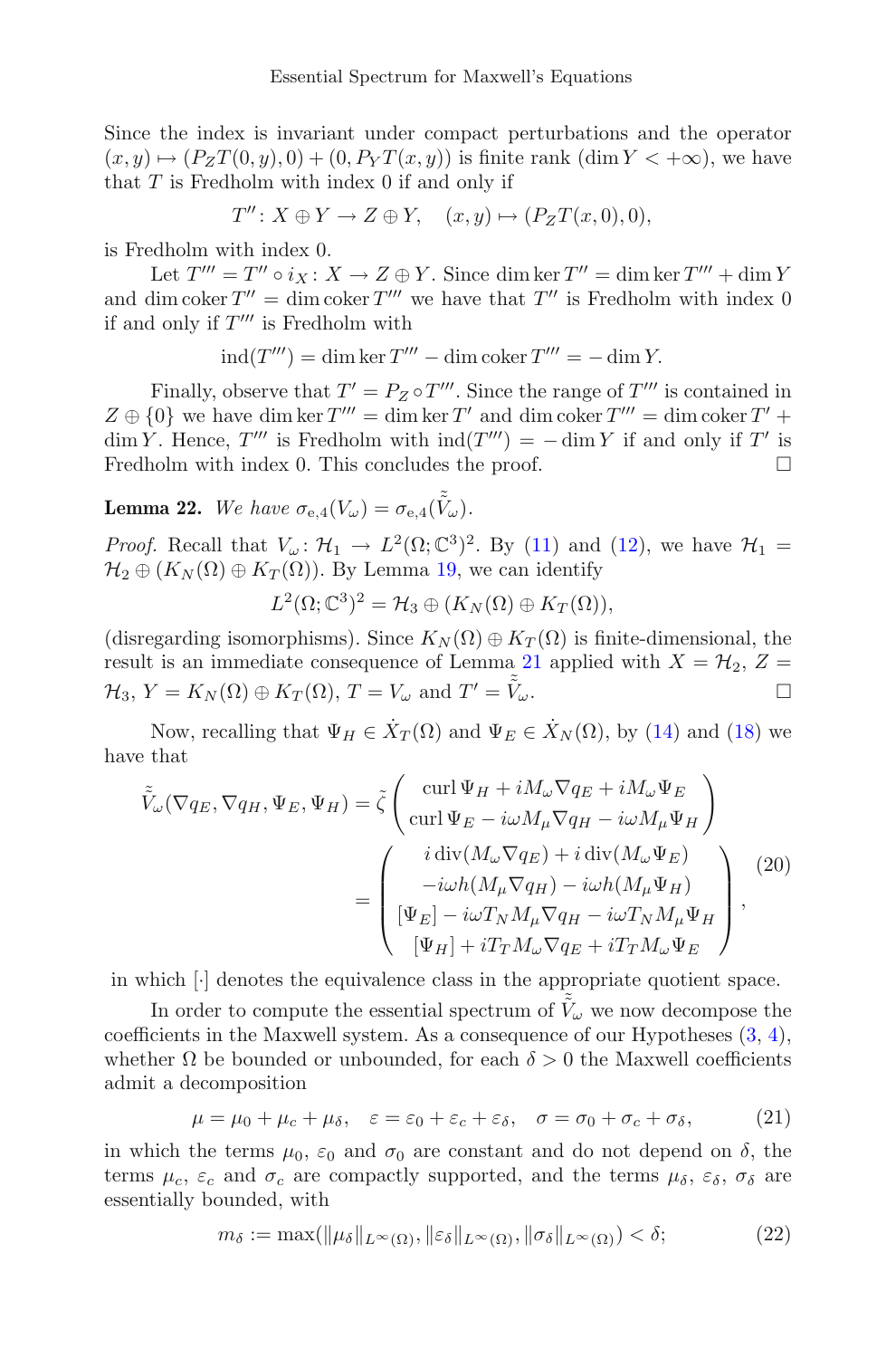here the norms are defined by  $||a||_{L^{\infty}(\Omega)} := \operatorname{ess} \sup_{x \in \Omega} ||a(x)||_2$  for  $a \in L^{\infty}$  $(\Omega;\mathbb{R}^{3\times3})$ , where  $||A||_2$  denotes the induced norm  $\sup_{v\in\mathbb{R}^3\setminus\{0\}}\frac{|Av|}{|v|}$  for  $A \in$  $\mathbb{R}^{3\times 3}$ 

In the expression for  $\tilde{V}_{\omega}$  appearing in [\(20\)](#page-14-0) the Maxwell coefficients appear linearly in the multiplication operators  $M_{\mu}$  (multiplication by  $\mu$ ) and  $M_{\omega}$  (multiplication by  $\omega \varepsilon + i\sigma$ ). The decomposition [\(21\)](#page-14-1) of the coefficients is partially reflected in the following decomposition of  $\tilde{\tilde{V}}_{\omega}$ :

$$
\tilde{\tilde{V}}_\omega=\tilde{\tilde{V}}_{\omega,0}+\tilde{\tilde{V}}_{\omega,c}+\tilde{\tilde{V}}_{\omega,\delta},
$$

in which

<span id="page-15-1"></span>
$$
\tilde{V}_{\omega,0}\begin{pmatrix}\nabla q_E \\
abla q_H \\
\Psi_E \\
\Psi_H\n\end{pmatrix} = \begin{pmatrix}\ni \operatorname{div}((\omega \varepsilon + i\sigma) \nabla q_E) \\
-i\omega h(\mu \nabla q_H) \\
-i\omega T_N (\mu \nabla q_H) + [\Psi_E] - i\omega T_N (\mu_0 \Psi_H) \\
i T_T ((\omega \varepsilon + i\sigma) \nabla q_E) + i T_T ((\omega \varepsilon_0 + i\sigma_0) \Psi_E) + [\Psi_H]\n\end{pmatrix}, (23)
$$

$$
\tilde{\tilde{V}}_{\omega,c} \begin{pmatrix} \nabla q_E \\ \nabla q_H \\ \Psi_E \\ \Psi_H \end{pmatrix} = \begin{pmatrix} i \operatorname{div}((\omega(\varepsilon_0 + \varepsilon_c) + i(\sigma_0 + \sigma_c))\Psi_E) \\ -i\omega h((\mu_0 + \mu_c)\Psi_H) \\ -i\omega T_N(\mu_c\Psi_H) \\ i T_T((\omega\varepsilon_c + i\sigma_c)\Psi_E) \end{pmatrix}
$$

and

$$
\tilde{V}_{\omega,\delta}\begin{pmatrix} \nabla q_E \\ \nabla q_H \\ \Psi_E \\ \Psi_H \end{pmatrix} = \begin{pmatrix} i \operatorname{div}((\omega \varepsilon_{\delta} + i \sigma_{\delta}) \Psi_E) \\ -i \omega h(\mu_{\delta} \Psi_H) \\ -i \omega T_N(\mu_{\delta} \Psi_H) \\ i T_T((\omega \varepsilon_{\delta} + i \sigma_{\delta}) \Psi_E) \end{pmatrix}.
$$

Note that the operator  $\tilde{\tilde{V}}_{\omega,0}$  is independent of  $\delta$ . Further, the operator  $\tilde{\tilde{V}}_{\omega,c}$  is compact and the operator  $\tilde{\tilde{V}}_{\omega,\delta}$  is  $O(\delta)$ -small in a suitable norm, as we show in the following two lemmata.

**Lemma 23.** *The operator*  $\tilde{V}_{\omega,c} : \mathcal{H}_2 \to \mathcal{H}_3$  *is compact.* 

*Proof.* By a direct calculation it is easy to see that  $\text{div}((\omega \varepsilon_0 + i \sigma_0) \Psi_E) = 0$ and  $h(\mu_0 \Psi_H) = 0$ , using that  $\varepsilon_0$ ,  $\sigma_0$  and  $\mu_0$  are scalar. Since the operators

<span id="page-15-0"></span>
$$
\text{div}\colon L^2(\Omega; \mathbb{C}^3) \to \dot{H}^{-1}(\Omega; \mathbb{C}), \qquad T_T \colon L^2(\Omega; \mathbb{C}^3) \to \dot{X}_T(\Omega)/K_T(\Omega),
$$
\n
$$
h \colon L^2(\Omega; \mathbb{C}^3) \to \left(\nabla \dot{H}^1(\Omega; \mathbb{C})\right)', \quad T_N \colon L^2(\Omega; \mathbb{C}^3) \to \dot{X}_N(\Omega)/K_N(\Omega),
$$
\n(24)

are bounded, it is enough to show that the operators

$$
F_T: \mathcal{H}_0(\text{curl}, \Omega) \cap \text{curl}(\dot{X}_T(\Omega)/K_T(\Omega)) \to L^2(\Omega; \mathbb{C}^3), \quad \Psi_E \mapsto (\omega \varepsilon_c + i \sigma_c) \Psi_E,
$$
  

$$
F_N: \mathcal{H}(\text{curl}, \Omega) \cap \text{curl}(\dot{X}_N(\Omega)/K_N(\Omega)) \to L^2(\Omega; \mathbb{C}^3), \quad \Psi_H \mapsto \mu_c \Psi_H,
$$

are compact. We now prove that  $F_T$  is compact, the other proof is completely analogous. Let  $R > 0$  be big enough so that  $K := \text{supp}(\omega \varepsilon_c + i \sigma_c) \subseteq B(0, R) \cap \overline{\Omega}$ and  $\chi \in C^{\infty}(\Omega)$  be a cutoff function such that  $\chi \equiv 1$  in K and supp  $\chi \subseteq$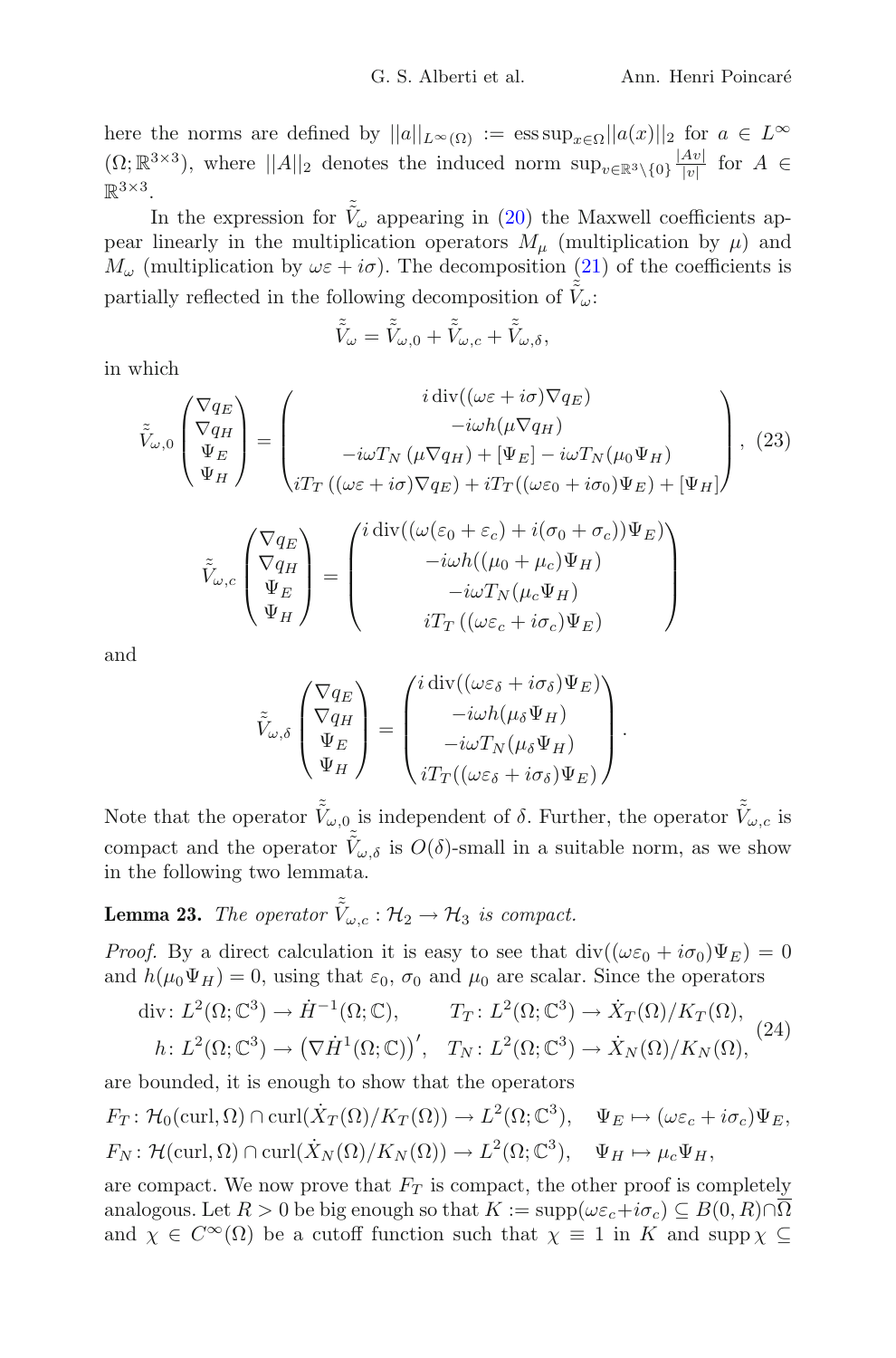$B(0, R) \cap \overline{\Omega}$ . Setting  $\Omega_R = B(0, R) \cap \Omega$ , the operator  $F_T$  may be expressed via the following compositions

$$
\mathcal{H}_0(\text{curl}, \Omega) \cap \text{curl}(\dot{X}_T(\Omega)/K_T(\Omega)) \qquad \Psi_E
$$
\n
$$
\downarrow \qquad \qquad \downarrow \qquad \qquad \downarrow
$$
\n
$$
\mathcal{H}_0(\text{curl}, \Omega_R) \cap \mathcal{H}(\text{div}, \Omega_R) \qquad (\chi \Psi_E)|_{\Omega_R}
$$
\n
$$
\downarrow \qquad \qquad \downarrow
$$
\n
$$
L^2(\Omega_R; \mathbb{C}^3) \qquad \qquad (\chi \Psi_E)|_{\Omega_R}
$$
\n
$$
\downarrow \qquad \qquad \downarrow
$$
\n
$$
L^2(\Omega_R; \mathbb{C}^3) \qquad \qquad (\omega \varepsilon_c + i \sigma_c) \Psi_E)|_{\Omega_R}
$$
\n
$$
\downarrow
$$
\n
$$
L^2(\Omega; \mathbb{C}^3) \qquad \qquad (\omega \varepsilon_c + i \sigma_c) \Psi_E
$$

,

where the third operator is the multiplication by  $\omega \varepsilon_c + i \sigma_c$  and the fourth operator is simply the extension by zero. Therefore, since the embedding  $\mathcal{H}_0(\text{curl}, \Omega_R) \cap \mathcal{H}(\text{div}, \Omega_R) \hookrightarrow L^2(\Omega_R; \mathbb{C}^3)$  is compact [\[19](#page-27-7)] (see also [\[4,](#page-26-7) Theorem 2.8]), the operator  $F_T$  is compact. orem 2.8]), the operator  $F_T$  is compact.

<span id="page-16-0"></span>**Lemma 24.** *There exists a constant*  $C > 0$  *depending only on*  $\Omega$  *and on the coefficients*  $\mu$ *, ε and σ, such that for each*  $\delta > 0$  *we have* 

$$
\|\tilde{\tilde{V}}_{\omega,\delta}\|_{\mathcal{H}_2\to\mathcal{H}_3}\leq C(1+|\omega|)\delta.
$$

*Proof.* Note that by  $(16)$  we have

 $\|(\nabla q_E, \nabla q_H, \Psi_E, \Psi_H)\|_{L^2(\Omega;\mathbb{C}^3)^4} \leq \|(\nabla q_E, \nabla q_H, \Psi_E, \Psi_H)\|_{\mathcal{H}_2}.$ 

Thus, since the four operators in [\(24\)](#page-15-0) are bounded, there exists a constant  $C > 0$  depending only on  $\Omega$  and on the coefficients  $\mu$ ,  $\varepsilon$  and  $\sigma$ , such that

$$
\begin{aligned} \|\tilde{\tilde{V}}_{\omega,\delta}(\nabla q_E, \nabla q_H, \Psi_E, \Psi_H)\|_{\mathcal{H}_3} &\leq C(1+|\omega|)m_{\delta} \|(\nabla q_E, \nabla q_H, \Psi_E, \Psi_H)\|_{L^2(\Omega; \mathbb{C}^3)^4} \\ &\leq C(1+|\omega|)\delta \|(\nabla q_E, \nabla q_H, \Psi_E, \Psi_H)\|_{\mathcal{H}_2}, \end{aligned}
$$

where the second inequality follows from [\(22\)](#page-14-2). This concludes the proof.  $\Box$ 

It is helpful to recall that 
$$
\tilde{V}_{\omega} : \mathcal{H}_2 \to \mathcal{H}_3
$$
, where  
\n
$$
\mathcal{H}_2 = \nabla \dot{H}_0^1(\Omega) \times \nabla \dot{H}^1(\Omega) \times \mathcal{H}_0(\text{curl}, \Omega) \cap \text{curl}(\dot{X}_T(\Omega)/K_T(\Omega))
$$
\n
$$
\times \mathcal{H}(\text{curl}, \Omega) \cap \text{curl}(\dot{X}_N(\Omega)/K_N(\Omega))
$$

and

$$
\mathcal{H}_3 = \dot{H}^{-1}(\Omega; \mathbb{C}) \times (\nabla \dot{H}^1(\Omega; \mathbb{C}))' \times (\dot{X}_N(\Omega)/K_N(\Omega)) \times (\dot{X}_T(\Omega)/K_T(\Omega)).
$$

<span id="page-16-1"></span>**Proposition 25.** *The*  $\sigma_{e,2}$  *essential spectrum of*  $\tilde{V}_{\omega}$  *is the union of the*  $\sigma_{e,2}$ *essential spectra of the two block operator pencils*

$$
\mathcal{A}_{\omega} \colon \nabla \dot{H}^{1}_{0}(\Omega) \times \nabla \dot{H}^{1}(\Omega) \to \dot{H}^{-1}(\Omega; \mathbb{C}) \times (\nabla \dot{H}^{1}(\Omega; \mathbb{C}))'
$$
  

$$
\mathcal{D}_{\omega} \colon \mathcal{H}_{0}(\text{curl}, \Omega) \cap \text{curl}(\dot{X}_{T}(\Omega)/K_{T}(\Omega)) \times \mathcal{H}(\text{curl}, \Omega) \cap \text{curl}(\dot{X}_{N}(\Omega)/K_{N}(\Omega))
$$

$$
\to (\dot{X}_{N}(\Omega)/K_{N}(\Omega)) \times (\dot{X}_{T}(\Omega)/K_{T}(\Omega))
$$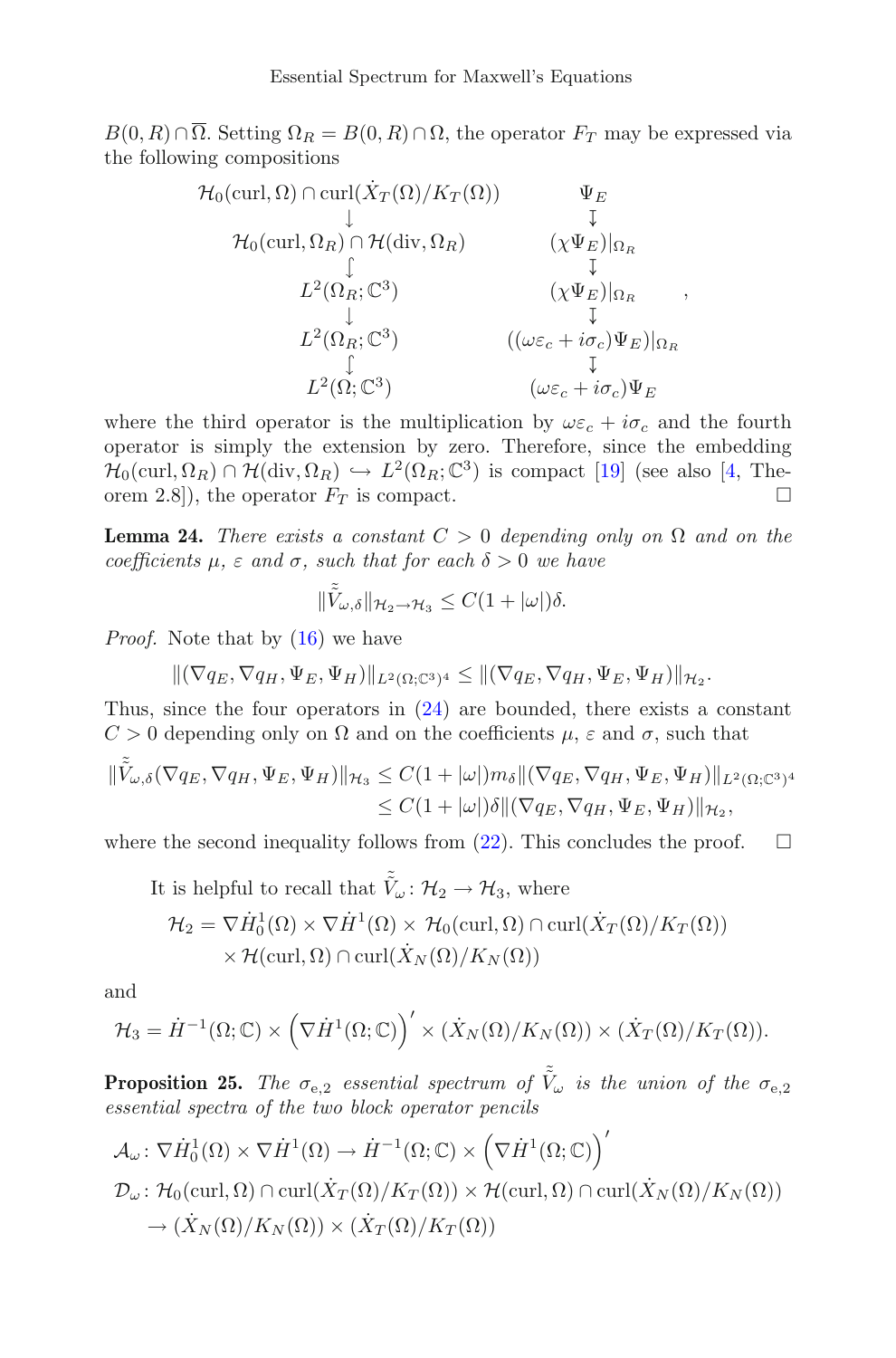*determined by the expressions*

<span id="page-17-0"></span>
$$
\mathcal{A}_{\omega} = \begin{pmatrix} i \operatorname{div}((\omega \varepsilon + i \sigma) \cdot) & 0 \\ 0 & -i \omega h(\mu \cdot) \end{pmatrix}, \quad \mathcal{D}_{\omega} = \begin{pmatrix} I_N & -i \omega \mu_0 T_N \\ i(\omega \varepsilon_0 + i \sigma_0) T_T & I_T \end{pmatrix}.
$$
 (25)

*Here the operators*  $I_N$  *and*  $I_T$  *are the canonical mappings from*  $\dot{X}_N(\Omega)$  *and*  $\dot{X}_T(\Omega)$  *to the quotient spaces*  $\dot{X}_N(\Omega)/K_N(\Omega)$  *and*  $\dot{X}_T(\Omega)/K_T(\Omega)$ *, respectively.* 

*Proof.* By inspection of [\(23\)](#page-15-1), the operator pencil  $\tilde{V}_{\omega,0}$  may be written as the block lower triangular operator matrix pencil

<span id="page-17-1"></span>
$$
\tilde{\tilde{V}}_{\omega,0} = \begin{pmatrix} A_{\omega} & 0 \\ C_{\omega} & \mathcal{D}_{\omega} \end{pmatrix},\tag{26}
$$

.

in which  $\mathcal{A}_{\omega}$  and  $\mathcal{D}_{\omega}$  are as in Eq. [\(25\)](#page-17-0) and the off-diagonal component  $\mathcal{C}_{\omega} \colon \nabla \dot{H}^1_0(\Omega) \times \nabla \dot{H}^1(\Omega) \to (\dot{X}_N(\Omega)/K_N(\Omega)) \times (\dot{X}_T(\Omega)/K_T(\Omega))$  is given by

$$
\mathcal{C}_{\omega} = \begin{pmatrix} 0 & -i\omega T_N(\mu \cdot) \\ i T_T((\omega \varepsilon + i\sigma) \cdot) & 0 \end{pmatrix}
$$

The proof is divided into several steps.

1.  $\sigma_{\mathrm{e},2}(\tilde{\tilde{V}}_{\omega,0}) \subseteq \sigma_{\mathrm{e},2}(\mathcal{A}_{\omega}) \cup \sigma_{\mathrm{e},2}(\mathcal{D}_{\omega}).$ 

Let us prove the claim. Take  $\omega \in \sigma_{e,2}(\tilde{V}_{\omega,0})$ . Keeping in mind the block structure [\(26\)](#page-17-1) of  $\tilde{\tilde{V}}_{\omega,0}$ , let  $(u_n, v_n)_n$  be a singular sequence for  $\tilde{\tilde{V}}_{\omega,0}$ . If  $u_n \to 0$ , then at least some subsequence of  $v_n/||v_n||$  is a singular sequence for  $\mathcal{D}_{\omega}$ , and so  $\omega \in \sigma_{e,2}(\mathcal{D}_{\omega})$ . Otherwise, at least some subsequence of  $u_n/||u_n||$  is a singular sequence for  $\mathcal{A}_{\omega}$ , and so  $\omega \in \sigma_{e,2}(\mathcal{A}_{\omega})$ .

- 2.  $\sigma_{\mathbf{e},2}(\mathcal{D}_{\omega}) \subseteq \sigma_{\mathbf{e},2}(\tilde{\tilde{V}}_{\omega,0}).$ In order to prove the claim, it is enough to observe that if  $(v_n)_n$  is a singular sequence for  $\tilde{\mathcal{D}}_{\omega}$ , then  $(0, v_n)$  is a singular sequence for  $\tilde{\tilde{V}}_{\omega,0}$ .
- 3.  $\sigma_{\mathbf{e},2}^*(\tilde{\tilde{V}}_\omega) \subseteq \sigma_{\mathbf{e},2}(\tilde{\tilde{V}}_\omega)$ .

Recall that  $\sigma_{e,2}^*(\tilde{V}_\omega)$  is the set of  $\omega$  for which  $\tilde{V}_\omega$  is not in the class  $\mathcal{F}_-$  of semi-Fredholm operators with finite-dimensional cokernel. By [\[9,](#page-26-6) Chapter IX, section 1] (the relevant argument is valid also if the domain and the codomain of the operators are different, as in our case), we have

$$
\sigma_{\mathbf{e},2}{}^*(\tilde{\tilde{V}}_\omega) = \overline{\sigma_{\mathbf{e},2}(\tilde{\tilde{V}}_\omega^*)}, \qquad \overline{\sigma_{\mathbf{e},4}(\tilde{\tilde{V}}_\omega^*)} = \sigma_{\mathbf{e},4}(\tilde{\tilde{V}}_\omega).
$$

Further, combining Lemmata [2,](#page-3-0) [18,](#page-11-1) [20](#page-13-0) and [22](#page-14-3) we have

$$
\sigma_{\mathrm{e},2}(\tilde{\tilde{V}}_{\omega}) = \sigma_{\mathrm{e},4}(\tilde{\tilde{V}}_{\omega}).
$$

Thus, the claim follows using the inclusion  $\sigma_{e,2}(\tilde{\tilde{V}}^*_{\omega}) \subseteq \sigma_{e,4}(\tilde{\tilde{V}}^*_{\omega}).$ 4.  $\sigma_{\text{e},2}(\tilde{\tilde{V}}_{\omega}) = \sigma_{\text{e},2}(\tilde{\tilde{V}}_{\omega,0}).$ 

Take  $\omega \in \mathbb{C}$ . Recall that  $\tilde{\tilde{V}}_{\omega} = \tilde{\tilde{V}}_{\omega,0} + \tilde{\tilde{V}}_{\omega,c} + \tilde{\tilde{V}}_{\omega,\delta}$ , in which  $\tilde{\tilde{V}}_{\omega}$  and  $\tilde{\tilde{V}}_{\omega,0}$ are independent of  $\delta$ . By Lemma [24](#page-16-0) we have

$$
\lim_{\delta \to 0} ||(\tilde{\tilde{V}}_{\omega} - \tilde{\tilde{V}}_{\omega,0}) - \tilde{\tilde{V}}_{\omega,c}||_{\mathcal{H}_2 \to \mathcal{H}_3} = 0.
$$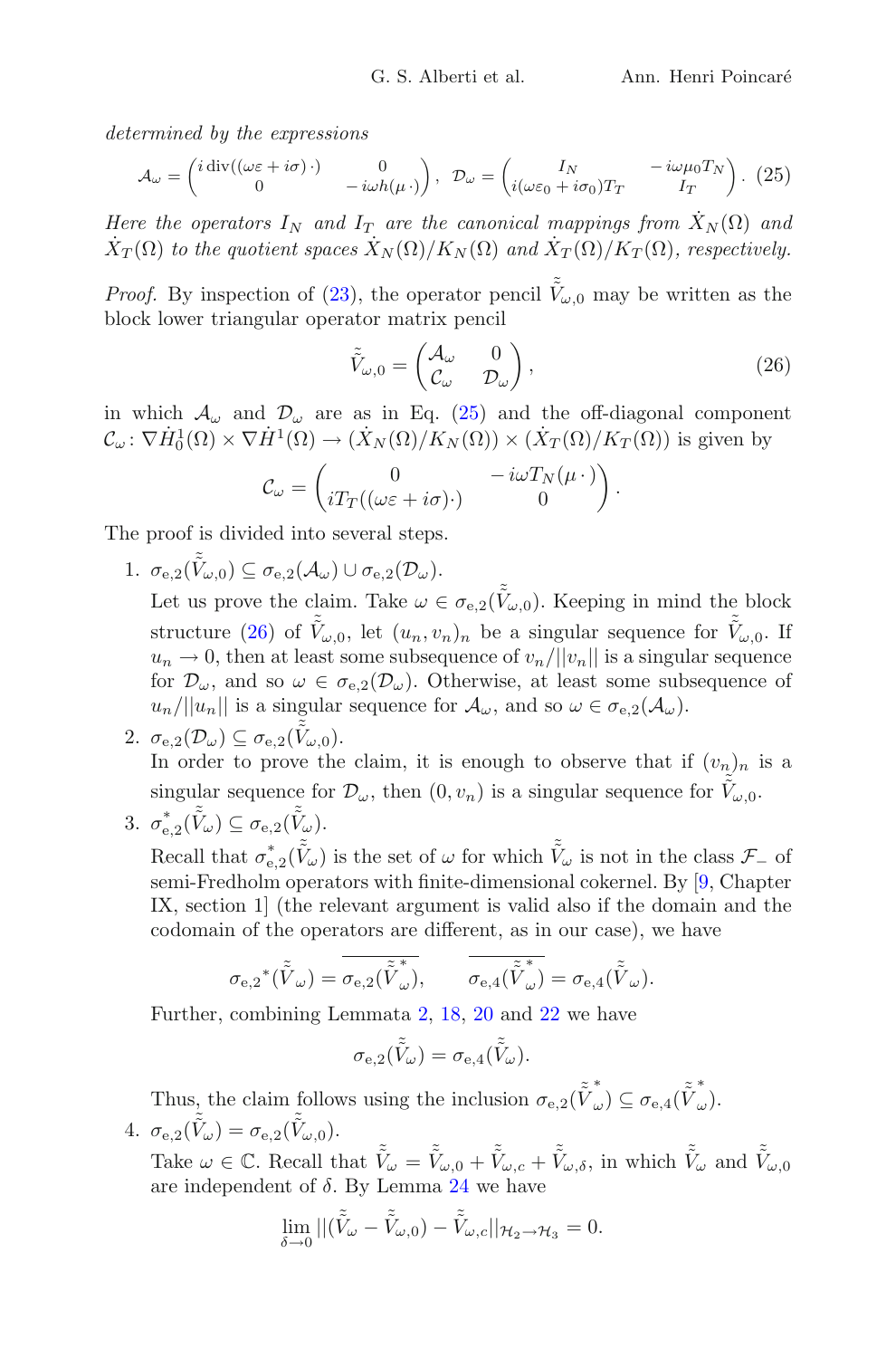In other words,  $\tilde{V}_{\omega} - \tilde{V}_{\omega,0}$  is the operator norm limit of the compact operators  $\tilde{V}_{\omega,c}$ , and is therefore compact. Thus  $\tilde{V}_{\omega} = \tilde{V}_{\omega,0} + K_{\omega}$  for some compact operator  $K_{\omega}$ . Hence, the claim follows by the invariance of  $\sigma_{e,2}$ under compact perturbations.

5.  $\sigma_{e,2}^*(\tilde{\tilde{V}}_{\omega}) = \sigma_{e,2}^*(\tilde{\tilde{V}}_{\omega,0}).$ The proof is completely analogous to that of the previous claim.

6. 
$$
\sigma_{\mathrm{e},2}^*(\mathcal{A}_{\omega}) = \sigma_{\mathrm{e},2}(\mathcal{A}_{\omega}).
$$

For  $u, u' \in \dot{H}_0^1(\Omega)$ , by integrating by parts we obtain

$$
\langle i \operatorname{div}((\omega \varepsilon + i \sigma) \nabla u), u' \rangle = \langle i \operatorname{div}((\omega \varepsilon + i \sigma) \nabla u'), u \rangle
$$

where  $\langle \cdot, \cdot \rangle$  denotes the duality product between  $\dot{H}^{-1}(\Omega; \mathbb{C})$  and  $\dot{H}_0^1(\Omega; \mathbb{C})$ . This shows that u' belongs to the cokernel of the operator  $i \operatorname{div}((\omega \varepsilon + i \sigma) \cdot)$ if and only if  $\nabla u'$  belongs to its kernel, hence

$$
\sigma_{\mathbf{e},2}^*(i \operatorname{div}((\omega \varepsilon + i \sigma) \cdot)) = \sigma_{\mathbf{e},2}(i \operatorname{div}((\omega \varepsilon + i \sigma) \cdot)).
$$

By a similar argument based on the definition of  $h$  given in  $(19)$ , we obtain

$$
\sigma_{\mathrm{e},2}^*(-i\omega h(\mu\,\cdot))=\sigma_{\mathrm{e},2}(-i\omega h(\mu\,\cdot)).
$$

Combining these two identities yields the claim.

7.  $\sigma_{\mathrm{e},2}^*(\mathcal{A}_{\omega}) \subseteq \sigma_{\mathrm{e},2}^*(\tilde{\tilde{V}}_{\omega,0}).$ 

Take  $\overline{\omega} \in \sigma_{e,2}^*(\mathcal{A}_{\omega}) = \overline{\sigma_{e,2}(\mathcal{A}_{\omega}^*)}$ . Thus there exists a singular sequence  $(u_n)_n$  for  $\mathcal{A}_{\omega}^*$ . By [\(26\)](#page-17-1), we have

$$
\tilde{\tilde{V}}_{\omega,0}^* = \begin{pmatrix} \mathcal{A}_{\omega}^* & \mathcal{C}_{\omega}^* \\ 0 & \mathcal{D}_{\omega}^* \end{pmatrix},
$$

and so  $(u_n, 0)_n$  is a singular sequence for  $\tilde{V}^*_{\omega,0}$ . Thus  $\omega \in \sigma_{e,2}(\tilde{V}^*_{\omega,0})$  $\sigma^*_{\mathrm{e},2}(\tilde{\tilde{V}}_{\omega,0}).$ 

Let us now conclude the proof. By items 1. and 4. we obtain

$$
\sigma_{e,2}(\tilde{\tilde{V}}_{\omega}) \subseteq \sigma_{e,2}(\mathcal{A}_{\omega}) \cup \sigma_{e,2}(\mathcal{D}_{\omega}).
$$

By items 2. and 4. we have

$$
\sigma_{\mathrm{e},2}(\mathcal{D}_{\omega}) \subseteq \sigma_{\mathrm{e},2}(\tilde{\tilde{V}}_{\omega}).
$$

By items 3., 5., 6. and 7. we have

$$
\sigma_{\operatorname{e},2}(\mathcal{A}_{\omega})\subseteq \sigma_{\operatorname{e},2}(\tilde{\tilde{V}}_{\omega}).
$$

This concludes the proof.  $\Box$ 

*Remark* 26*.* The text [\[18](#page-27-8)] contains many interesting results on essential spectra of block-operator matrices and pencils; Theorem 2.4.1 is very close to what we would need, but our pencil  $\tilde{\tilde{V}}_{\omega,0}$  is lower triangular rather than diagonally dominant.

We are now ready to prove our main result.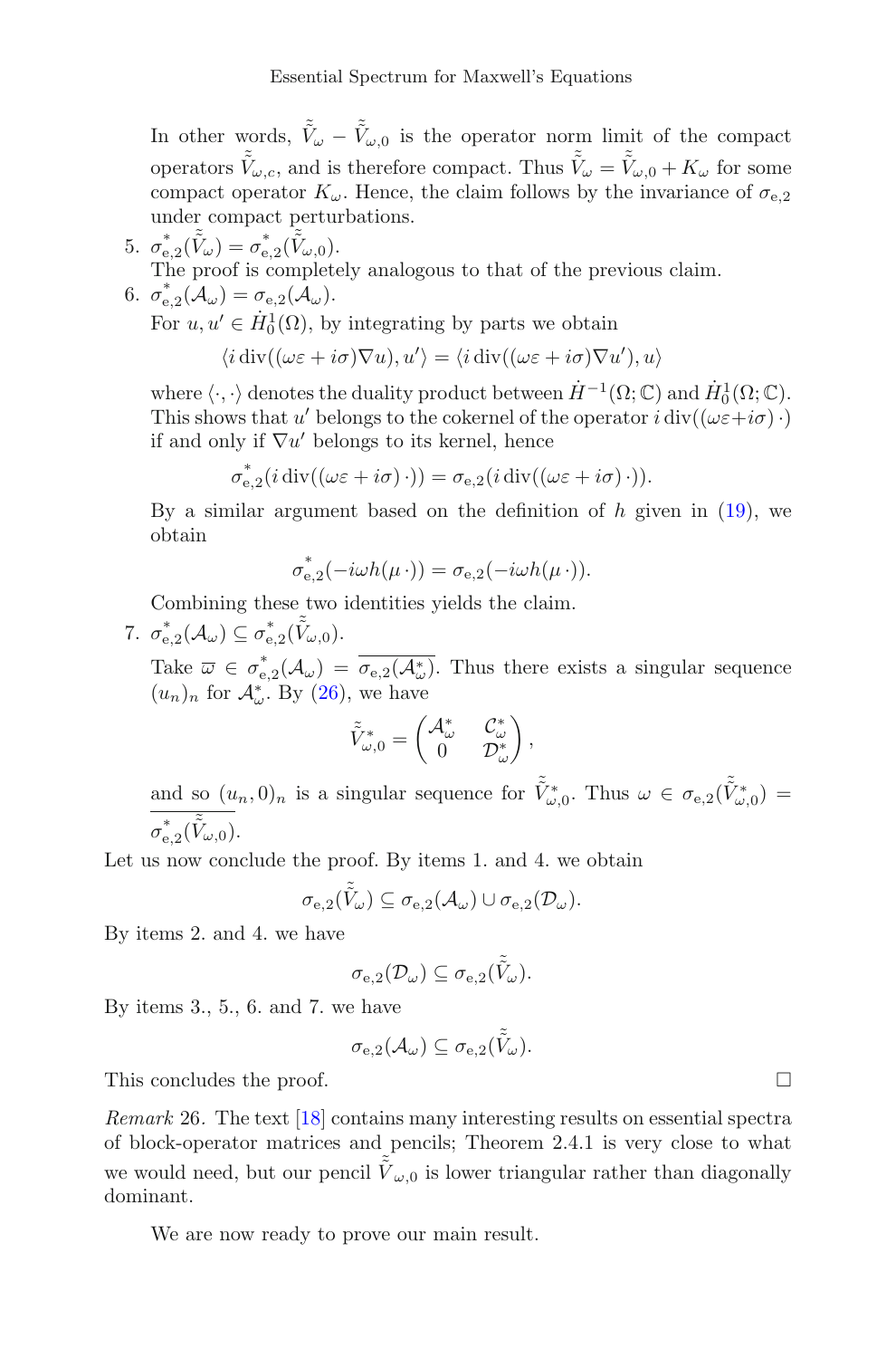*Proof of Theorem [6.](#page-4-0)* We commence the proof by observing the following identity:

<span id="page-19-0"></span>
$$
\sigma_{e,2}(V_{\omega}) = \sigma_{e,2}(\mathcal{A}_{\omega}) \cup \sigma_{e,2}(\mathcal{D}_{\omega}).
$$
\n(27)

This is an immediate consequence of Lemmas [18](#page-11-1) and [20](#page-13-0) and of Proposition [25.](#page-16-1) We now consider  $\sigma_{e,2}(\mathcal{A}_{\omega})$  and  $\sigma_{e,2}(\mathcal{D}_{\omega})$  in more detail.

The essential spectrum of  $\mathcal{A}_{\omega}$  consists of the point  $\{0\}$ , arising from the  $(2, 2)$  diagonal entry of  $\mathcal{A}_{\omega}$ , which has  $\omega = 0$  as an eigenvalue of infinite multiplicity and is otherwise invertible; and of the essential spectrum of the pencil in the  $(1, 1)$  entry, which is as stated in the theorem, namely

<span id="page-19-1"></span>
$$
\sigma_{e,2}(\mathcal{A}_{\omega}) = \{0\} \cup \sigma_{e,2}(\text{div}((\omega \varepsilon + i\sigma)\nabla \cdot)).
$$
\n(28)

In order to deal with the essential spectrum of  $\mathcal{D}_{\omega}$  we observe that if we replace  $V_{\omega}$  by a new pencil  $V_{\omega}^{0}$  in which the coefficients have the constant values  $\varepsilon_0$ ,  $\mu_0$  and  $\sigma_0$ , then  $\mathcal{D}_{\omega}$  will be unchanged while  $\mathcal{A}_{\omega}$  will be replaced by a pencil  $\mathcal{A}_{\omega,0}$  in which all the coefficients are constant. For the constant coefficient pencil  $\mathcal{A}_{\omega,0}$  we see that 0 lies in the  $\sigma_{e,2}$  essential spectrum as we reasoned before, while the  $(1, 1)$  term is invertible and Fredholm precisely when  $\omega \varepsilon_0 + i \sigma_0 \neq 0$ , by the Babuška–Lax–Milgram theorem; hence  $\sigma_{e,2}(\mathcal{A}_{\omega,0})$  ${0, -i\sigma_0/\varepsilon_0}$ . Using [\(27\)](#page-19-0) for the constant coefficient pencil, we now have

<span id="page-19-2"></span>
$$
\sigma_{\mathbf{e},2}(V^0_\omega) = \{0, -i\sigma_0/\varepsilon_0\} \cup \sigma_{\mathbf{e},2}(\mathcal{D}_\omega). \tag{29}
$$

We now prove that the  $\sigma_{e,2}$  essential spectrum of  $\mathcal{A}_{\omega}$  already contains the set  $\{0, -i\sigma_0/\varepsilon_0\}$ . The  $(2, 2)$  component has 0 as an eigenvalue of infinite multiplicity. If  $\Omega$  is bounded, we have  $\sigma_0 = 0$  and so the claim is proven. Otherwise, for the point  $-i\sigma_0/\varepsilon_0$  we observe that by the Hypothesis [\(3\)](#page-2-1), given  $n > 0$  there exists  $R_n > 0$  such that if  $\omega_0 := -i\sigma_0/\varepsilon_0$  then

$$
\sup_{|x|\geq R_n} \|\omega_0 \varepsilon(x) + i\sigma(x)\|_2 < \frac{1}{n}.
$$

Choosing any function  $\phi_n \in C_0^{\infty}(\Omega)$  with support in  $\{x \in \Omega : |x| > R_n\}$ , with  $\|\nabla \phi_n\|_{L^2(\Omega)} = 1$ , we see that

$$
\|\operatorname{div}((\omega_0 \varepsilon + i\sigma)\nabla \phi_n)\|_{\dot{H}^{-1}(\Omega)} \leq \frac{1}{n}.
$$

Since the supports of the sequence  $(\nabla \phi_n)_{n\in\mathbb{N}}$  move off to infinity, the sequence converges weakly to zero; it is therefore a singular sequence in  $\nabla \dot{H}_0^1(\Omega)$  for the (1, 1) element of  $\mathcal{A}_{\omega_0}$ . Thus  $\omega_0$  lies in the  $\sigma_{e,2}$  essential spectrum of  $\mathcal{A}_{\omega}$ . Combining the observations [\(27\)](#page-19-0), [\(28\)](#page-19-1) and [\(29\)](#page-19-2) with the fact that  $\sigma_{e,2}(\mathcal{A}_{\omega}) \supseteq {\{0, -i\sigma_0/\varepsilon_0\}}$  completes the proof  $\{0, -i\sigma_0/\varepsilon_0\}$  completes the proof.

We conclude this section with a more explicit description of the essential spectrum of the divergence form operator div( $(\omega \varepsilon + i \sigma) \nabla \cdot$ ) in the case of continuous coefficients.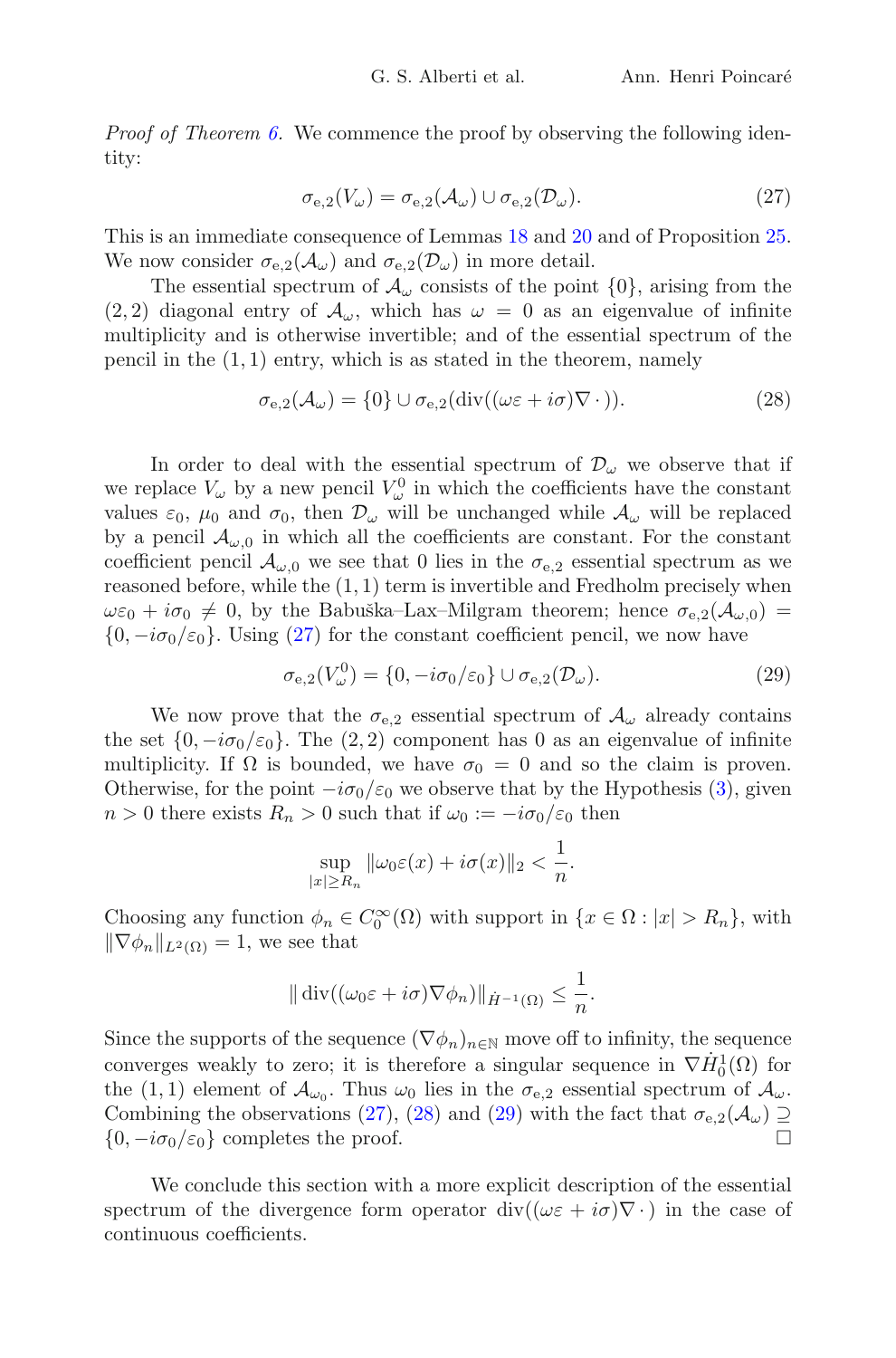<span id="page-20-0"></span>**Proposition 27.** When the coefficients  $\varepsilon$  and  $\sigma$  are continuous in  $\overline{\Omega}$ , the  $\sigma_{e,2}$ *essential spectrum of* div $((\omega \varepsilon + i\sigma)\nabla \cdot)$ *, acting from*  $H_0^1(\Omega; \mathbb{C})$  *to*  $H^{-1}(\Omega; \mathbb{C})$ *, consists of the closure of the set of all*  $\omega = i\nu$ ,  $\nu \in \mathbb{R}$ , such that  $\nu \in \alpha + \sigma$  is *indefinite at some point in*  $\Omega$ *. Equivalently, when*  $\Omega$  *is bounded, it is the set of*  $\omega = i\nu, \nu \in \mathbb{R}$ , such that  $\nu \in \alpha + \sigma$  *is indefinite at some point in*  $\overline{\Omega}$ *.* 

*Proof.* If  $\Re(\omega) \neq 0$  then the real part of  $\omega \varepsilon + i\sigma$  is definite, and the result follows by the Lax–Milgram theorem. If  $\omega = i\nu$  is purely imaginary, this reasoning still works if  $\nu \varepsilon + \sigma$  is uniformly definite in  $\Omega$ . It remains only to show that if  $\nu \varepsilon + \sigma$  is indefinite at some point  $x_0 \in \Omega$ , then 0 lies in the essential spectrum of div $((\omega \varepsilon + i\sigma)\nabla \cdot)$ .

We prove the result by constructing a Weyl singular sequence. Define  $a := \nu \varepsilon + \sigma$  and  $a_0 := a(x_0)$ . Let  $\chi : [0, \infty) \mapsto [0, 1]$  be a smooth cutoff function such that  $\chi(t) = 1$  for  $0 \le t \le 1$  and  $\chi(t) = 0$  for all  $t \ge 2$ . Let  $\theta \in \mathbb{R}^3$ be a unit vector chosen such that  $\theta^T a(x_0)\theta = 0$ . For each sufficiently small  $\delta > 0$  and large  $r > 0$  let

<span id="page-20-1"></span>
$$
\chi_{\delta}(x) := \frac{1}{\delta^{3/2}} \chi\left(\frac{|x - x_0|}{\delta}\right), \quad u_{r,\delta}(x) := \chi_{\delta}(x) r^{-1} \exp(ir\theta \cdot x). \tag{30}
$$

A direct calculation shows that  $\nabla u_{r,\delta}$  in sup-norm is  $O(r^{-1}\delta^{-5/2})$  +  $O(\delta^{-3/2})$ . We suppose that  $r\delta^{\frac{5}{2}} \gg 1$ , so that the  $\delta^{-3/2}$  term dominates; we have  $\|\nabla u_{r,\delta}\|_{L^{\infty}(B_{2\delta}(x_0))} = O(\delta^{-3/2})$  and  $\|u_{r,\delta}\|_{\dot{H}^1_0(\Omega)} \ge c$  for some  $c > 0$  independent of r and  $\delta$ . If v is any smooth test function then

$$
|\langle \nabla u_{r,\delta}, \nabla v \rangle| \leq C\delta^3 \|\nabla u_{r,\delta}\|_{L^\infty(B_{2\delta}(x_0))} \|\nabla v\|_{L^\infty(B_{2\delta}(x_0))}
$$
  

$$
\leq C \|\nabla v\|_{\infty} \delta^3 \delta^{-3/2} = O(\delta^{3/2}),
$$

so that the  $u_{r,\delta}$  tend to zero weakly in  $H_0^1(\Omega)$  as  $r \nearrow +\infty$  and  $\delta \searrow 0$ , with  $r \geq \delta^{-\frac{5}{2}}.$ 

To complete the proof that 0 lies in the essential spectrum of our operator we show that  $\|\text{div}(a \nabla u_{r,\delta})\|_{H^{-1}(\Omega)}$  can be made arbitrarily small. It is easy to see that

<span id="page-20-2"></span>
$$
\|\operatorname{div}(a\nabla u_{r,\delta})\|_{H^{-1}(\Omega)} \le \|a - a_0\|_{L^{\infty}(B_{2\delta}(x_0))} + \sup_{v \in H_0^1(\Omega) \setminus \{0\}} \frac{|\langle a_0 \nabla u_{r,\delta}, \nabla v \rangle|}{\|v\|_{H_0^1(\Omega)}}.
$$
\n(31)

We compute  $\nabla u_{r,\delta}$  by direct differentiation of eqn. [\(30\)](#page-20-1) and deduce that for each  $v \in H_0^1(\Omega)$ ,

$$
\begin{split}\n|\langle a_0 \nabla u_{r,\delta}, \nabla v \rangle| &\leq \left| \left\langle a_0 \frac{1}{r\delta^{\frac{5}{2}}} \frac{x - x_0}{|x - x_0|} \chi' \left( \frac{|x - x_0|}{\delta} \right) \exp(ir\theta \cdot x), \nabla v \right\rangle \right| \\
&\quad + |\langle \chi_{\delta} a_0 \nabla (r^{-1} \exp(ir\theta \cdot x)), \nabla v \rangle| \\
&\leq C \frac{|a_0|}{r\delta} \|v\|_{H_0^1(\Omega)} + |\langle \operatorname{div}(\chi_{\delta} a_0 \nabla (r^{-1} \exp(ir\theta \cdot x)), v \rangle| \\
&= C \frac{|a_0|}{r\delta} \|v\|_{H_0^1(\Omega)} + |\langle (\nabla \chi_{\delta}) \cdot a_0 \nabla (r^{-1} \exp(ir\theta \cdot x)), v \rangle| \, ;\n\end{split}
$$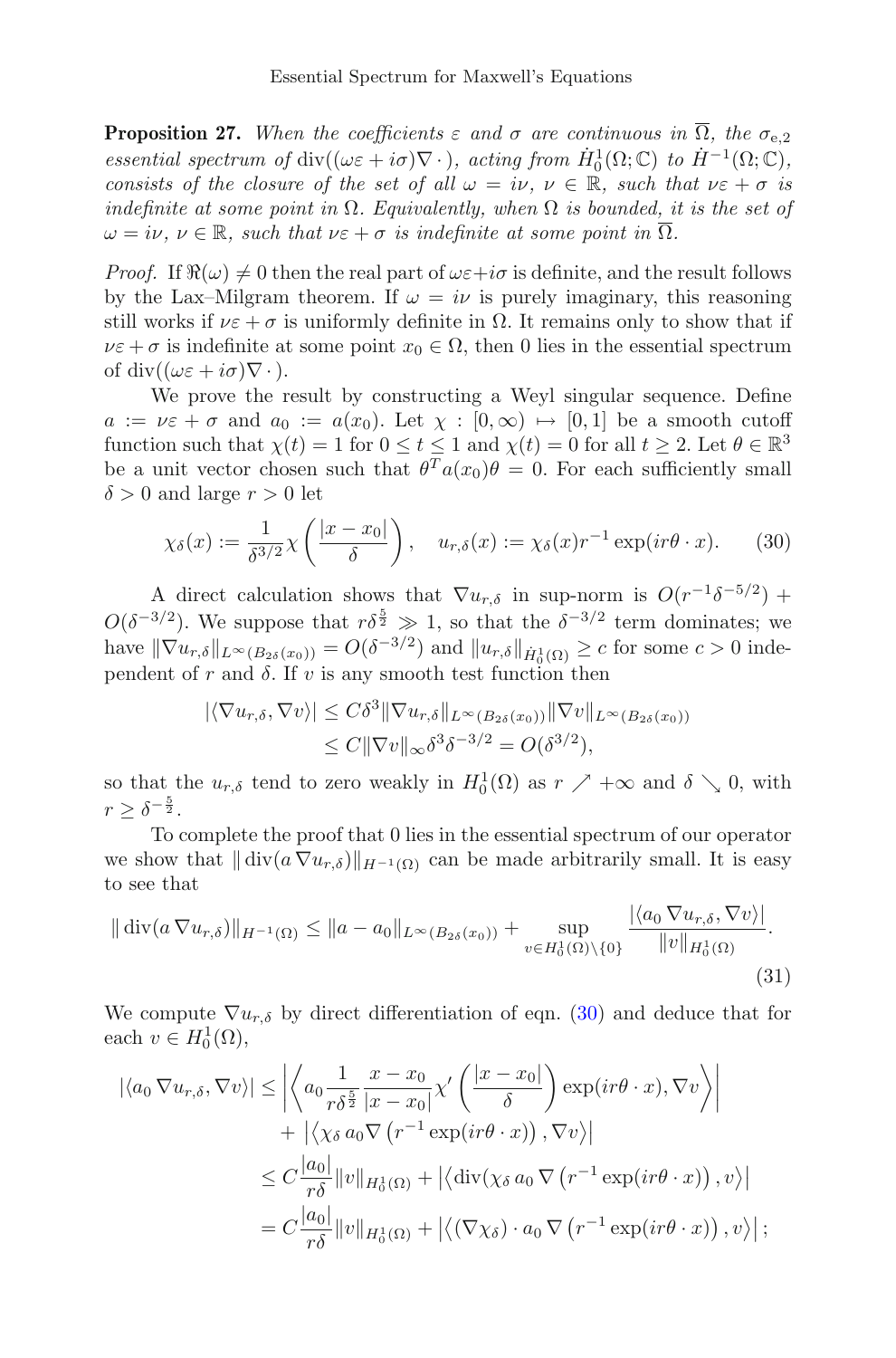in the last step we have used the fact that div  $(a_0 \nabla (r^{-1} \exp(i r \theta \cdot x))) = 0$ , which follows immediately from  $\theta^T a_0 \theta = 0$ . Integration by parts yields

$$
|\langle a_0 \nabla u_{r,\delta}, \nabla v \rangle| \leq C \frac{|a_0|}{r\delta} ||v||_{H_0^1(\Omega)} + |\langle r^{-1} \exp(i r \theta \cdot x), \operatorname{div}(v a_0^T \nabla \chi_{\delta}) \rangle|.
$$

We estimate the final inner product by observing that  $\chi_{\delta}$  is  $O(\delta^{-3/2})$ , its gradient is  $O(\delta^{-5/2})$  and its second derivatives  $O(\delta^{-7/2})$ , while its support is a ball whose volume is  $O(\delta^3)$ : thus

$$
|\langle a_0 \nabla u_{r,\delta}, \nabla v \rangle| \leq C \frac{|a_0|}{r} \left\{ \frac{1}{\delta} + \frac{1}{\delta^2} \right\} ||v||_{H_0^1(\Omega)},
$$

for some constant  $C > 0$ . Substituting this back into  $(31)$  we obtain

$$
\|\operatorname{div}(a\nabla u_{r,\delta})\|_{H^{-1}(\Omega)} \leq \|a-a_0\|_{L^{\infty}(B_{2\delta}(x_0))} + C\frac{|a_0|}{r}\left\{\frac{1}{\delta} + \frac{1}{\delta^2}\right\}.
$$

Letting  $r \nearrow \infty$  and then letting  $\delta \searrow 0$  we obtain the required result.  $\Box$ 

# **Acknowledgements**

The authors express their sincere thanks to Dr. Pedro Caro of BCAM, who visited us on several occasions and provided a lot of helpful comments and useful insights. We are also very grateful to the two referees whose exceptionally careful reading of our first draft enabled us to make substantial improvements. We gratefully acknowledge the financial support of the UK Engineering and Physical Sciences Research Council under Grant EP/K024078/1 and the support of the LMS and EPSRC for our participation in the Durham Symposium on *Mathematical and Computational Aspects of Maxwell's Equations* (Grant EP/K040154/1).

**Open Access.** This article is distributed under the terms of the Creative Commons Attribution 4.0 International License [\(http://creativecommons.org/licenses/](http://creativecommons.org/licenses/by/4.0/)  $by/4.0$ , which permits unrestricted use, distribution, and reproduction in any medium, provided you give appropriate credit to the original author(s) and the source, provide a link to the Creative Commons license, and indicate if changes were made.

**Publisher's Note** Springer Nature remains neutral with regard to jurisdictional claims in published maps and institutional affiliations.

## **Appendix A: The Helmholtz Decomposition for Cylinders**

This appendix is devoted to the study of the decompositions [\(12a\)](#page-9-2) and [\(12b\)](#page-9-3) for a large class of cylinders of the form  $\Omega = \mathbb{R} \times \Omega'$ , with  $\Omega' \subseteq \mathbb{R}^2$ . We will then show that this class includes the full space, the half space, the slab, and the cylinders with bounded sections as in Proposition  $15$  part $(6)$ , thereby providing a proof to the corresponding parts of Proposition [15.](#page-9-1)

We denote coordinates in  $\Omega$  by  $(x_1, x')$  where  $x' = (x_2, x_3) \in \Omega'$ , with similar conventions for components of vectors and operators, such as gradient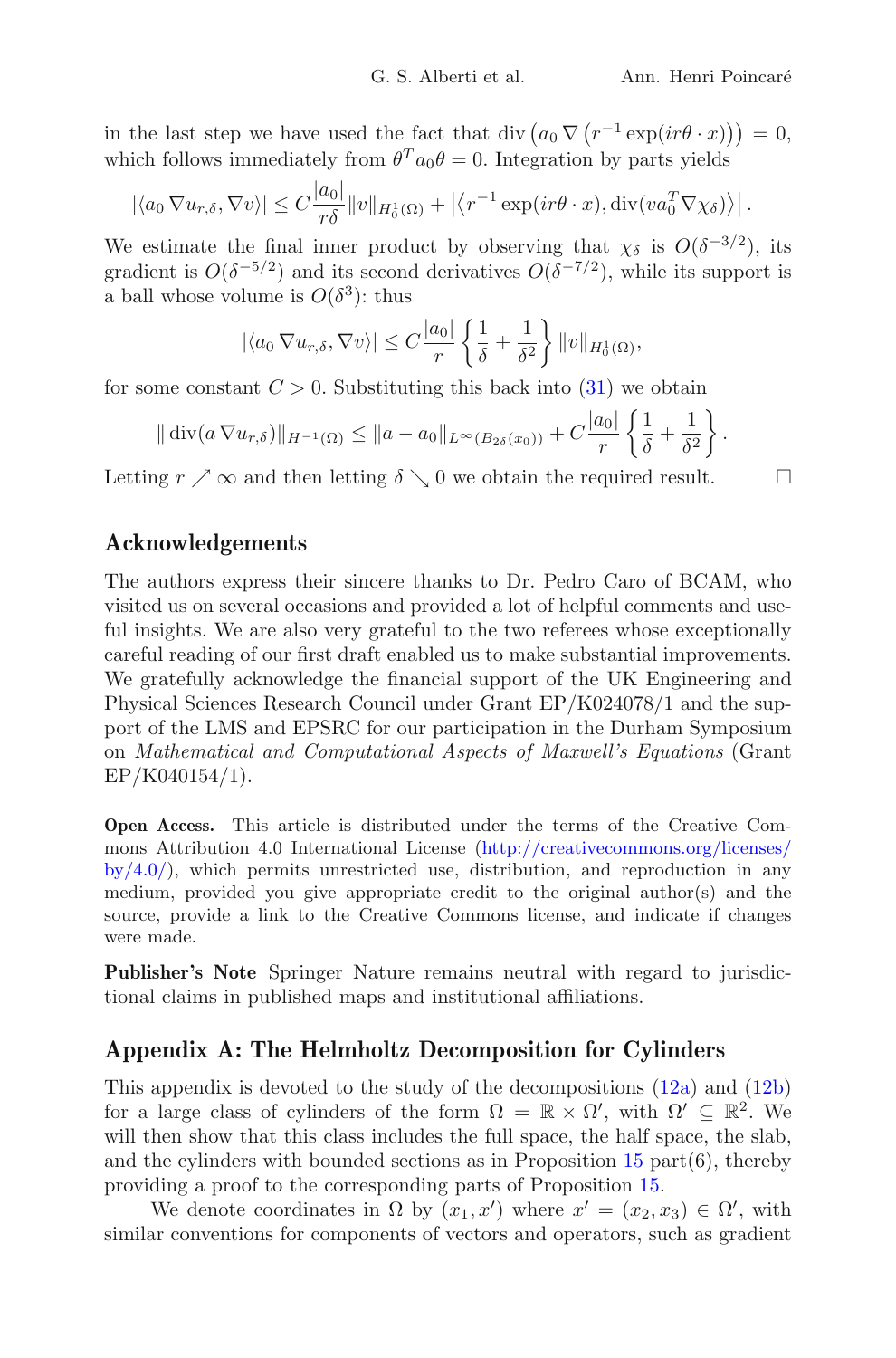and Laplacian. For simplicity of notation, we shall write  $a \lesssim b$  to mean  $a \leq Cb$ for some positive constant C depending only on  $\Omega'$ . We assume that the crosssection  $\Omega'$  satisfies the following additional hypothesis.

<span id="page-22-1"></span>**Assumption 28.** Let  $g, h \in L^2(\Omega')$ . If  $\psi' \in \mathcal{D}'(\Omega')$  satisfies

<span id="page-22-6"></span>
$$
\begin{cases}\n\text{curl}' \ \psi' = g & \text{in } \Omega', \\
\text{div}' \ \psi' = h & \text{in } \Omega', \\
\psi' \cdot \nu' = 0 & \text{or } \psi \cdot \tau' = 0 & \text{on } \partial\Omega',\n\end{cases}
$$
\n(32)

where  $\nu' = (\nu_2, \nu_3)$  and  $\tau' = (-\nu_3, \nu_2)$  denote the unit normal and tangent vectors to  $\partial\Omega'$ , respectively, then

$$
||\nabla'\psi'||_{L^2(\Omega')} \lesssim ||g||_{L^2(\Omega')} + ||h||_{L^2(\Omega')}.
$$

This assumption guarantees the existence of the decompositions  $(12a)$ and [\(12b\)](#page-9-3) with the spaces  $K_T(\Omega)$  and  $K_N(\Omega)$  (Definition [12\)](#page-8-1) both trivial.

<span id="page-22-0"></span>**Proposition 29.** *Let*  $\Omega = \mathbb{R} \times \Omega'$ , where  $\Omega' \subseteq \mathbb{R}^2$  *is a Lipschitz domain satisfying Assumption* [28](#page-22-1)*. Then*  $K_N(\Omega) = K_T(\Omega) = \{0\}$  *and* 

- (a)  $\mathcal{H}(\text{div } 0, \Omega) = \text{curl}\{\psi \in \dot{H}^1(\Omega) : \text{div }\psi = 0 \text{ in } \Omega, \ \psi \cdot \nu = 0 \text{ on } \partial\Omega\},\$
- (b)  $\mathcal{H}_0(\text{div } 0, \Omega) = \text{curl}\{\psi \in \dot{H}^1(\Omega) : \text{div }\psi = 0 \text{ in } \Omega, \ \psi \times \nu = 0 \text{ on } \partial\Omega\}.$

*Proof.* We divide the proof into three steps.

- 1. First, we prove that every function f in  $\mathcal{H}_0(\text{div } 0, \Omega)$  may be written as the curl of a unique divergence-free function  $\psi$  such that  $\psi \times \nu = 0$  on  $\partial Ω$ . In particular, this implies that the space  $K_N(\Omega)$  is trivial.
- 2. Second, we prove that every function f in  $\mathcal{H}(\text{div } 0, \Omega)$  may be written as the curl of a unique divergence-free function  $\psi$  such that  $\psi \cdot \nu = 0$  on  $\partial \Omega$ . In particular, this implies that the space  $K_T(\Omega)$  is trivial.
- 3. Third, we prove that the potentials  $\psi$  constructed in steps (1) and (2) belong to  $\dot{H}^1(\Omega)$ .

*Step (1)* Given  $f \in H_0(\text{div } 0, \Omega)$ , we look for  $\psi$  such that

<span id="page-22-3"></span>
$$
\operatorname{curl}\psi = f \quad \text{in } \Omega,\tag{33}
$$

<span id="page-22-4"></span><span id="page-22-2"></span>
$$
\operatorname{div}\psi = 0 \quad \text{in } \Omega,\tag{34}
$$

$$
\psi \times \nu = 0 \text{ on } \partial \Omega. \tag{35}
$$

Since  $\nu_1 = 0$ , the second and third components of [\(35\)](#page-22-2) yield  $\psi_1 \nu_3 = 0$  and  $\psi_1 \nu_2 = 0$ , giving  $\psi_1 = 0$  on  $\partial \Omega$ . Taking the curl of Eq. [\(33\)](#page-22-3) we obtain

$$
-\Delta \psi_1 = \partial_2 f_3 - \partial_3 f_2 \quad \text{in } \Omega;
$$

upon taking the Fourier transform with respect to the first coordinate  $x_1$  we obtain the boundary value problem

<span id="page-22-5"></span>
$$
\begin{cases}\n-\Delta' \hat{\psi}_1 + \xi^2 \hat{\psi}_1 = \partial_2 \hat{f}_3 - \partial_3 \hat{f}_2 & \text{in } \Omega', \\
\hat{\psi}_1 = 0 & \text{on } \partial \Omega',\n\end{cases}
$$
\n(36)

in which  $\Delta'$  denotes the Laplacian with respect to  $x' \in \Omega'$  and  $\xi \in \mathbb{R}$  is the dual variable of  $x_1$  under Fourier transformation. For almost every  $\xi \in \mathbb{R}$ , this Dirichlet boundary value problem admits a unique solution  $\hat{\psi}_1(\xi) \in \dot{H}_0^1(\Omega)$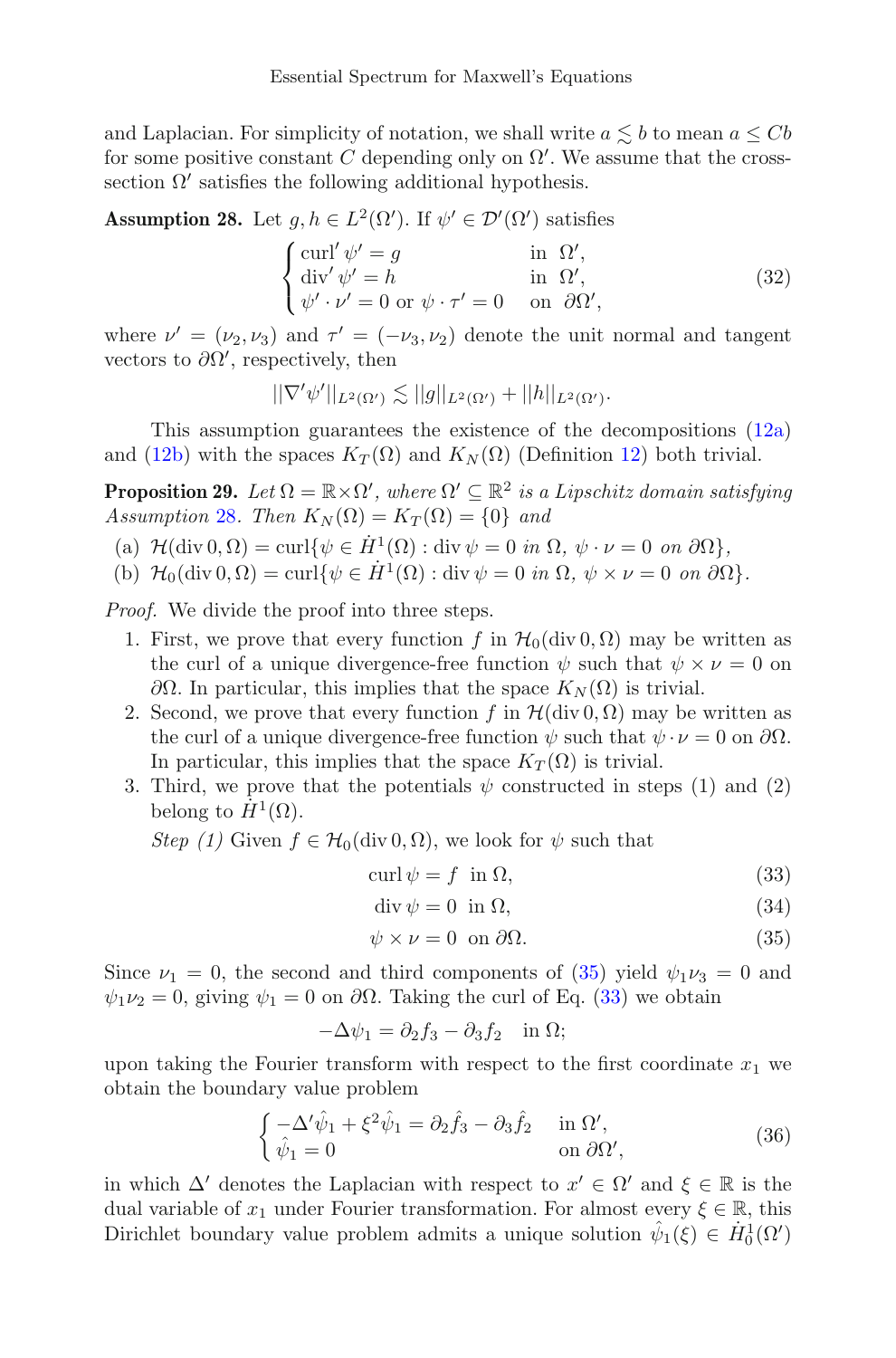by the Lax Milgram theorem, and so  $\psi_1$  is uniquely determined. To obtain the remaining components of  $\psi$  we rewrite [\(33\)](#page-22-3) and [\(34\)](#page-22-4) as

$$
\partial_2 \psi_3 - \partial_3 \psi_2 = f_1, \quad \partial_3 \psi_1 - \partial_1 \psi_3 = f_2, \quad \partial_1 \psi_2 - \partial_2 \psi_1 = f_3,
$$
  
 $\partial_1 \psi_1 + \partial_2 \psi_2 + \partial_3 \psi_3 = 0.$ 

Again take the Fourier transform with respect to  $x_1$  and obtain

<span id="page-23-0"></span>
$$
\partial_2 \hat{\psi}_3 - \partial_3 \hat{\psi}_2 = \hat{f}_1, \quad \partial_3 \hat{\psi}_1 - i \xi \hat{\psi}_3 = \hat{f}_2, \quad i \xi \hat{\psi}_2 - \partial_2 \hat{\psi}_1 = \hat{f}_3, \n i \xi \hat{\psi}_1 + \partial_2 \hat{\psi}_2 + \partial_3 \hat{\psi}_3 = 0.
$$
\n(37)

Using the second and third identities in [\(37\)](#page-23-0) yields

$$
\hat{\psi}_2 = -i\frac{\partial_2\hat{\psi}_1 + \hat{f}_3}{\xi}, \quad \hat{\psi}_3 = i\frac{\hat{f}_2 - \partial_3\hat{\psi}_1}{\xi}, \quad \text{for a.e. } \xi \in \mathbb{R}.
$$

It remains to check the first and fourth identities in [\(37\)](#page-23-0) and the first component of  $(35)$ . For the first identity in  $(37)$  we observe that

$$
\partial_2 \hat{\psi}_3 - \partial_3 \hat{\psi}_2 = \frac{i}{\xi} \left( \partial_2 \hat{f}_2 - \partial_{23} \hat{\psi}_1 + \partial_{32} \hat{\psi}_1 + \partial_3 \hat{f}_3 \right) = \frac{i}{\xi} (-i\xi \hat{f}_1) = \hat{f}_1.
$$

Here we have used, for the second equality, the fact that div  $f = 0$ . For the fourth identity in  $(37)$ , by  $(36)$  we have

$$
i\xi\hat{\psi}_1 + \partial_2\hat{\psi}_2 + \partial_3\hat{\psi}_3 = i\xi\hat{\psi}_1 + \frac{i}{\xi} \left( -\partial_2^2\hat{\psi}_1 - \partial_2\hat{f}_3 + \partial_3\hat{f}_2 - \partial_3^2\hat{\psi}_1 \right)
$$
  
=  $\frac{i}{\xi} \left( (\xi^2\hat{\psi}_1 - \partial_2^2\hat{\psi}_1 - \partial_3^2\hat{\psi}_1) - (\partial_2\hat{f}_3 - \partial_3\hat{f}_2) \right)$   
= 0.

Finally, for the first component of  $(35)$ , using  $\mathcal F$  to denote the Fourier transform,

$$
\nu_3 \hat{\psi}_2 - \nu_2 \hat{\psi}_3 = \frac{i}{\xi} \left( -\partial_2 \hat{\psi}_1 \nu_3 - \hat{f}_3 \nu_3 - \hat{f}_2 \nu_2 + \partial_3 \hat{\psi}_1 \nu_2 \right) = \frac{i}{\xi} \mathcal{F}(\nabla' \psi_1 \cdot \tau - f \cdot \nu) = 0,
$$

where we have used the fact that  $\psi_1 = 0$  and  $f \cdot \nu = 0$  on  $\partial\Omega$  in the last step.

*Step (2)* The only difference between this case and the one above lies in the boundary conditions. We no longer have  $f \cdot \nu = 0$  on the boundary. This time  $f \in \mathcal{H}(\text{div } 0, \Omega)$  and we seek  $\psi$  such that

$$
\operatorname{curl}\psi = f \quad \text{in} \quad \Omega,\tag{38}
$$

$$
\operatorname{div}\psi = 0 \quad \text{in} \quad \Omega,\tag{39}
$$

<span id="page-23-3"></span><span id="page-23-2"></span><span id="page-23-1"></span>
$$
\psi \cdot \nu = 0 \text{ on } \partial \Omega. \tag{40}
$$

The calculations follow as above except that problem [\(36\)](#page-22-5) is replaced by

<span id="page-23-4"></span>
$$
\begin{cases}\n-\Delta' \hat{\psi}_1 + \xi^2 \hat{\psi}_1 = \operatorname{div}'(\hat{f}_3, -\hat{f}_2) & \text{in } \Omega', \\
-\nabla' \hat{\psi}_1 \cdot \nu' = (\hat{f}_3, -\hat{f}_2) \cdot \nu' & \text{on } \partial \Omega',\n\end{cases} (41)
$$

in which the reason for the slightly curious Neumann boundary condition will become clear shortly. As above, for almost every  $\xi \in \mathbb{R}$ , this problem admits a unique solution  $\hat{\psi}_1(\xi) \in \dot{H}^1(\Omega')$  by the Lax Milgram theorem. Having found  $\psi_1$ , we construct  $\hat{\psi}_2$  and  $\hat{\psi}_3$  as before, and the verification of [\(38\)](#page-23-1) and [\(39\)](#page-23-2) is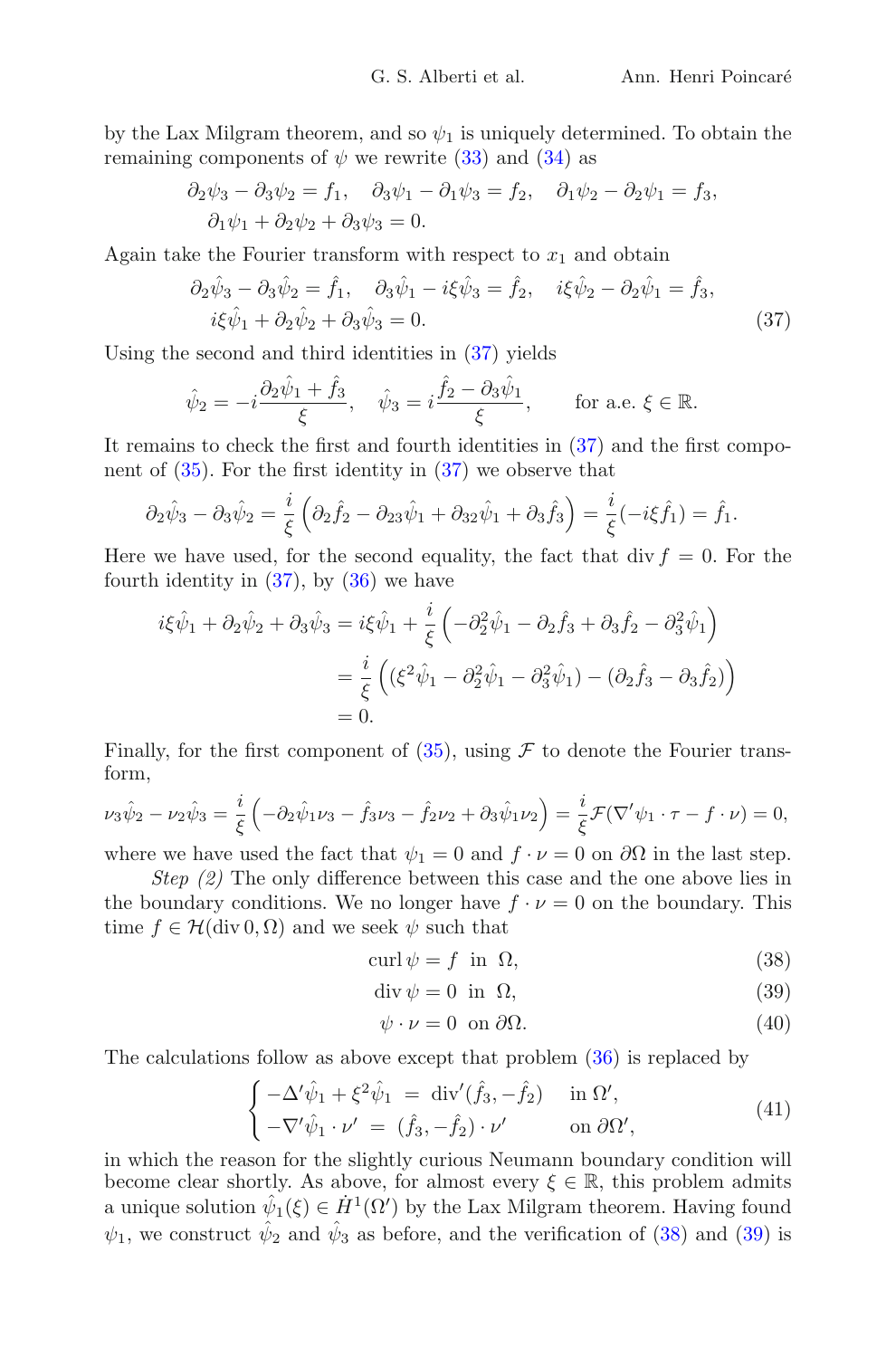similar to the calculations for  $(33)$  and  $(34)$ . This leaves the boundary condition [\(40\)](#page-23-3): since  $\hat{\psi} \cdot \nu = \hat{\psi}_2 \nu_2 + \hat{\psi}_3 \nu_3$ , we have

$$
\hat{\psi} \cdot \nu = \frac{-i}{\xi} \left\{ (\partial_2 \hat{\psi}_1 + \hat{f}_3) \nu_2 - (\hat{f}_2 - \partial_3 \hat{\psi}_1) \nu_3 \right\} = \frac{-i}{\xi} \left\{ \nabla' \hat{\psi}_1 \cdot \nu' + (\hat{f}_3, -\hat{f}_2) \cdot \nu' \right\} = 0,
$$

the equality at the last step coming from the boundary equation in [\(41\)](#page-23-4).

*Step (3)* We now verify that  $\psi$  lies in  $\dot{H}^1(\Omega)$  in both cases. From [\(36,](#page-22-5) [41\)](#page-23-4) we have

$$
\begin{cases}\n-\Delta' \hat{\psi}_1 + \xi^2 \hat{\psi}_1 = \text{div}'(\hat{f}_3, -\hat{f}_2) & \text{in } \Omega', \\
\hat{\psi}_1 = 0 \text{ or } -\nabla' \hat{\psi}_1 \cdot \nu' = (\hat{f}_3, -\hat{f}_2) \cdot \nu' & \text{on } \partial \Omega'.\n\end{cases} (42)
$$

An integration against  $\hat{\psi}_1$  gives

$$
||\nabla'\hat{\psi}_1||_{L^2(\Omega')}^2 + \xi^2 ||\hat{\psi}_1||_{L^2(\Omega')}^2 = \left( \left( -\hat{f}_3, \hat{f}_2, \nabla'\hat{\psi}_1 \right)_{L^2(\Omega')}
$$

whence

<span id="page-24-0"></span>
$$
||\nabla' \hat{\psi}_1(\xi)||_{L^2(\Omega')} \le ||\hat{f}'(\xi)||_{L^2(\Omega')}, \quad ||\hat{\psi}_1(\xi)||_{L^2(\Omega')} \le \frac{||\hat{f}'(\xi)||_{L^2(\Omega')}}{|\xi|}.\tag{43}
$$

From the first and fourth identities of [\(37\)](#page-23-0) we get, for almost every  $\xi \in \mathbb{R}$ ,

$$
\operatorname{curl}' \hat{\psi}' = \hat{f}_1 \quad \text{in } \Omega',\n\operatorname{div}' \hat{\psi}' = -i\xi \hat{\psi}_1 \quad \text{in } \Omega'.
$$

We also have the desired boundary conditions:

 $\hat{\psi}' \cdot \tau' = 0$  on  $\partial \Omega'$  for (b), or  $\hat{\psi}' \cdot \nu' = 0$  on  $\partial \Omega'$  for (a).

By Assumption [28](#page-22-1) we have

<span id="page-24-1"></span>
$$
||\nabla' \hat{\psi}'(\xi)||_{L^2(\Omega')} \lesssim ||\hat{f}_1(\xi)||_{L^2(\Omega')} + ||\xi \hat{\psi}_1(\xi)||_{L^2(\Omega')} \lesssim ||\hat{f}(\xi)||_{L^2(\Omega')} , \quad (44)
$$

the last inequality following from the second inequality in [\(43\)](#page-24-0).

We now regularize  $\hat{\psi}_i$  for  $\xi \to 0$ . Define, for  $\varepsilon > 0$ ,

$$
\hat{\psi}_{i,\varepsilon}(\xi, x') = \frac{|\xi|}{|\xi| + \varepsilon} \hat{\psi}_i(\xi, x'), \quad i = 1, 2, 3.
$$

By a direct calculation we have  $\nabla' \hat{\psi}_i - \nabla' \hat{\psi}_{i,\varepsilon} = \frac{\varepsilon}{|\varepsilon|}$  $\frac{\varepsilon}{|\xi| + \varepsilon} \nabla' \hat{\psi}_i$ , and so we get

$$
||\nabla'\hat{\psi}_i - \nabla'\hat{\psi}_{i,\varepsilon}||_{L^2(\Omega')} = \frac{\varepsilon}{|\xi| + \varepsilon}||\nabla'\hat{\psi}_i||_{L^2(\Omega')} \leq ||\nabla'\hat{\psi}_i||_{L^2(\Omega')} \lesssim ||\hat{f}(\xi)||_{L^2(\Omega')},
$$

where the last inequality follows from [\(43\)](#page-24-0) for  $i = 1$  and [\(44\)](#page-24-1) for  $i = 2, 3$ . By the Dominated Convergence Theorem, therefore,

$$
\lim_{\varepsilon \to 0} \|\nabla' \hat{\psi}_i - \nabla' \hat{\psi}_{i,\varepsilon}\|_{L^2(\Omega)} = 0.
$$

By direct calculation,

<span id="page-24-2"></span>
$$
||\xi\hat{\psi}_i - \xi\hat{\psi}_{i,\varepsilon}||_{L^2(\Omega')} = \frac{|\xi|\varepsilon}{|\xi| + \varepsilon}||\hat{\psi}_i||_{L^2(\Omega')}.
$$
\n(45)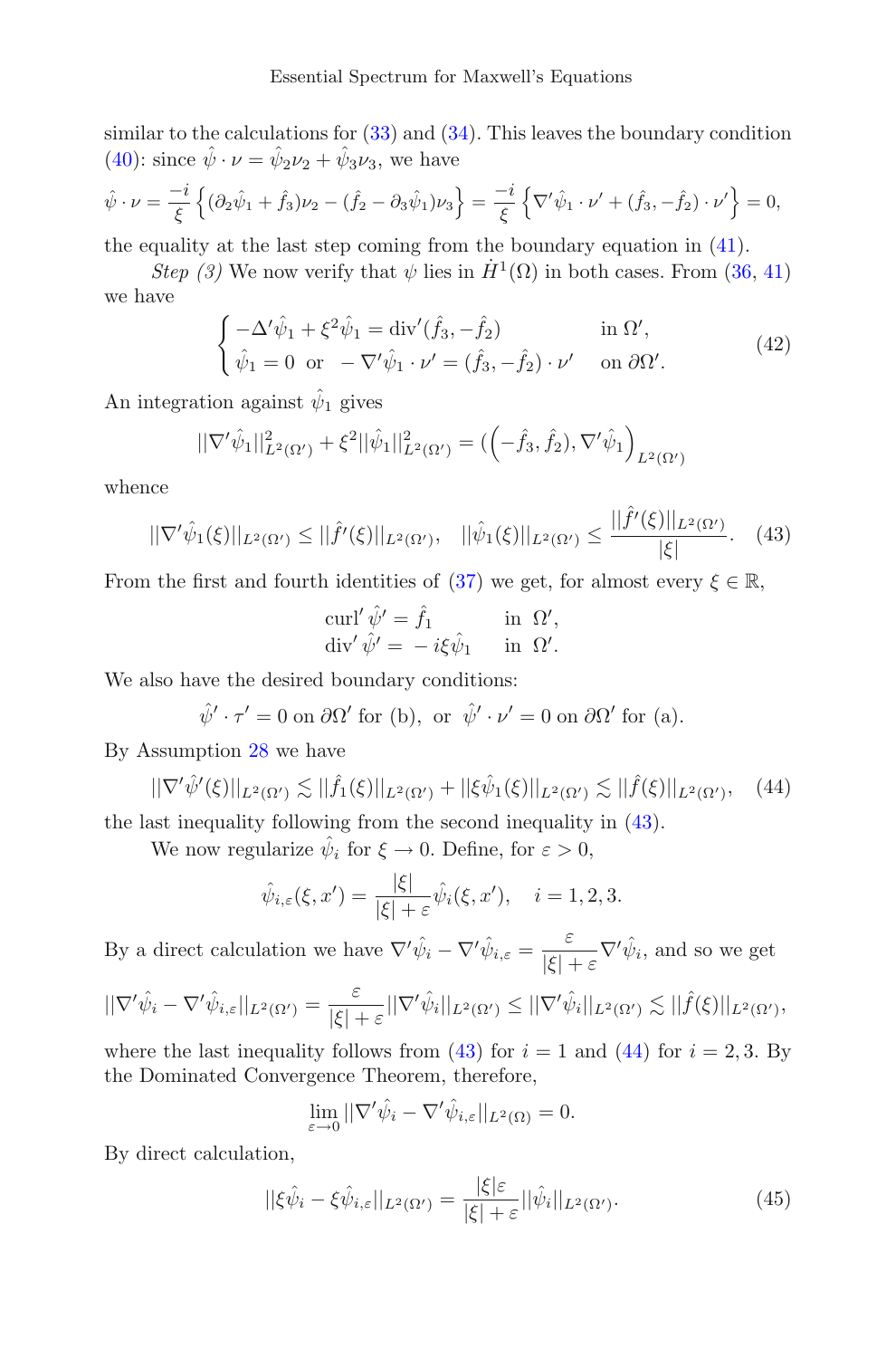Now, using  $(43)$  for  $i = 1$  and the two identities

$$
\xi \hat{\psi}_2 = -i(\partial_2 \hat{\psi}_1 + \hat{f}_3), \quad \xi \hat{\psi}_3 = i(\hat{f}_2 - \partial_2 \hat{\psi}_1),
$$

together with [\(43\)](#page-24-0) for  $i = 2, 3$ , we have  $|\xi| \cdot ||\hat{\psi}_i||_{L^2(\Omega')} \lesssim ||\hat{f}||_{L^2(\Omega')}$ , whence  $||\xi\hat{\psi}_i - \xi\hat{\psi}_{i,\varepsilon}||_{L^2(\Omega')} \lesssim ||\hat{f}||_{L^2(\Omega')}$ . Taking inverse Fourier transforms in [\(45\)](#page-24-2), dominated convergence yields

$$
\lim_{\varepsilon \to 0} ||\partial_1 \psi_{i,\varepsilon} - \partial_1 \psi_i||_{L^2(\Omega)} = 0.
$$

Altogether we have that  $||\nabla \psi_{i,\varepsilon} - \nabla \psi_i||_{L^2(\Omega)} \to 0$  as  $\varepsilon \to 0$ , namely

<span id="page-25-1"></span>
$$
\lim_{\varepsilon \to 0} ||\psi_{i,\varepsilon} - \psi_i||_{\dot{H}^1(\Omega)} = 0. \tag{46}
$$

Since  $|\hat{\psi}_{i,\varepsilon}(\xi, x')| \leq \varepsilon^{-1} |\xi \hat{\psi}_{i}(\xi, x')|$  we have that  $||\psi_{i,\varepsilon}||_{L^{2}(\Omega)} \leq \varepsilon^{-1} ||\partial_1 \psi_i||_{L^{2}(\Omega)}$  $< +\infty$ , and so  $\psi_{i,\varepsilon} \in H^1(\Omega)$ . Since  $H^1(\Omega)$  is dense in  $\dot{H}^1(\Omega)$ , by [\(46\)](#page-25-1) we conclude that  $\psi \in \dot{H}^1(\Omega)$ conclude that  $\psi \in \dot{H}^1(\Omega)$ .

We now observe that Assumption [28](#page-22-1) is verified in many situations of interest.

<span id="page-25-0"></span>**Lemma 30.** *Assumption* [28](#page-22-1) *is verified in each of the following cases:*

- 1.  $\Omega'$  *is the full space*  $\mathbb{R}^2$ *;*
- 2.  $\Omega'$  is the half space  $\{(x_2, x_3) \in \mathbb{R}^2 : x_3 > 0\}$ ;
- 3.  $\Omega'$  is a strip  $\{(x_2, x_3) \in \mathbb{R}^2 : 0 < x_3 < L\}$  for some  $L > 0$ ;
- $4. \ \Omega'$  is a simply connected bounded domain of class  $C^{1,1}$  or piecewise smooth *with no re-entrant corners.*

*Proof.* (1) Taking Fourier transforms in [\(32\)](#page-22-6) we obtain

$$
i\xi_2\hat{\psi}'_3 - i\xi_3\hat{\psi}'_2 = \hat{g}, \quad i\xi_2\hat{\psi}'_2 + i\xi_3\hat{\psi}'_3 = \hat{h},
$$

with unique solution

$$
\hat{\psi}'_2 = \frac{-i\xi_2 \hat{h} + i\xi_3 \hat{g}}{|\xi'|^2}, \quad \hat{\psi}'_3 = \frac{-i\xi_3 \hat{h} - i\xi_2 \hat{g}}{|\xi'|^2}.
$$

Hence  $|\xi_2 \hat{\psi}_2|$  $|\zeta_2'| = \frac{|\xi_2^2 \hat{h}|}{|\xi'|^2}$  $\frac{|\xi_2^2 \hat{h}|}{|\xi'|^2} + \frac{|\xi_2 \xi_3 \hat{g}|}{|\xi'|^2} \leq |\hat{h}| + |\hat{g}|$ , so that

$$
||\partial_2 \psi_2'||_{L^2(\mathbb{R}^2)} \leq ||\hat{g}||_{L^2(\mathbb{R}^2)} + ||\hat{h}||_{L^2(\mathbb{R}^2)},
$$

and similarly for the other conditions.

(2) In this case the boundary condition is either  $\psi'_2 = 0$  or  $\psi'_3 = 0$  on  ${x_3 = 0}$ . We study the case  $\psi'_2 = 0$ ; the other is similar.

Taking Fourier transforms we get

$$
\psi_2'(x_2, x_3) = \int_{\mathbb{R}} \int_{\mathbb{R}_+} \hat{\psi}_2'(\xi_2, \xi_3) e^{i\xi_2 x_2} \sin(\xi_3 x_3) d\xi_3 d\xi_2,
$$
  

$$
\psi_3'(x_2, x_3) = \int_{\mathbb{R}} \int_{\mathbb{R}_+} \hat{\psi}_2'(\xi_2, \xi_3) e^{i\xi_2 x_2} \cos(\xi_3 x_3) d\xi_3 d\xi_2,
$$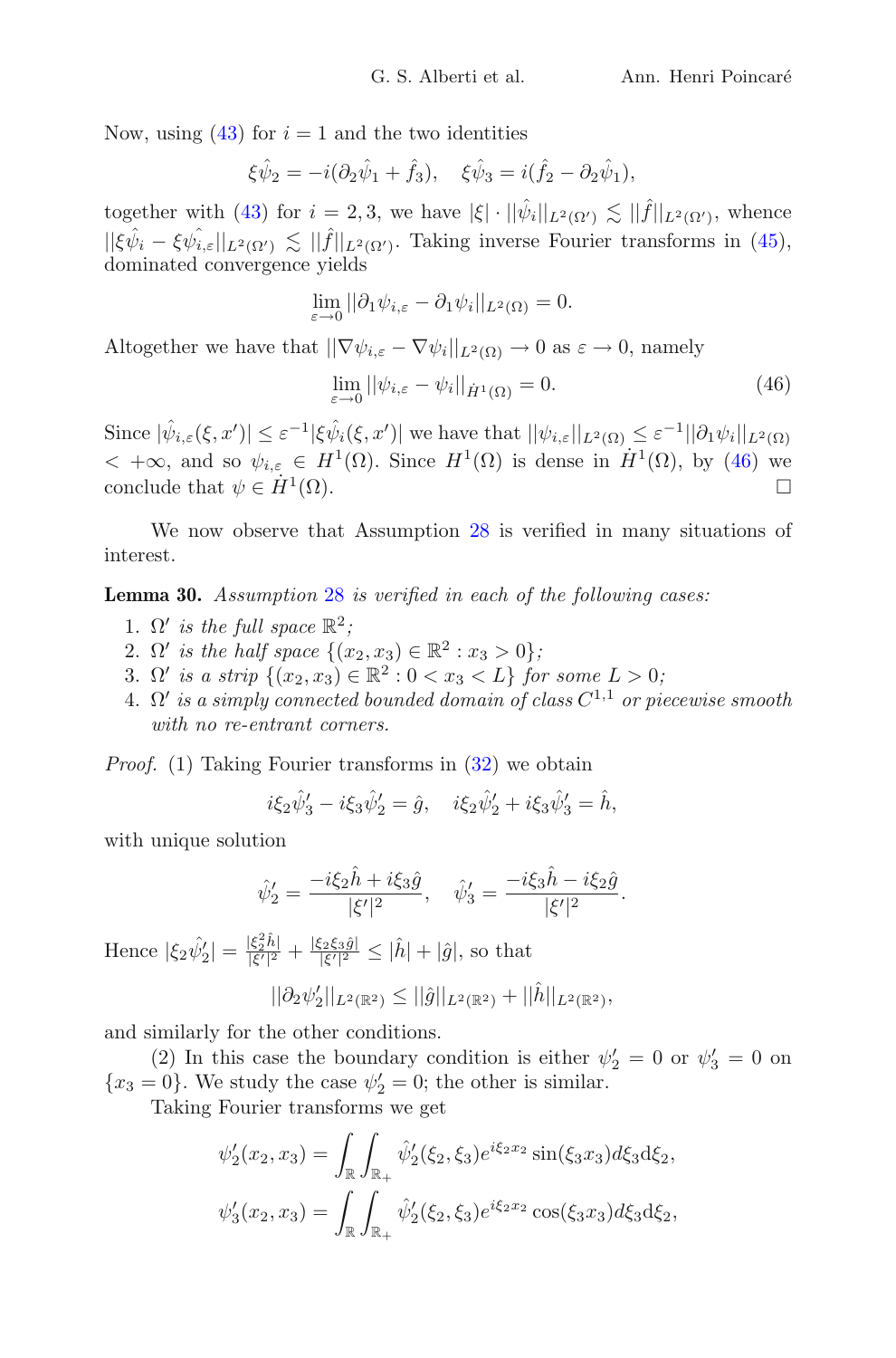Essential Spectrum for Maxwell's Equations

$$
g(x_2, x_3) = \int_{\mathbb{R}} \int_{\mathbb{R}_+} g(\xi_2, \xi_3) e^{i\xi_2 x_2} \cos(\xi_3 x_3) d\xi_3 d\xi_2,
$$
  

$$
h(x_2, x_3) = \int_{\mathbb{R}} \int_{\mathbb{R}_+} h(\xi_2, \xi_3) e^{i\xi_2 x_2} \sin(\xi_3 3x_3) d\xi_3 d\xi_2.
$$

The equations in [\(32\)](#page-22-6) become

$$
i\xi_2\hat{\psi}'_3 - \xi_3\hat{\psi}'_2 = \hat{g}, \qquad i\xi_2\hat{\psi}'_2 - \xi_3\hat{\psi}'_3 = \hat{h},
$$

and then everything proceeds as for the case  $\Omega' = \mathbb{R}^2$ .

(3) This follows by using the Fourier transform with respect to the variable  $x_2$  and the Fourier series in the variable  $x_3$ , as in cases (1) and (2) above; the calculations are completely analogous.

(4) This part was proven in [\[10](#page-26-9), Chapter 1, Remark 3.5]).  $\Box$ 

#### **References**

- <span id="page-26-3"></span>[1] Alberti, G.S.: Hölder regularity for Maxwell's equations under minimal assumptions on the coefficients. Calc. Var. Partial Differ. Equ. **57**(3), 1–11 (2018)
- <span id="page-26-5"></span>[2] Alberti, G.S., Capdeboscq, Y.: Elliptic regularity theory applied to time harmonic anisotropic Maxwell's equations with less than Lipschitz complex coefficients. SIAM J. Math. Anal. **46**(1), 998–1016 (2014)
- <span id="page-26-4"></span>[3] Alberti, G.S., Capdeboscq, Y.: Lectures on Elliptic Methods for Hybrid Inverse Problems. Cours Spécialisés [Specialized Courses], vol. 25. Société Mathématique de France, Paris (2018)
- <span id="page-26-7"></span>[4] Amrouche, C., Bernardi, C., Dauge, M., Girault, V.: Vector potentials in threedimensional non-smooth domains. Math. Methods Appl. Sci. **21**(9), 823–864 (1998)
- <span id="page-26-0"></span>[5] Cakoni, F., Colton, D.: A Qualitative Approach to Inverse Scattering Theory. Applied Mathematical Sciences, vol. 188. Springer, New York (2014)
- <span id="page-26-1"></span>[6] Cakoni, F., Colton, D., Monk, P.: The Linear Sampling Method in Inverse Electromagnetic Scattering, Volume 80 of CBMS-NSF Regional Conference Series in Applied Mathematics. Society for Industrial and Applied Mathematics (SIAM), Philadelphia (2011)
- <span id="page-26-2"></span>[7] Caro, P., Ola, P., Salo, M.: Inverse boundary value problem for Maxwell equations with local data. Commun. Partial Differ. Equ. **34**(10–12), 1425–1464 (2009)
- <span id="page-26-8"></span>[8] Dautray, R., Lions, J.-L.: Mathematical Analysis and Numerical Methods for Science and Technology, vol. 3. Springer, Berlin (1990)
- <span id="page-26-6"></span>[9] Edmunds, D.E., Evans, W.D.: Spectral Theory and Differential Operators. Oxford Mathematical Monographs. The Clarendon Press/Oxford University Press, New York (1987)
- <span id="page-26-9"></span>[10] Girault, V., Raviart, P.-A.: Finite Element Methods for Navier–Stokes Equations. Theory and Algorithms. Volume 5 of Springer Series in Computational Mathematics. Springer, Berlin (1986)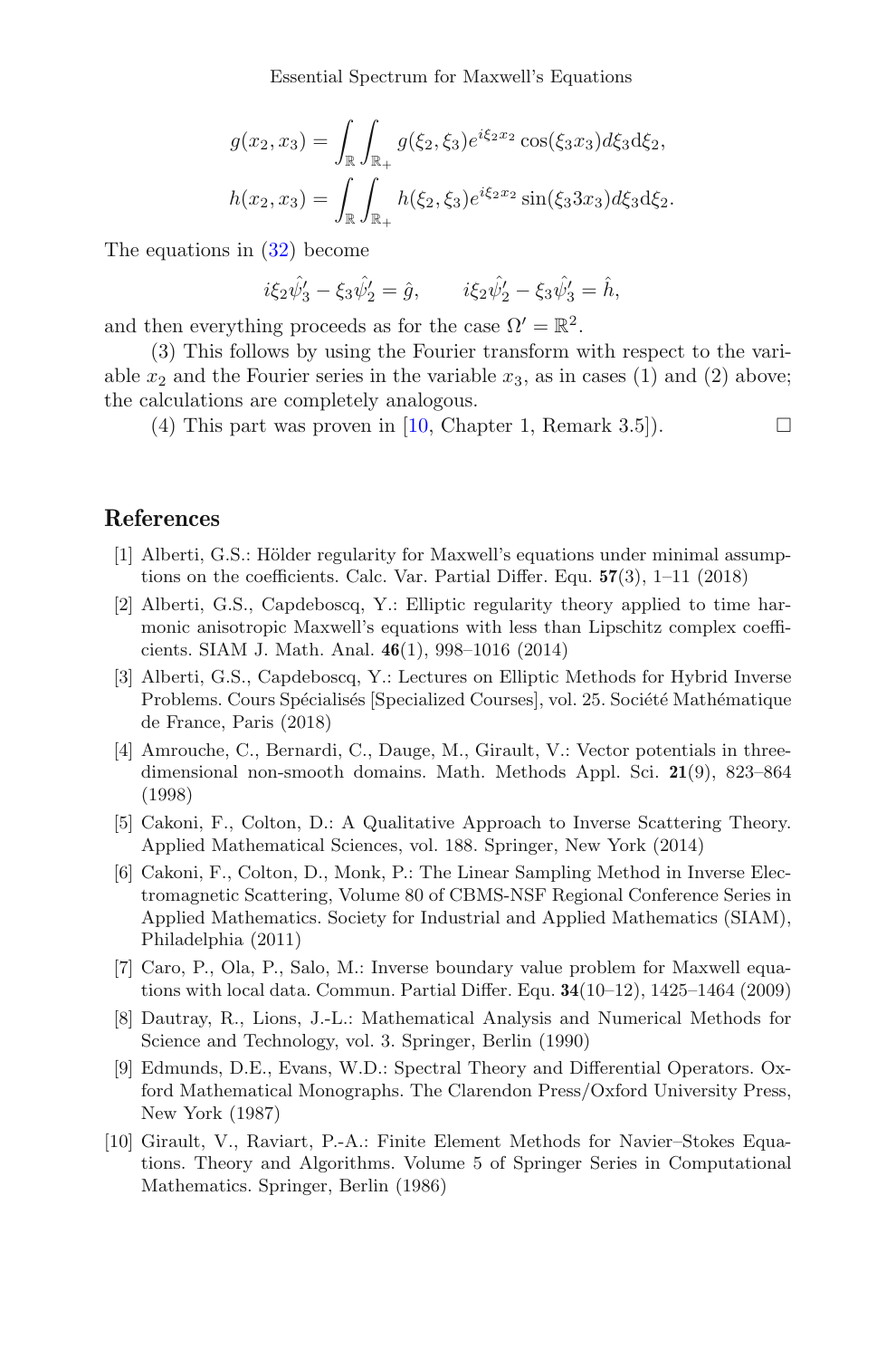- <span id="page-27-2"></span>[11] Kenig, C.E., Salo, M., Uhlmann, G.: Inverse problems for the anisotropic Maxwell equations. Duke Math. J. **157**(2), 369–419 (2011)
- <span id="page-27-6"></span>[12] Kirsch, A., Hettlich, F.: The Mathematical Theory of Time-Harmonic Maxwell's Equations. Applied Mathematical Sciences, vol. 190. Springer, Cham (2015)
- <span id="page-27-3"></span>[13] Krigman, S.S., Wayne, C.E.: Boundary controllability of Maxwell's equations with nonzero conductivity inside a cube. I. Spectral controllability. J. Math. Anal. Appl. **329**(2), 1375–1396 (2007)
- <span id="page-27-4"></span>[14] Krigman, S.S., Wayne, C.E.: Boundary controllability of Maxwell's equations with nonzero conductivity inside a cube. II. Lack of exact controllability and controllability for very smooth solutions. J. Math. Anal. Appl. **329**(2), 1355– 1374 (2007)
- <span id="page-27-0"></span>[15] Lassas, M.: The essential spectrum of the nonself-adjoint Maxwell operator in a bounded domain. J. Math. Anal. Appl. **224**(2), 201–217 (1998)
- <span id="page-27-5"></span>[16] Maz'ya, V.: Sobolev Spaces with Applications to Elliptic Partial Differential Equations, Volume 342 of Grundlehren der Mathematischen Wissenschaften [Fundamental Principles of Mathematical Sciences]. Springer, Heidelberg, augmented edition (2011)
- <span id="page-27-1"></span>[17] Monk, P.: Finite Element Methods for Maxwell's Equations. Numerical Mathematics and Scientific Computation. Oxford University Press, New York (2003)
- <span id="page-27-8"></span>[18] Tretter, C.: Spectral Theory of Block Operator Matrices and Applications. Imperial College Press, London (2008)
- <span id="page-27-7"></span>[19] Weber, C.: A local compactness theorem for Maxwell's equations. Math. Methods Appl. Sci. **2**(1), 12–25 (1980)

Giovanni S. Alberti Department of Mathematics University of Genoa Via Dodecaneso 35 16146 Genoa Italy e-mail: alberti@dima.unige.it

Malcolm Brown Cardiff School of Computer Science and Informatics Queens Buildings, 5 The Parade Cardiff CF24 3AA UK e-mail: brownbm@cardiff.ac.uk

Marco Marletta Cardiff School of Mathematics 21-23 Senghennydd Road Cardiff CF24 4AG UK e-mail: marlettam@cardiff.ac.uk